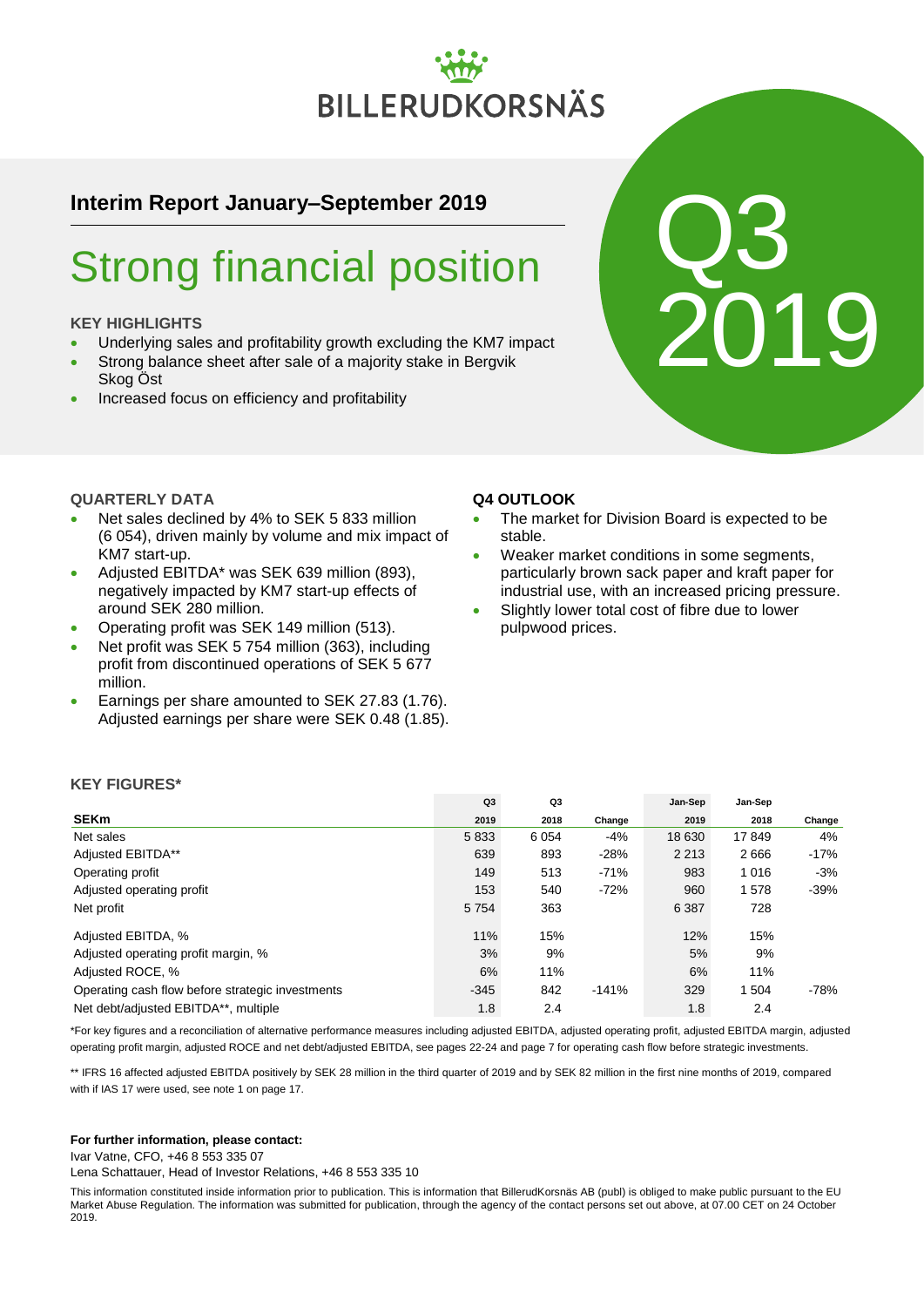

# SEK 5 833 million Net sales

SEK 639 million Adjusted EBITDA

11% Adjusted EBITDA margin

# COMMENTS BY CEO

# *"The start-up effects for KM7 have been significant and the underlying sales and earnings grew"*

Demand for sustainable packaging remains high and BillerudKorsnäs' market position and know-how are creating good opportunities for long-term growth. However, in the third quarter uncertainty in the global board and paper market increased and the fibre costs remained at historic high levels.

In the short term, revenues and earnings are being impacted by start-up effects of the new board machine at Gruvön, with a negative impact on sales growth compared with the equivalent period last year of 5 percentage points, and on EBITDA of approximately SEK 280 million in the third quarter. When adjusting for the KM7 start-up effects underlying adjusted EBITDA grew in the quarter. The rampup of KM7 is continuing and the machine is producing good quality materials that are receiving positive customer feedback and the production availability is improving. For the remainder of the year we will be focusing on increasing availability of the machine and the certification process is planned to start in the first half of next year. For years ahead the KM7 investment at Gruvön will provide BillerudKorsnäs with a platform for growth in attractive and steadily growing segments. When fully ramped up in 2023, this machine is expected to produce 550 000 tonnes annually.

The completion of the Bergvik Skog Öst transaction took place on 30 August and implied a positive cash flow of SEK 7.6 billion and a capital gain of SEK 5.6 billion, reported in the third quarter result. The cash was used to repay loans and our debt ratio is now 1.8 which is significantly better than the long-term target of below 2.5.

A review of our long-term strategy was completed during the third quarter and resulted in four strategic priorities for the next five years; Drive performance, Drive profitable growth by creating customer value, Accelerate speed in innovation and Expand our solutions business. As part of the strategic priority on performance and to ensure long-term profitability we have introduced a cost reduction programme. Measures include purchasing savings, personnel reductions and efficiency improvements. The programme is expected to generate structural savings of around SEK 600 million in 2021. In order to improve safety and production stability we are setting new standards and implementing group-wide working practises.

Sustainability is integrated into all parts of our strategy and we are proud to continue being named the most sustainable packaging company and one of the most sustainable companies in the world as being included in the Dow Jones Sustainability Index World.

For the fourth quarter, the market for Division Board is expected to be stable, but we foresee a weaker market in some segments for Division Paper with increased pricing pressure.

BillerudKorsnäs has a strong position in relatively resilient product segments. Combined with our strong financial position and our strategic initiatives, this gives me confidence that we are well equipped to meet an economic slowdown. At the same time, the potential for replacing plastic and capturing the increasing demand for fibre-based packaging has never been greater.

*Petra Einarsson, President and CEO*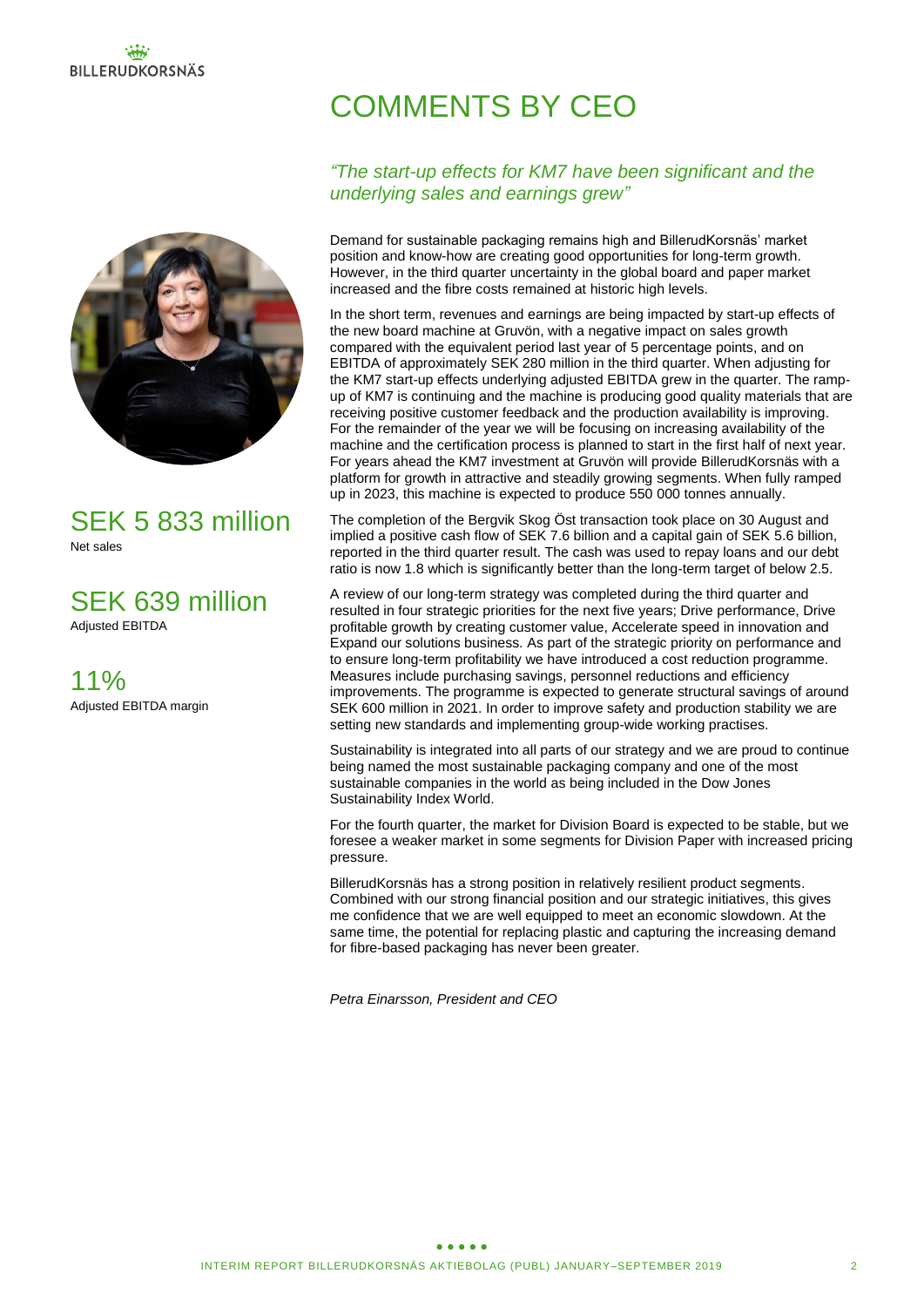# The quarter in review

#### The EBITDA margin was impacted by start-up effects for KM7

**Adjusted EBITDA margin**

Target level >17%



### **SALES AND RESULTS**

Net sales for the third quarter declined by 4% to SEK 5 833 million (6 054), mainly driven by the start-up of KM7, which accounted for 5 percentage points (volume and mix), but also due to a weaker demand for sack and kraft paper. Net sales for the quarter were positively impacted by currency effects of 2%.

Adjusted EBITDA decreased to SEK 639 million (893), negatively affected by KM7 start-up effects of approximately SEK 280 million, lower sales volumes and reduced sales prices. Currency effects and cost savings had a positive impact.

The implementation of IFRS 16 affected adjusted EBITDA positively by SEK 28 million in the third quarter, see note 1.

Costs affecting comparability, reported in Other, amounted to a net amount of SEK 4 million (27) and included a provision for restructuring costs in connection with the cost reduction programme initiated in the third quarter of 2019 and the release of a provision made in 2016 related to the new board machine at Gruvön.

#### **MARKET DEVELOPMENT AND OUTLOOK**

The market for liquid packaging board and cartonboard continued to grow in the third quarter, while uncertainty in the global container market increased. The market for sack and kraft paper weakened. The market pulp price index (PIX) declined from USD 1 000 at the end of June to USD 850 at the end of September.

For the next quarter, the market conditions for BillerudKorsnäs' board segments are expected to be stable. For sack and kraft paper the demand is expected to weaken. Pricing pressure is expected to increase in some segments.

### **EVENTS IN THE QUARTER**

BillerudKorsnäs' sale of 89.9% of Bergvik Skog Öst to the pension company AMF was completed on 30 August 2019 following approval from the Swedish Competition Authority on 4 July 2019. The sale resulted in a positive cash effect of approximately SEK 7.6 billion (after selling cost and sold cash and cash equivalents in BSÖ Holding AB Group) and a capital gain of approximately SEK 5.6 billion which has been recognised under *Discontinued operations* in the third quarter result. For more information, see notes 3 and 4 on pages 19-20.

As part of forming a joint venture with ALPLA to commercialise the paper bottle, BillerudKorsnäs sold 44.6% of the shares in ecoXpac to ALPLA on 9 July 2019. See notes 3 and 5 on pages 19 and 21 for more information.

In July, BillerudKorsnäs filed a patent of the first functional 180 degree U-bend paper straw in cooperation with The Paper Straw Company, which will produce the straw.

In July, BillerudKorsnäs announced that it had completed the world's first production of a paper battery on a paper machine. This confirms the possibility of industrial production of the electrode material.

In September, BillerudKorsnäs introduced a cost reduction programme to ensure long-term efficiency and profitability. The programme is expected to have structural positive effects on earnings of approximately SEK 600 million in 2021, of which approximately SEK 250 million will affect the result in 2020. The measures include personnel reductions, purchasing savings and efficiency improvements throughout the business. The number of employees will be reduced by up to 300 and negotiations with the trade unions have started.

#### **EVENTS AFTER THE QUARTER**

On 1 October 2019, Malin Ljung Eiborn took up the position of EVP Sustainability and joined the Executive Leadership Team. Malin Ljung Eiborn was previously Director of Sustainability and Public Affairs at BillerudKorsnäs.

In October, Paboco® (former ecoXpac), the joint venture between BillerudKorsnäs and ALPLA, presented the paper bottle community including the brands Coca-Cola, Absolut, Carlsberg and L'Oréal.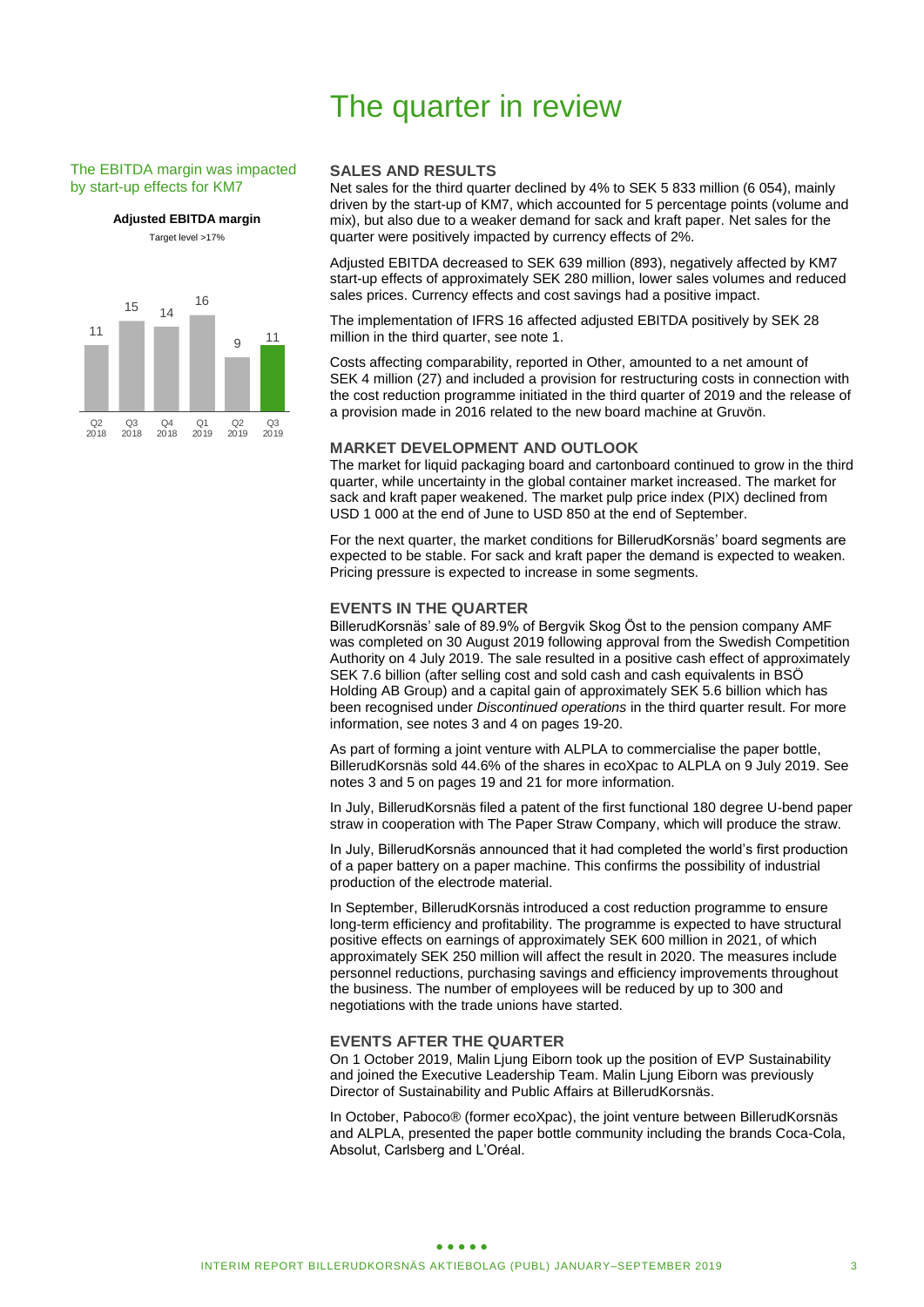# Division Board

*Production began at our new KM7 board machine at Gruvön, marking a milestone for BillerudKorsnäs.*









# **About Division Board**

Division Board manufactures liquid packaging board, cartonboard as well as fluting and liner. All customers demand high quality and expect materials and services solutions that add value. The mills at Gävle, Gruvön and Frövi/Rockhammar belong to this division. At Gruvön, BillerudKorsnäs has made a strategic investment under the Next generation programme in a state-of-the-art board machine. The KM7 board machine will have an annual production capacity of 550 000 tonnes of premium material.

### **KEY FIGURES\***

|                                 | Quarter   |           | Jan-Sep | <b>Full year</b> |          |
|---------------------------------|-----------|-----------|---------|------------------|----------|
| <b>SEKm</b>                     | $Q3 - 19$ | $Q3 - 18$ | 2019    | 2018             | 2018     |
| Net sales                       | 3 2 7 9   | 3 2 6 8   | 10 278  | 9 5 0 1          | 12 679   |
| of which liquid packaging board | 1762      | 1804      | 5611    | 5456             | 7 154    |
| of which cartonboard            | 397       | 336       | 1 1 1 6 | 973              | 1 2 7 9  |
| of which fluting & liner        | 834       | 895       | 2 748   | 2 4 2 3          | 3412     |
| Net operating expenses, other   | $-2895$   | $-2660$   | $-8812$ | -7 674           | $-10223$ |
| <b>EBITDA</b>                   | 384       | 608       | 1466    | 1827             | 2456     |
| EBITDA, %                       | 12%       | 19%       | 14%     | 19%              | 19%      |
| Operating profit/loss           | 41        | 367       | 637     | 1 0 8 6          | 1469     |
| Operating margin, %             | 1%        | 11%       | 6%      | 11%              | 12%      |
| ROCE, %                         | 6%        | 11%       | 6%      | 11%              | 10%      |
|                                 |           |           |         |                  |          |
| Sales volumes, ktonnes          | 448       | 437       | 1 3 5 9 | 1 2 9 4          | 1 7 2 0  |

\*Comparable figures for 2018 have been restated according to the new division structure. Lease contracts are accounted for in the divisions as operational, effects of IFRS 16 are accounted for on Group level.

### **RESULTS**

Net sales for the third quarter were at the same level as for the previous year and amounted to SEK 3 279 million (3 268). Sales volumes were slightly higher despite the ramp-up of KM7 at Gruvön.

EBITDA for the third quarter decreased to SEK 384 million (608), negatively impacted by KM7 start-up effects, a negative change in product mix and reduced pricing. The decline was largely offset by higher volumes from all mills except for Gruvön.

### **MARKET DEVELOPMENT AND OUTLOOK**

Market for liquid packaging board and cartonboard continued to grow during the third quarter. Uncertainty in the containerboard market increased due to slower economic activity and lower rate of production in the steel and automotive industries. Price reductions continued mainly for recycled grades and brown kraftliner, and to a lesser extent for BillerudKorsnäs' product segments.

For the next quarter, the market for liquid packaging board and cartonboard is expected to be stable. The market outlook is similar for BillerudKorsnäs' segments semi-chemical fluting and white kraftliner, but smaller price adjustments in these segments are expected.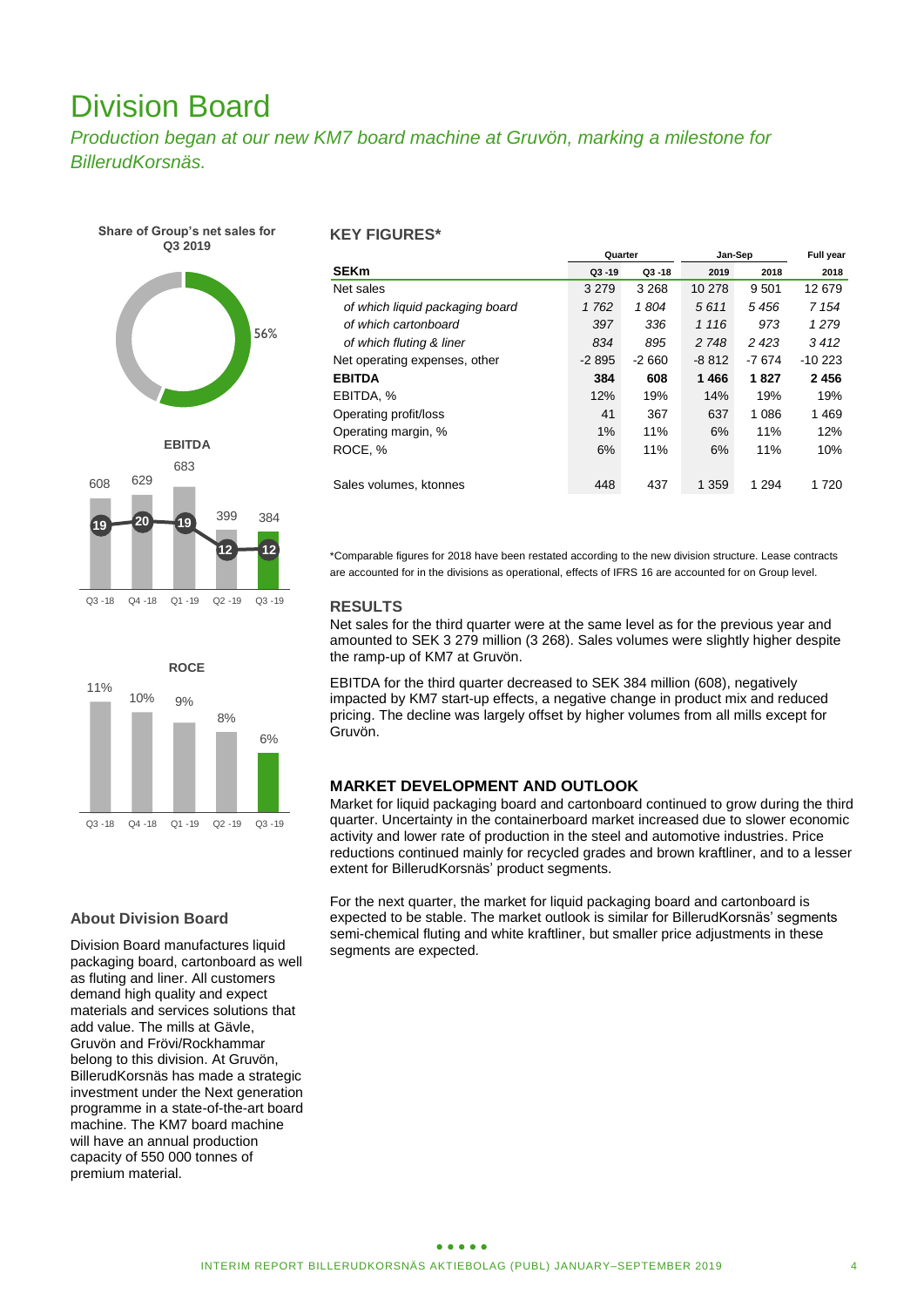# Division Paper

*Our market position remains strong. In a slowing market we are adapting our production to the demand situation and increasing our focus on costs.*

**Share of Group's net sales Q3 2019**







# **About Division Paper**

Division Paper manufactures and sells high-performance, premiumgrade kraft and sack paper to selected seaments in the manufacturing, medical equipment and consumer segments. The division also sells surplus paper pulp on the open market. The mills at Skärblacka, Karlsborg, Pietarsaari and Beetham belong to this division.

### **KEY FIGURES\***

|                               | Jan-Sep<br>Quarter |           |         |          | Full year |  |
|-------------------------------|--------------------|-----------|---------|----------|-----------|--|
| <b>SEKm</b>                   | $Q3 - 19$          | $Q3 - 18$ | 2019    | 2018     | 2018      |  |
| Net sales                     | 1932               | 2 2 4 4   | 6 3 6 6 | 6475     | 8523      |  |
| of which sack paper           | 651                | 889       | 2 3 8 1 | 2 4 8 4  | 3279      |  |
| of which kraft paper          | 819                | 941       | 2645    | 2 740    | 3586      |  |
| Net operating expenses, other | $-1664$            | $-1813$   | $-5390$ | $-5.318$ | $-7007$   |  |
| <b>EBITDA</b>                 | 268                | 431       | 976     | 1 1 5 7  | 1516      |  |
| EBITDA, %                     | 14%                | 19%       | 15%     | 18%      | 18%       |  |
| Operating profit/loss         | 157                | 320       | 645     | 842      | 1 0 9 0   |  |
| Operating margin, %           | 8%                 | 14%       | 10%     | 13%      | 13%       |  |
| ROCE, %                       | 16%                | 21%       | 16%     | 21%      | 20%       |  |
|                               |                    |           |         |          |           |  |
| Sales volumes, ktonnes        | 221                | 243       | 677     | 727      | 941       |  |

\*Comparable figures for 2018 have been restated according to the new division structure. Lease contracts are accounted for in the divisions as operational, effects of IFRS 16 are accounted for on Group level.

# **RESULTS**

Net sales for the third quarter declined by 14% to SEK 1 932 million (2 244). The decline was driven by lower volumes and a deterioration in prices. The decline in volumes was a consequence of lower demand and the KM7 start-up.

EBITDA decreased to SEK 268 million (431) as a result of reduced prices, lower sales and an unfavourable product mix, offset only partly by cost savings.

# **MARKET DEVELOPMENT AND OUTLOOK**

Market conditions for sack and kraft paper weakened in the third quarter with reduced prices on the back of a more uncertain global economy. Brown sack customers were cautious and postponed decisions, and the demand for white sack also decreased. In the kraft paper market conditions weakened mainly in the industrial sector.

For the next quarter, the sack and kraft paper market is expected to weaken and pricing pressure is expected to increase, especially for brown sack paper and for kraft paper used for industrial applications. However, BillerudKorsnäs' product segments of white sack paper and kraft paper used for dry food and medical purposes are expected to be less affected.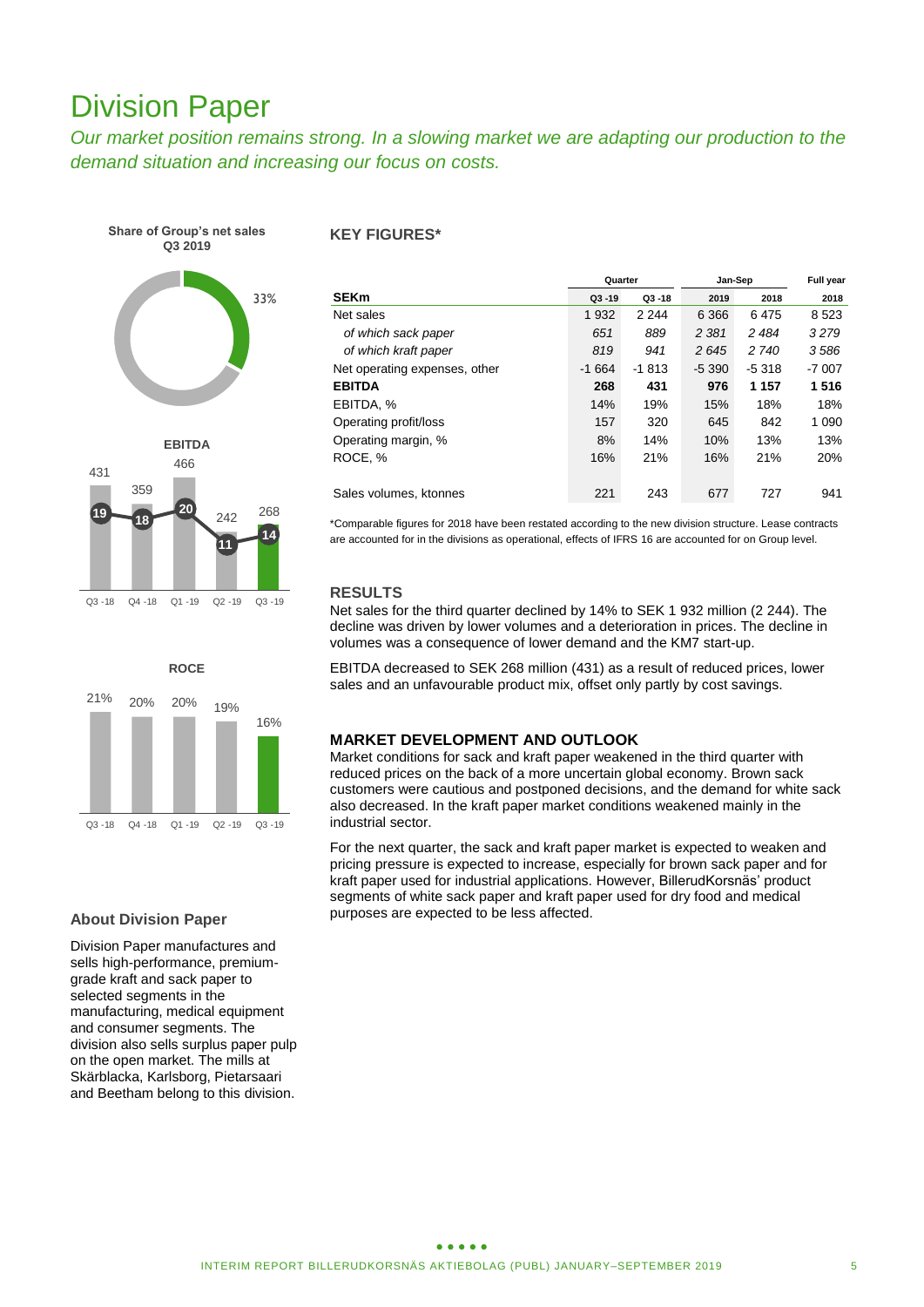# Division Solutions

*Earnings continued to improve in the third quarter. The focus going forward will be to increase growth.* 



# **KEY FIGURES\***

|                               | Jan-Sep<br>Quarter |           |        |       | <b>Full year</b> |  |
|-------------------------------|--------------------|-----------|--------|-------|------------------|--|
| <b>SEKm</b>                   | $Q3 - 19$          | $Q3 - 18$ | 2019   | 2018  | 2018             |  |
| Net sales                     | 266                | 256       | 740    | 723   | 980              |  |
| of which Managed Packaging    | 213                | 220       | 617    | 615   | 839              |  |
| of which Packaging Solutions  | 53                 | 36        | 123    | 108   | 141              |  |
| Net operating expenses, other | $-249$             | $-263$    | $-695$ | -723  | $-966$           |  |
| <b>EBITDA</b>                 | 17                 | -7        | 45     | -     | 14               |  |
| EBITDA, %                     | 6%                 | $-3%$     | 6%     | 0%    | 1%               |  |
| Operating profit              | 13                 | $-10$     | 38     | $-10$ |                  |  |
| Operating margin, %           | 5%                 | $-4%$     | 5%     | $-1%$ | 0%               |  |

\*Comparable figures for 2018 have been restated according to the new division structure. Lease contracts are accounted for in the divisions as operational, effects of IFRS 16 are accounted for on Group level.



### **RESULTS**

Net sales for the third quarter increased by 4% to SEK 266 million (256), primarily as a result of positive currency effects and an improved sales mix. In Packaging Solutions growth was supported by higher demand and new customers for FibreForm®.

EBITDA increased to SEK 17 million (-7), mainly related to an improved sales mix.

# **MARKET DEVELOPMENT AND OUTLOOK**

The market for Division Solutions' products and services remained stable during the third quarter. However, demand for BillerudKorsnäs' Managed Packaging offering has weakened somewhat on the back of increased macroeconomic uncertainty. Customers are expected to restructure parts of their supply chains from China and into South and Southeast Asian countries, in particular Vietnam, where BillerudKorsnäs is well positioned to continue the packaging supply.

Division Solutions is expected to grow through sales to new customers over the next quarters.

# **About Division Solutions**

Division Solutions meets brand owners' growing demand for sustainable and effective packaging solutions and systems. The division's business is growing in two areas, the largest of which is currently Managed Packaging, which help global brand owners take control of their packaging needs in Asia.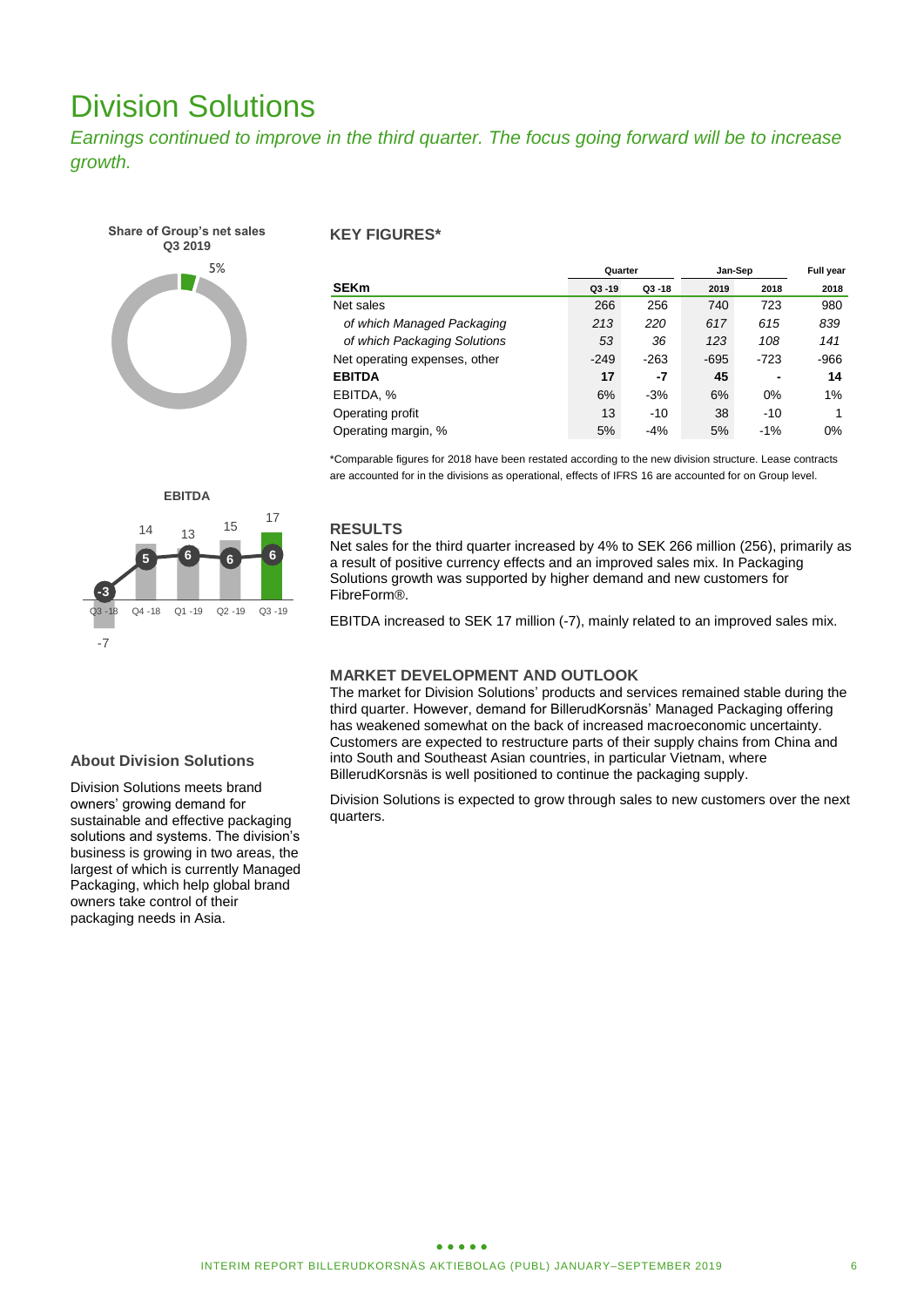# January – September, consolidated

### **SALES AND RESULTS**

Net sales for the first nine months increased by 4% to SEK 18 630 million (17 849), mainly as a result of higher sales prices and positive currency effects. The positive currency impact on net sales was 2%. Net sales increased in Division Board and Division Solutions and decreased in Division Paper.

Adjusted EBITDA decreased to SEK 2 213 million (2 666). Higher costs for raw materials, KM7 start-up effects of approximately SEK 470 million and the impact from lost production volumes were partly offset by increased sales volumes, higher prices and positive currency effects.

The implementation of IFRS 16 affected adjusted EBITDA positively by SEK 82 million in the first nine months, see note 1.

Costs affecting comparability amounted to SEK -23 million (562) and were reported under Other.

# Cash flow and financial position

### **SUMMARISED CASH FLOW STATEMENT**

|                                              | Quarter   |           | Jan-Sep |         |  |
|----------------------------------------------|-----------|-----------|---------|---------|--|
| <b>SEKm</b>                                  | $Q3 - 19$ | $Q3 - 18$ | 2019    | 2018    |  |
| Operating surplus, etc.                      | 576       | 840       | 2 0 0 5 | 2449    |  |
| Change in working capital, etc.              | $-365$    | 305       | $-700$  | 82      |  |
| Net financial items, taxes, etc.             | $-43$     | $-52$     | $-46$   | -296    |  |
| Cash flow from operating activities          | 168       | 1 0 9 3   | 1 259   | 2 2 3 5 |  |
| Current net investments, excluding strategic |           |           |         |         |  |
| investments                                  | $-513$    | $-251$    | $-930$  | $-731$  |  |
| Operating cash flow, before strategic        | $-345$    | 842       | 329     | 1 504   |  |
| investments                                  |           |           |         |         |  |

Operating cash flow before strategic investments amounted to SEK -345 million (842) for the third quarter and SEK 329 million (1 504) for the first nine months of 2019. Operating cash flow before strategic investments include current net investments excluding the investment in KM7 at Gruvön, the MG investment at Skärblacka, the acquisition and sale of subsidiaries, and the divestment of Bergvik Skog Väst AB.

Change in working capital does not include accruals related to KM7 at Gruvön.

The above does not show the cash flow from the purchase and sale of Bergvik Skog Öst AB/BSÖ Holding AB. See Summarised cash flow on page 16, and notes 3-5.

#### **FINANCING**

At 30 September 2019, interest-bearing debt amounted to SEK 8 939 million (8 131). Interest-bearing debt decreased by SEK 6 869 million compared with the previous quarter mainly due to the re-payment of acquisition financing for Bergvik Skog Öst AB and the re-payment of commercial papers maturing during the quarter.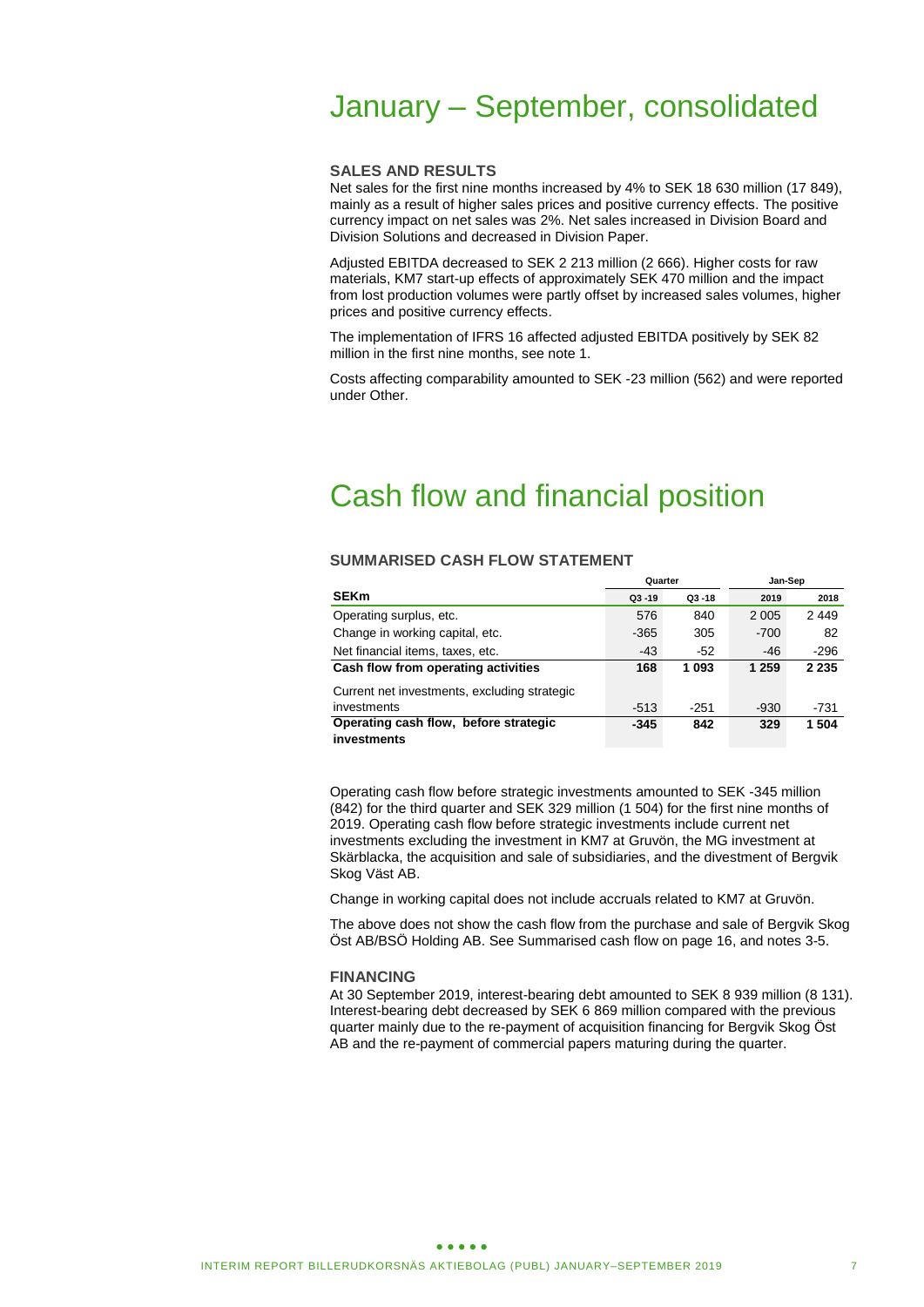### **Debt portfolio and maturity profile at 30 September 2019**

|                                                 |     | <b>Net debt/EBITDA</b><br>target level <2.5 |  |                  |                   |                  |  |
|-------------------------------------------------|-----|---------------------------------------------|--|------------------|-------------------|------------------|--|
| 2.5                                             | 2.8 | 3.2                                         |  | 3.4 <sup>1</sup> | 3.9 <sup>12</sup> | 1.8 <sup>1</sup> |  |
| Q2 2018 Q3 2018 Q4 2018 Q1 2019 Q2 2019 Q3 2019 |     |                                             |  |                  |                   |                  |  |

<sup>1</sup>Including lease liabilities according to IFRS16 <sup>2</sup>Excluding discontinued operations

**Adjusted return on capital employed Target level >13%**



|                               |             | <b>Maturity, years</b> |         |         | Total    |
|-------------------------------|-------------|------------------------|---------|---------|----------|
| Loan                          | Limit, SEKm | $0 - 1$                | $1 - 2$ | $2 -$   | utilised |
| Syndicated credit facilities  | 5 500       |                        |         |         |          |
| Term loans                    |             | 95                     | 95      | 3 2 7 3 | 3463     |
| Bond loans within MTN program | 7 000       | 400                    | 800     | 3 500   | 4 700    |
| Commercial paper              | 4 0 0 0     | 400                    |         |         | 400      |
| Term Ioan, Bomhus Energi AB   |             | 44                     | 42      | 290     | 376      |
| <b>Group total</b>            |             | 939                    | 937     | 7 063   | 8939     |

Interest-bearing net debt at 30 September 2019 amounted to SEK 5 522 million (8 520).

The Group's net interest-bearing debt in relation to EBITDA at the end of the period was 1.8 (2.8). The ratio of net interest-bearing debt to adjusted EBITDA was 1.8 (2.4).

The implementation of IFRS16 from 1 January 2019 increased interest-bearing liabilities by SEK 239 million at 30 September 2019, of which short-term liabilities accounted for SEK 93 million and long-term liabilities SEK 146 million. The impact on the ratio of net debt to EBITDA is 0.0 compared with IAS 17.

#### **INVESTMENTS AND CAPITAL EMPLOYED**

Gross investments amounted to SEK 2 298 million (4 109) for the first nine months of 2019. A large part of the investments was related to the new board machine at Gruvön.

Capital employed at 30 September 2019 amounted to SEK 24 820 million (22 451). Return on capital employed (ROCE) for the last 12-month period, amounted to 6% (7%). ROCE calculated using adjusted operating profit amounted to 6% (11%).

Return on equity was 44% (8%). The increase in the return on equity was due to the sale of Bergvik Skog Öst AB.

# Next generation programme

The ramp-up of the new KM7 board machine at Gruvön is continuing. When fully ramped up in 2023, the machine is expected to produce 550 000 tonnes annually. The total production capacity at Gruvön will at that time amount to approximately 910 000 tonnes per year.

Test runs of the new board machine started in April and on 8 June it had paper on pope. Since the end of June the machine has been producing liner for customers. The process to certify materials is planned to begin in the first half of 2020. The machine's production capacity will be increased over the course of the ramp-up process.

Three older machines at Gruvön have been closed as a consequence of the next generation programme. PM5 with an annual production capacity of 45 000 tonnes was closed at the end of March. PM1 with annual production capacity of 95 000 tonnes was closed at the end of May and PM2 with annual production capacity of 75 000 tonnes was closed in mid-June.

The changes in connection with the start-up of KM7 are estimated to have a negative effect of approximately SEK 650 million on EBITDA in 2019. In the second quarter the effect amounted to around SEK 190 million and in the third quarter the effect was approximately SEK 280 million. For 2020 the negative effect on EBITDA is estimated to amount to SEK 200 million. From 2021, the KM7 investment will have a positive effect on earnings.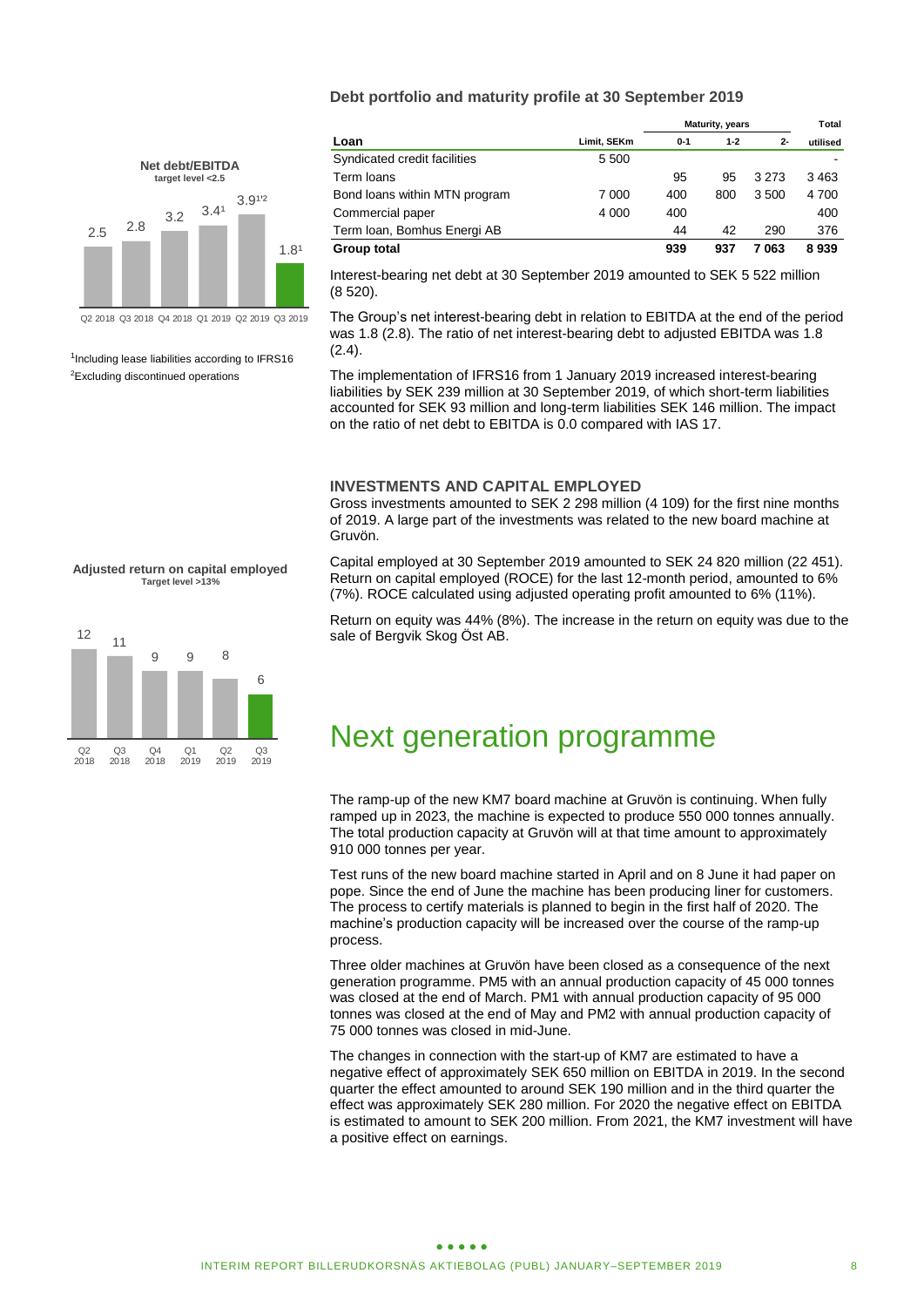# Acquisitions and divestments

BillerudKorsnäs announced on 27 November 2017 that it had entered into an agreement with all shareholders of Bergvik Skog AB to acquire Bergvik Skog Öst AB and to divest 5% of the shares in Bergvik Skog Väst AB to Stora Enso.

On 31 May 2019, BillerudKorsnäs' acquisition of Bergvik Skog Öst was completed. The purchase price amounted to approximately SEK 6.4 billion on a debt free basis, corresponding to approximately SEK 18 000 per hectares of forest land. The net negative cash effect of the acquisition of Bergvik Skog Öst AB and the transfer of the shares in Bergvik Skog Väst AB amounted to SEK 5.4 billion.

Bergvik Skog Öst was consolidated in BillerudKorsnäs' accounts as of 31 May 2019 and has been accounted for as Discontinued operations. For more information, see notes 3 and 4 on pages 19-20.

On 24 June 2019, BillerudKorsnäs announced that it had entered into an agreement for the sale of 89.9% of Bergvik Skog Öst to the pension company AMF for a price corresponding to an enterprise value of SEK 12.2 billion on a debt free basis or approximately SEK 38 500 per hectare of forestland.

On 4 July 2019, BillerudKorsnäs' sale of 89.9% of Bergvik Skog Öst to AMF was approved by the Swedish Competition Authority and on 30 August 2019 the sale was completed. The transaction resulted in a positive cash effect of approximately SEK 7.6 billion and a capital gain of approximately SEK 5.6 billion.

Bergvik Skog Öst owned at completion of the sale approximately 317 000 hectares of forest land and had a net debt of approximately SEK 3.3 billion. BillerudKorsnäs will until further notice keep around 36 000 hectares of land from the original Bergvik Skog Öst.

Bergvik Skog Öst and BillerudKorsnäs have agreed on a 15-year long agreement regarding the supply of wood, whereby BillerudKorsnäs will be the sole buyer of the wood volumes from Bergvik Skog Öst's lands. Furthermore, BillerudKorsnäs has the right to repurchase Bergvik Skog Öst at the end of this supply agreement unless BillerudKorsnäs is offered an extension of the agreement on the current conditions.

# Currency hedging

Currency hedging had a net sales impact of SEK -89 million (-77) in the third quarter of 2019 and SEK -220 million (-238) for the first three quarters of 2019 (compared with no currency hedging).

Outstanding forward exchange contracts at 30 September 2019 had a market value of SEK -194 million, SEK -43 million of which is the portion of the contracts matched by trade receivables that affected earnings in the third quarter. Accordingly, other contracts had a market value of SEK -151 million.

**Hedged portion of forecast currency flows\* for EUR, USD and GBP and exchange rates against SEK (30 September 2019).**

| Currency                                                                                                        | Q4-19     | $Q1 - 20$ | $Q2 - 20$ | Q3-20 | Q4-20 | Total 15<br>months |
|-----------------------------------------------------------------------------------------------------------------|-----------|-----------|-----------|-------|-------|--------------------|
| EUR Share of net flow                                                                                           | 80%       | 80%       | 78%       | 80%   | 80%   | 80%                |
| Rate                                                                                                            | 10.34     | 10.29     | 10.44     | 10.71 | 10.78 | 10.52              |
| USD Share of net flow                                                                                           | 65%       | 65%       | 65%       | 65%   | 56%   | 63%                |
| Rate                                                                                                            | 8.91      | 9.08      | 9.13      | 9.26  | 9.40  | 9.15               |
| GBP Share of net flow                                                                                           | 26% -     |           |           |       |       | 5%                 |
| Rate                                                                                                            | $12.12 -$ |           |           |       |       | 12.12              |
| Market value of currency                                                                                        | -65       | -57       | -44       | $-21$ | -7    | $-194$             |
| the contract of the contract of the contract of the contract of the contract of the contract of the contract of |           |           |           |       |       |                    |

**contracts\*\*** 

\*Excluding currency flows from investments in a new board machine at Gruvön, which are not currently hedged.

\*\*At 30 September 2019.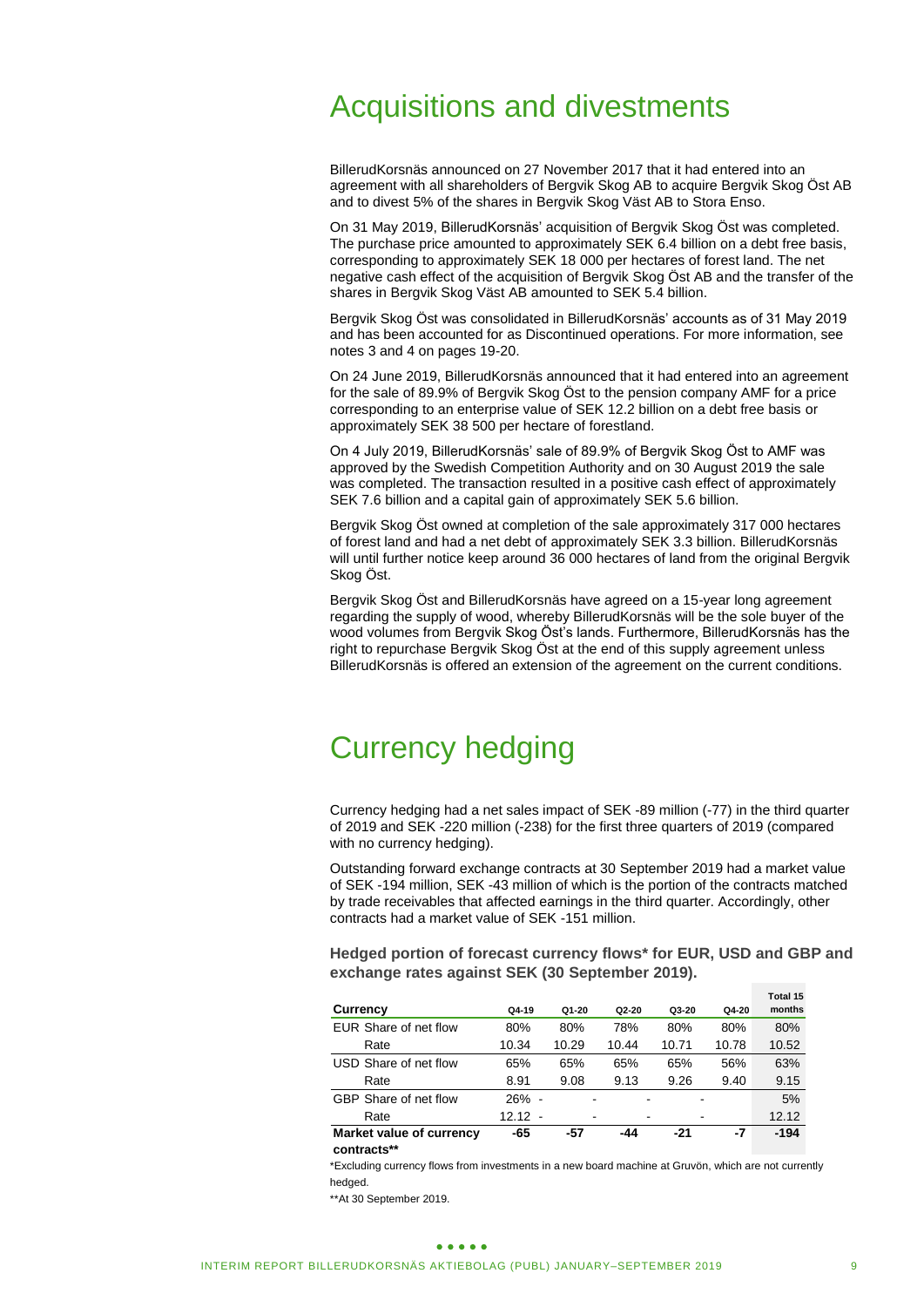# Taxes

The tax cost for the first nine months of 2019 amounted to SEK 223 million (186), equal to approximately 23% (20%) of profit before tax. The increase in tax rate is mainly due to losses in Finland on which deferred tax receivables are not accounted for.

# Parent company

The parent company BillerudKorsnäs AB includes head office and support functions.

Operating profit/loss for the first nine months of 2019 was SEK -152 million (-284). The operating loss reflects the effects of hedging contracts and revaluations of trade receivables.

The parent company hedges both its own and the Group's net currency flows. The parent company's earnings include the results of these hedging measures. These earnings were SEK -220 million (-238) for the first nine months.

The average number of employees at 30 September 2019 was 131 (114).

Cash and bank balances, and short-term investments amounted to SEK 4 300 million (192).

# **Sustainability**

#### **Sustainability KPIs, rolling 12 months (R12M)**

|                                | $Q3 - 19$ | $Q2 - 19$ | 2020 target |
|--------------------------------|-----------|-----------|-------------|
| Energy efficiency <sup>1</sup> | 5.31      | 5.29      | 5.10        |
| Fossil-free production 2       | 37.0      | 35.7      | <25.0       |
| Gender equality <sup>3</sup>   | 23.3      | 23.0      | >25.0       |

<sup>1</sup> Defined as energy consumption (MWh/tonne product), R12M.

² Defined as emissions of fossil CO2 in the manufacturing process (kg/tonne product), R12M.

<sup>3</sup> Defined as female employees (%).

#### **ENVIRONMENT**

BillerudKorsnäs is working towards a vision of fossil-free production and minimising emissions throughout the value chain. This work is mainly aimed at phasing out fossil fuels from production, along with investments in energy efficiency and reducing indirect emissions. Fossil CO2-emissions in production during the last twelve months amounted to 37.0 kg/tonne and was negatively affected by production stops. Energy consumption was 5.31 MWh/tonne for the last twelve months.

#### **GENDER EQUALITY**

BillerudKorsnäs' aim is to increase the proportion of women in the group, both overall and at managerial level. This is challenging in an industry that is traditionally dominated by men. BillerudKorsnäs has undertaken several initiatives aimed at addressing the under-representation of women in operational activities and at senior levels within the Group. The share of female employees was 23.3% during the past twelve months.

### **QUARTERLY HIGHLIGHTS**

In September BillerudKorsnäs was ranked as the industry leader in the category Containers & Packaging in Dow Jones Sustainability Indices (DJSI). The Dow Jones Sustainability Indices and RobecoSAM Corporate Sustainability Assessment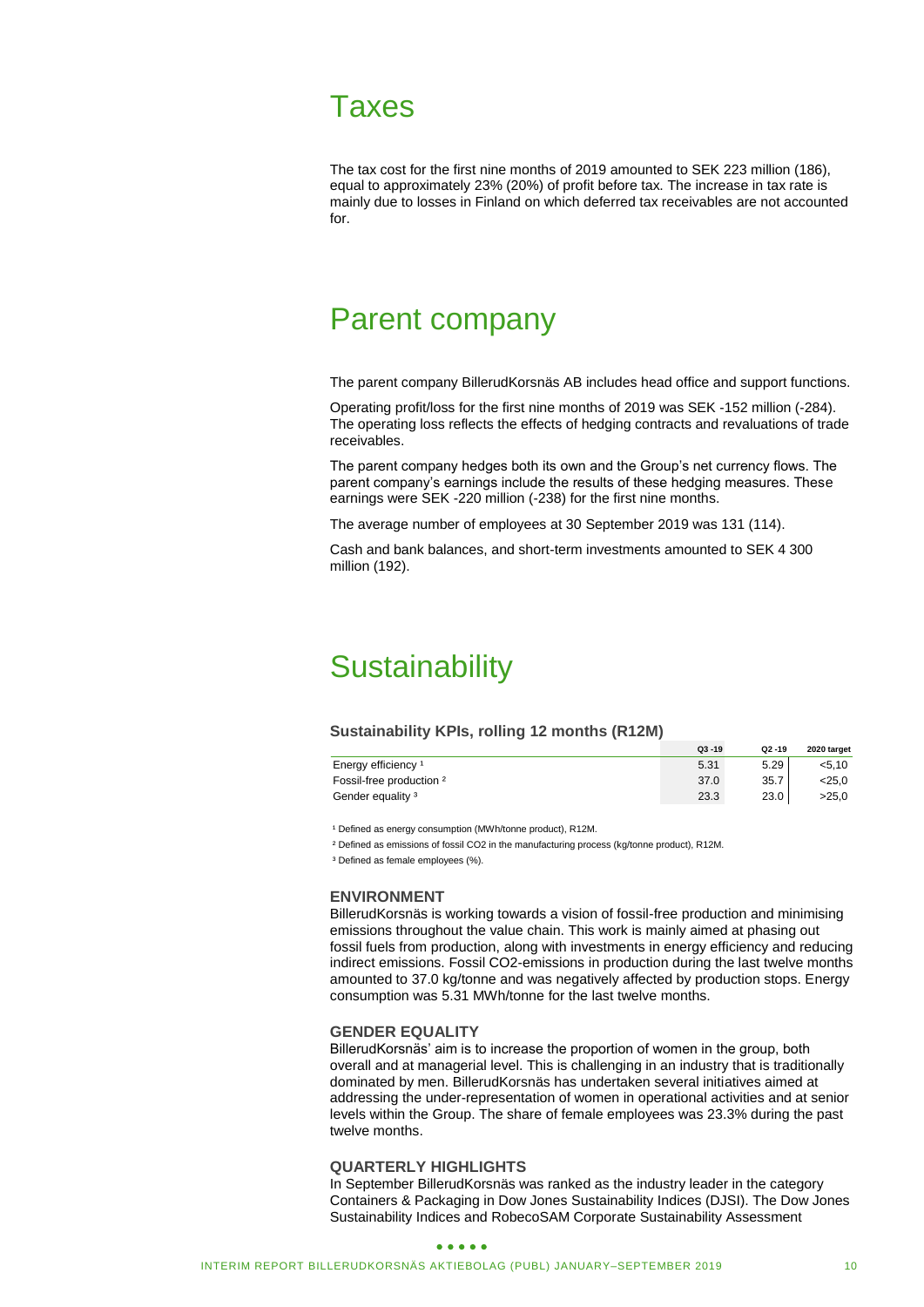constitutes an annual evaluation of companies' sustainability performance. Each year over 3 400 listed companies around the world are analysed and the top 10% are included in the Dow Jones Sustainability World Index. BillerudKorsnäs has been included in the Dow Jones Sustainability World Index since 2016 and this year achieved industry top scores in 11 categories including climate strategy, supply chain management and human capital development.

# Distribution of shares

During the second quarter 2019 BillerudKorsnäs transferred 89,129 shares under a long-term incentive programme resolved by the 2016 Annual General Meeting. The number of own shares was 1 519 191 at the end of March 2019 and at the end of June 2019, the number of own shares amounted to 1 430 062 shares.

The holding of treasury shares was unchanged in the third quarter 2019. At the end of September 2019 the number of treasury shares amounted to 1 430 062, which corresponds to approximately 0.7% of the total amount of shares. At 30 September 2019 the total amount of shares in BillerudKorsnäs was 208 219 834.

# Annual General Meeting

The Annual General Meeting will be held in Stockholm on 5 May 2020.

Shareholders wishing to have matters considered at the Annual General Meeting should submit their proposals in writing to BillerudKorsnäs AB (publ), Att: Andreas Mattsson, General Counsel, Box 703, SE-169 27 Solna, Sweden, at least seven weeks before the Annual General Meeting, to ensure the matter can be included in the convening notice for the Meeting. Notified matters can be included in the agenda of the Annual General Meeting only if they are suitable for decision by the Meeting and if notification is provided in due time.

Further details on how and when to provide notification of participation at the Annual General Meeting will be published in advance of the Meeting.

# Nomination committee

In accordance with the resolution by the Annual General Meeting of BillerudKorsnäs, the Chairman of the Board of Directors has convened a nomination committee for the Annual General Meeting 2020, appointed by the major shareholders.

The nomination committee consists of Michael M.F. Kaufmann, appointed by Frapag Beteiligungsholding AG, Tomas Risbecker, appointed by AMF Insurance & Funds, Thomas Wuolikainen, appointed by the Fourth National Pension Fund and Lennart Francke, appointed by Swedbank Robur Funds.

Shareholders wishing to make proposals to the nomination committee should submit their proposal in writing via e-mail valberedningen@billerudkorsnas.com or by mail to BillerudKorsnäs AB (publ), Att: Valberedningen, Box 703, SE-169 27 Solna, Sweden.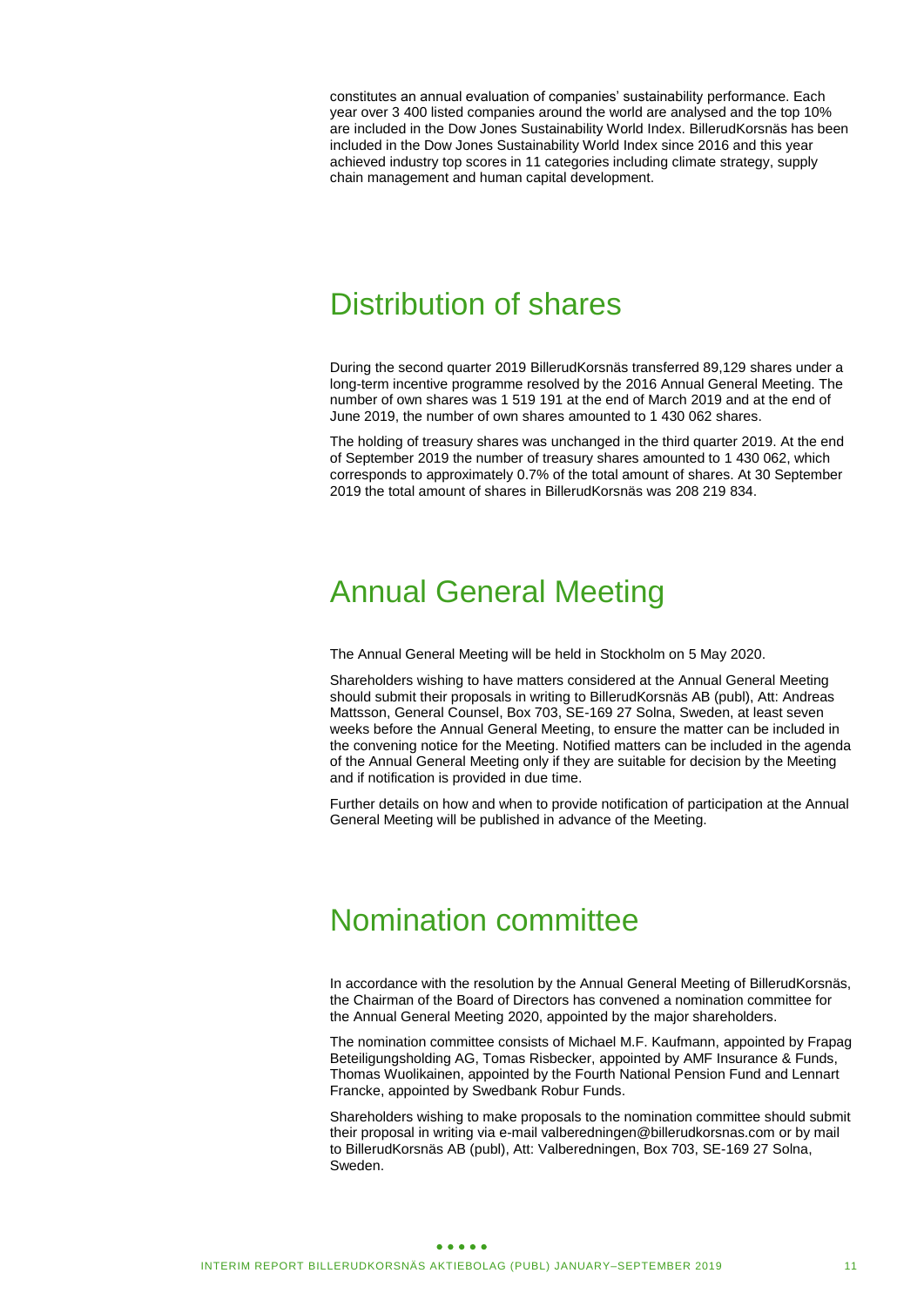# Risks and uncertainties

BillerudKorsnäs' products are generally dependent on the business cycle, in terms of both price development and potential sales volumes. The Group is exposed to currency fluctuations, since most revenues are invoiced in foreign currency, while a large part of operating expenses are in SEK. A more detailed description of risks and a sensitivity analysis is provided on pages 74-81 of the 2018 Annual and Sustainability Report.

BillerudKorsnäs has been working on measures to mitigate possible negative effects of different Brexit scenarios. Based on accumulated sales in 2018 the Group's net sales exposed to Brexit amount to SEK 1 168 million from the EU to the UK and SEK 200 million from the UK to the EU.

In the EU countries, the EU Directive on Single Use Plastic will result in a changed regulatory landscape for packaging. Changes in legislation and its implications for BillerudKorsnäs are monitored closely.

# Related-party transactions

No transactions took place between BillerudKorsnäs and related parties that significantly affected the Group's position and earnings.

# Financial calendar

Q4 2019 report – 29 January 2020 Q1 2020 report – 24 April 2020 Annual General Meeting – 5 May 2020 Q2 2020 report – 17 July 2020 Q3 2020 report – 22 October 2020

Solna, 24 October 2019

BillerudKorsnäs AB (publ)

Petra Einarsson *President and CEO*

> This information constituted inside information prior to publication. This is information that BillerudKorsnäs AB (publ) is obliged to make public pursuant to the EU Market Abuse Regulation. This report has been prepared in both a Swedish and an English version.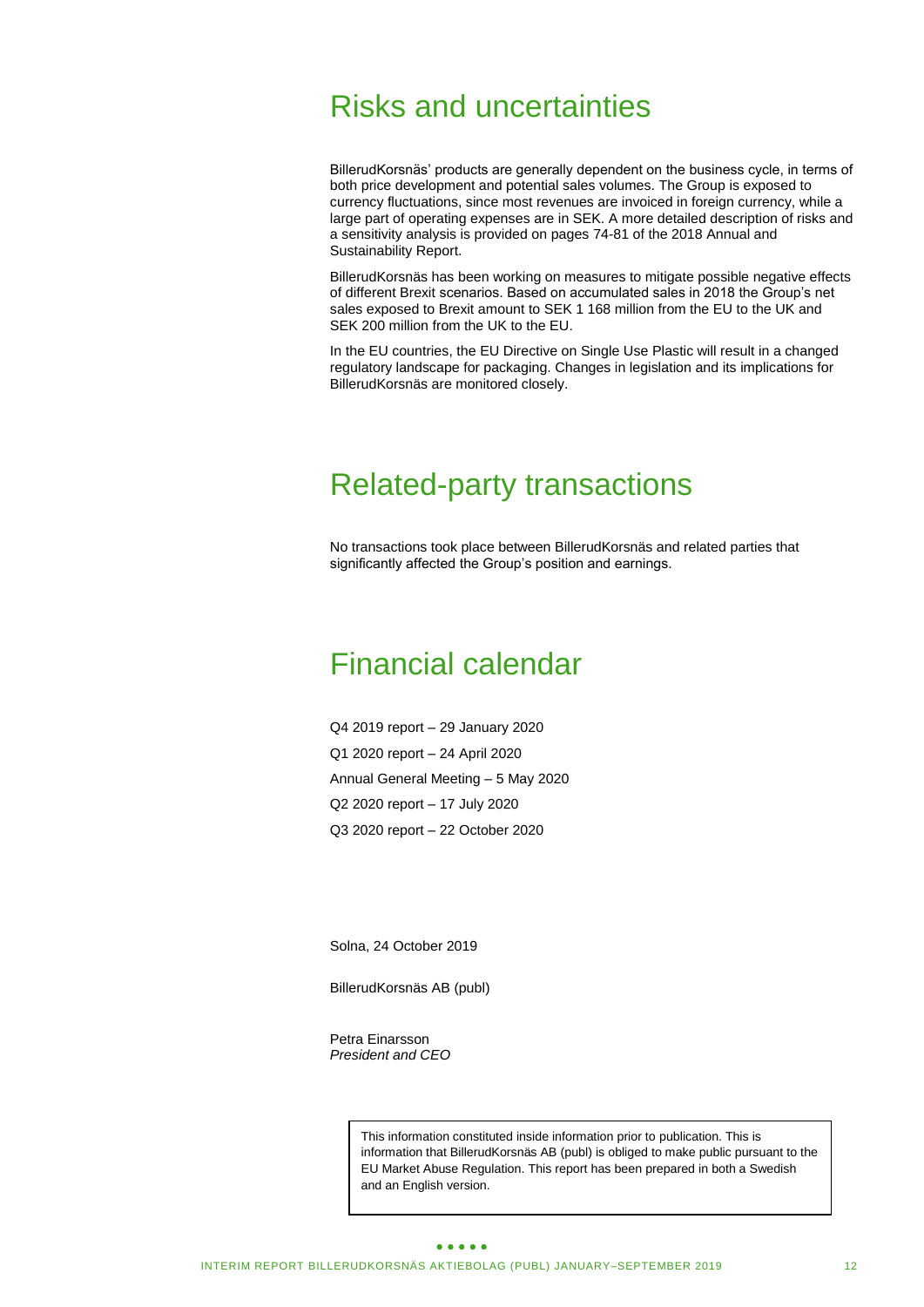# Review report

*Translation of the Swedish original*

To the Board of Directors of BillerudKorsnäs AB (publ) Corp. id. 556025-5001

### **Introduction**

We have reviewed the summary interim financial information (interim report) of BillerudKorsnäs AB (publ) as of 30 September 2019 and the nine-month period then ended. The Board of Directors and the Managing Director are responsible for the preparation and presentation of this interim report in accordance with IAS 34 and the Annual Accounts Act. Our responsibility is to express a conclusion on this interim report based on our review.

### **Scope of review**

We conducted our review in accordance with International Standard on Review Engagements ISRE 2410 Review of Interim Financial Information Performed by the Independent Auditor of the Entity. A review of interim financial information consists of making inquiries, primarily of persons responsible for financial and accounting matters, and applying analytical and other review procedures. A review is substantially less in scope than an audit conducted in accordance with International Standards on Auditing and other generally accepted auditing practices and consequently does not enable us to obtain assurance that we would become aware of all significant matters that might be identified in an audit. Accordingly, we do not express an audit opinion.

### **Conclusion**

Based on our review, nothing has come to our attention that causes us to believe that the interim report is not prepared, in all material respects, for the Group in accordance with IAS 34 and the Annual Accounts Act, and for the Parent Company in accordance with the Annual Accounts Act.

Stockholm 24 October 2019

KPMG AB

Ingrid Hornberg Román Authorized Public Accountant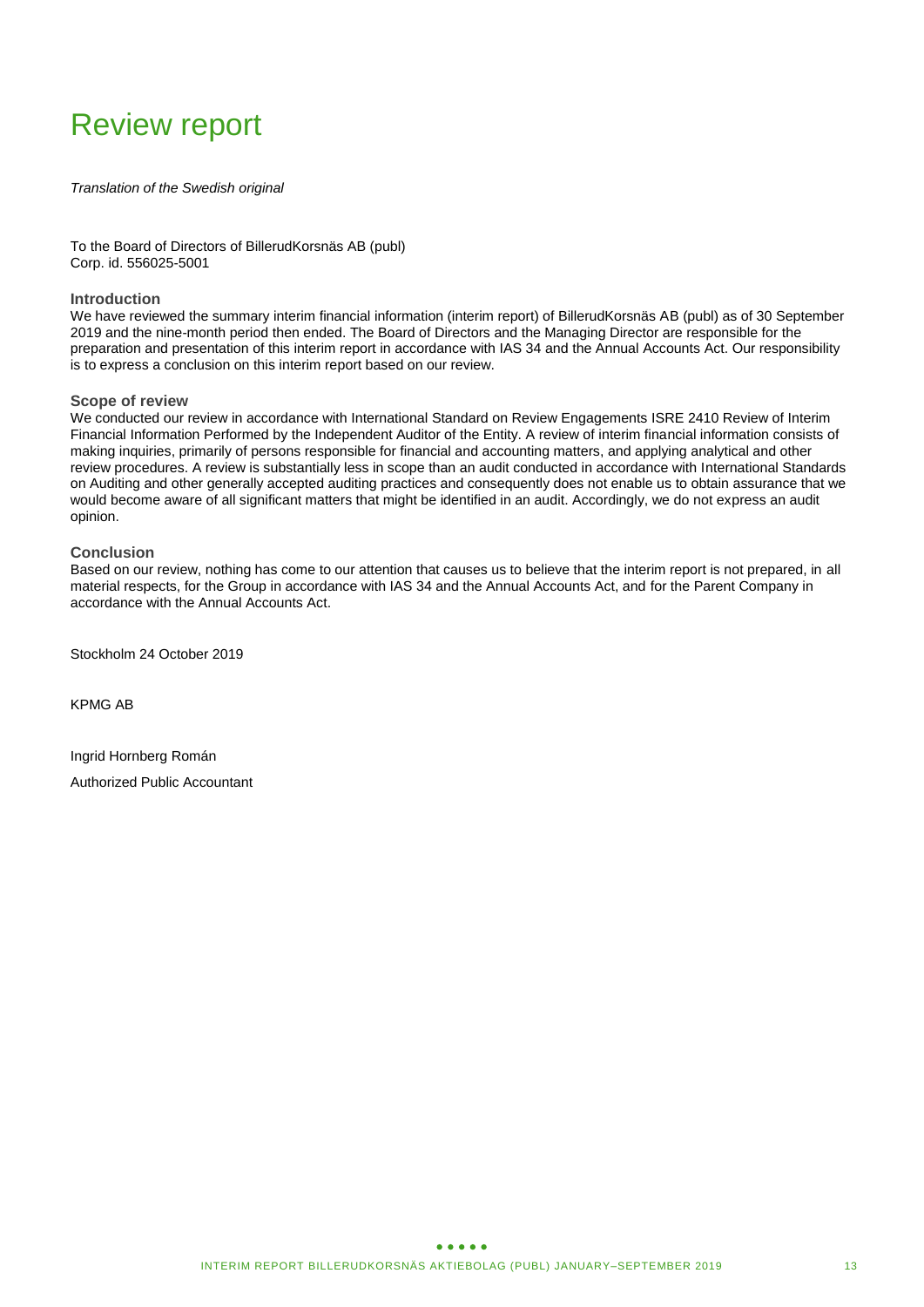# **SUMMARISED INCOME STATEMENT**

|                                                              | Quarter   |           | Jan-Sep  | Full year |          |
|--------------------------------------------------------------|-----------|-----------|----------|-----------|----------|
| <b>SEKm</b>                                                  | $Q3 - 19$ | $Q3 - 18$ | 2019     | 2018      | 2018     |
| Net sales                                                    | 5833      | 6 0 5 4   | 18 630   | 17849     | 23 692   |
| Other income                                                 | 37        | 37        | 110      | 164       | 230      |
| <b>Operating income</b>                                      | 5870      | 6 0 9 1   | 18740    | 18 013    | 23 922   |
| Change in inventories                                        | $-140$    | 68        | $-351$   | 203       | 633      |
| Raw materials and consumables                                | $-3043$   | $-3058$   | $-9659$  | $-9264$   | $-12556$ |
| Other external costs                                         | $-1247$   | $-1414$   | $-3748$  | $-4131$   | $-5473$  |
| Employee benefits expense                                    | $-799$    | $-806$    | $-2738$  | $-2684$   | $-3595$  |
| Depreciation and impairment of non-current assets            | $-486$    | $-368$    | $-1253$  | $-1133$   | $-1513$  |
| Profit/Loss from participations in associated companies      | $-6$      |           | -8       | 12        | 12       |
| <b>Operating expenses</b>                                    | $-5721$   | $-5578$   | $-17757$ | $-16997$  | $-22492$ |
| <b>Operating profit/loss</b>                                 | 149       | 513       | 983      | 1016      | 1 4 3 0  |
| Financial income and expenses*                               | $-48$     | $-16$     | $-32$    | $-102$    | -89      |
| Profit/Loss before tax                                       | 101       | 497       | 951      | 914       | 1 3 4 1  |
| Taxes                                                        | $-24$     | $-134$    | $-223$   | $-186$    | $-304$   |
| Profit/Loss from continuing operations                       | 77        | 363       | 728      | 728       | 1 0 3 7  |
| <b>Discontinued operations</b>                               |           |           |          |           |          |
| Profit/loss from discontinued operations, net of tax, note 4 | 5 6 7 7   |           | 5659     |           |          |
| Profit/loss for the period                                   | 5754      | 363       | 6 3 8 7  | 728       | 1 0 3 7  |
| Profit/Loss attributable to:                                 |           |           |          |           |          |
| Owners of the parent company                                 | 5754      | 363       | 6 3 8 7  | 728       | 1 0 3 7  |
| Non-controlling interests                                    |           |           |          |           |          |
| Net profit/loss for the period                               | 5754      | 363       | 6 3 8 7  | 728       | 1 0 3 7  |
| Earnings per share, SEK                                      | 27.83     | 1.76      | 30.89    | 3.52      | 5.01     |
| Diluted earnings per share, SEK                              | 27.79     | 1.75      | 30.85    | 3.51      | 5.00     |

\*Includes dividend from Bergvik Skog AB of SEK 108 million (12).

# **SUMMARISED STATEMENT OF COMPREHENSIVE INCOME**

|                                                                                                   |           | Quarter   | Jan-Sep | Full year |         |
|---------------------------------------------------------------------------------------------------|-----------|-----------|---------|-----------|---------|
| <b>SEKm</b>                                                                                       | $Q3 - 19$ | $Q3 - 18$ | 2019    | 2018      | 2018    |
| Net profit/loss for the period                                                                    | 5754      | 363       | 6 3 8 7 | 728       | 1 0 3 7 |
| Other comprehensive income                                                                        |           |           |         |           |         |
| Items that will not be reclassified to profit or loss                                             |           |           |         |           |         |
| Actuarial gains or losses on defined benefit pension plans                                        | $-50$     | ٠         | $-111$  |           | -24     |
| Change in fair value of shareholding in Other holdings                                            | $-29$     | 41        | $-177$  | 44        | 91      |
| Tax attributable to items not to be reclassified to profit or loss                                | 10        |           | 23      |           | 5       |
| Total items never reclassified to profit or loss                                                  | -69       | 41        | $-265$  | 44        | 72      |
| Items that have been or may be reclassified subsequently to profit or loss                        |           |           |         |           |         |
| Differences arising from the translation of foreign operations' accounts                          | 21        | $-21$     | 58      | 63        | 60      |
| Change in fair value of cash flow hedges                                                          | $-89$     | 149       | -442    | 213       | 376     |
| Tax attributable to items that have been or may be reclassified subsequently to<br>profit or loss | 19        | $-31$     | 94      | $-45$     | -80     |
| Total items that have been or may be reclassified subsequently to profit or                       |           |           |         |           |         |
| loss                                                                                              | $-49$     | 97        | $-290$  | 231       | 356     |
| Total comprehensive income for the period                                                         | 5636      | 501       | 5832    | 1 003     | 1465    |
| Attributable to:                                                                                  |           |           |         |           |         |
| Owners of the parent company                                                                      | 5636      | 501       | 5 8 3 2 | 1 0 0 3   | 1465    |
| Non-controlling interests                                                                         |           |           |         |           |         |
| Total comprehensive income for the period                                                         | 5636      | 501       | 5832    | 1 003     | 1465    |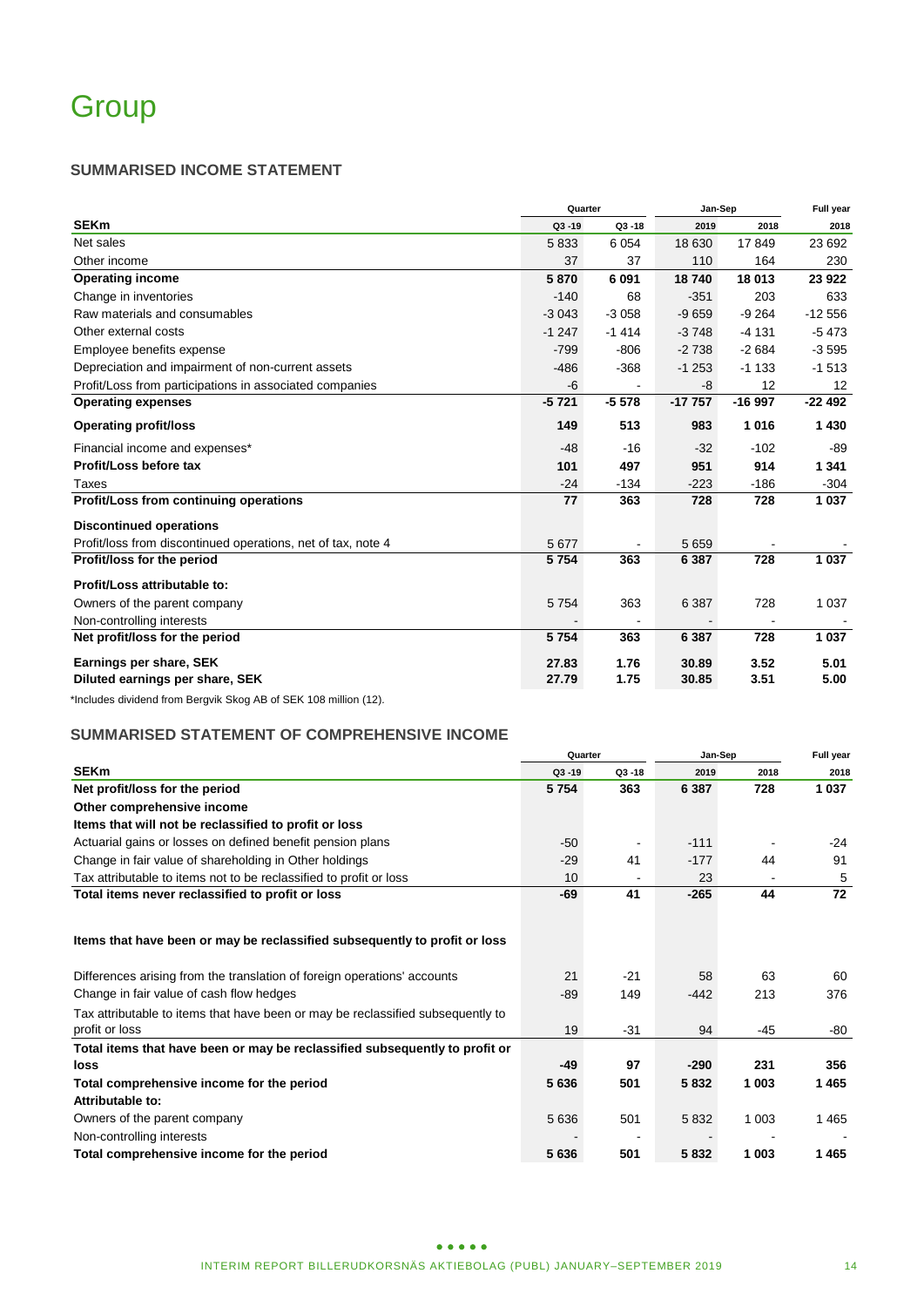# **SUMMARISED BALANCE SHEET**

|                                                              | 30 Sep  | 30 Sep  | 31 Dec  |
|--------------------------------------------------------------|---------|---------|---------|
| <b>SEKm</b>                                                  | 2019    | 2018    | 2018    |
| Intangible assets                                            | 2 1 1 7 | 2 2 0 1 | 2 1 8 5 |
| Property, plant and equipment, including Right of use assets | 23 301  | 20768   | 21 4 29 |
| Other non-current assets                                     | 1 5 2 2 | 1598    | 1867    |
| <b>Total non-current assets</b>                              | 26 940  | 24 5 67 | 25 481  |
| Inventories                                                  | 3519    | 3 1 3 2 | 3633    |
| Accounts receivable                                          | 2 4 8 9 | 2918    | 2807    |
| Other current assets                                         | 1 1 1 5 | 1459    | 1 3 3 7 |
| Assets classified as held for sale                           |         |         |         |
| Cash and cash equivalents                                    | 4 5 23  | 371     | 456     |
| <b>Total current assets</b>                                  | 11 646  | 7880    | 8 2 3 3 |
| <b>Total assets</b>                                          | 38 586  | 32 447  | 33 714  |
| Equity attributable to owners of the parent company          | 19 298  | 13 9 31 | 14 3 55 |
| Non-controlling interests                                    |         |         |         |
| <b>Total equity</b>                                          | 19 298  | 13931   | 14 3 55 |
| Interest-bearing liabilities                                 | 8 1 4 5 | 6856    | 7 1 3 0 |
| Provisions for pensions                                      | 888     | 780     | 784     |
| Other liabilities and provisions                             | 166     | 312     | 284     |
| Deferred tax liabilities                                     | 3546    | 3 3 9 7 | 3633    |
| <b>Total non-current liabilities</b>                         | 12745   | 11 345  | 11831   |
| Interest-bearing liabilities                                 | 1 0 3 1 | 1 2 7 5 | 1894    |
| Accounts payables                                            | 2 8 0 4 | 3964    | 3825    |
| Other liabilities and provisions                             | 2 7 0 8 | 1932    | 1809    |
| Liabilities associated with assets held for sale             |         |         |         |
| <b>Total current liabilities</b>                             | 6 5 4 3 | 7 1 7 1 | 7 5 28  |
| <b>Total equity and liabilities</b>                          | 38 586  | 32 447  | 33 714  |

# **SUMMARISED STATEMENT OF CHANGES IN EQUITY**

|                                                         | Jan-Sep  |         | <b>Full year</b> |
|---------------------------------------------------------|----------|---------|------------------|
| <b>SEKm</b>                                             | 2019     | 2018    | 2018             |
| <b>Opening balance</b>                                  | 14 3 5 5 | 13811   | 13811            |
| Changed accounting principles due to IFRS 16            | -5       |         |                  |
| Comprehensive income for the period                     | 5832     | 1 0 0 3 | 1 4 6 5          |
| Share-based payment to be settled in equity instruments | 5        |         | 10               |
| Buyback of own shares                                   |          |         | $-41$            |
| Dividend to owners of the parent company                | $-889$   | $-890$  | -890             |
| Non-controlling interest through acquisition            |          |         |                  |
| <b>Closing balance</b>                                  | 19 298   | 13 931  | 14 3 55          |
| Equity attributable to:                                 |          |         |                  |
| Owners of the parent company                            | 19 29 8  | 13931   | 14 355           |
| Non-controlling interests                               |          |         |                  |
| <b>Closing balance</b>                                  | 19 298   | 13 931  | 14 3 5 5         |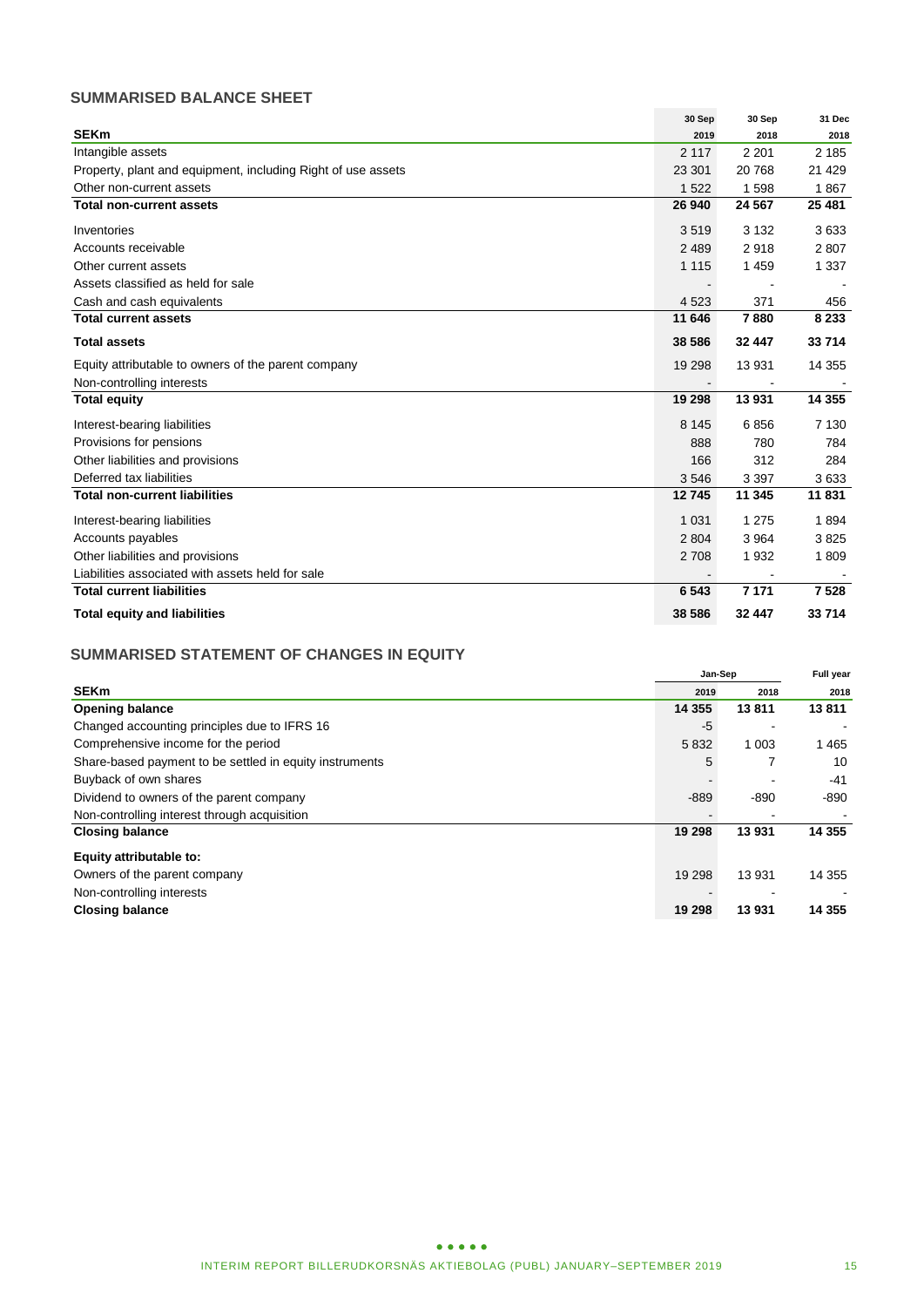# **SUMMARISED CASH FLOW STATEMENT**

|                                                                     | Quarter   |                | Jan-Sep |         | Full year |
|---------------------------------------------------------------------|-----------|----------------|---------|---------|-----------|
| <b>SEKm</b>                                                         | $Q3 - 19$ | $Q3 - 18$      | 2019    | 2018    | 2018      |
| Operating surplus, etc. *                                           | 576       | 840            | 2 0 0 5 | 2449    | 3 2 1 9   |
| Net financial items, taxes, etc.                                    | $-43$     | $-52$          | $-46$   | $-296$  | -450      |
| Change in working capital, etc.                                     | $-365$    | 305            | $-700$  | 82      | $-267$    |
| Cash flow from operating activities                                 | 168       | 1 0 9 3        | 1 2 5 9 | 2 2 3 5 | 2 5 0 2   |
| Investments in intangible assets, property, plant and equipment     | $-629$    | $-1444$        | $-2291$ | $-4093$ | $-5120$   |
| Acquisition of financial assets / contribution associated companies | $-5$      | $\blacksquare$ | $-7$    | $-16$   | $-22$     |
| Disposal of financial assets / other holdings**                     | 7         | $\blacksquare$ | 955     | 5       | 5         |
| Sale of subsidiary, Note 4, 5                                       | 7658      | $\blacksquare$ | 7658    |         | $-1$      |
| Acquisition of subsidiary, Note 3                                   | 5         | $\blacksquare$ | $-3774$ | $-36$   | $-36$     |
| Disposal of property, plant and equipment                           | 1         | 1              | 8       | 2       | 2         |
| Cash flow from investing activities                                 | 7 0 3 7   | $-1443$        | 2 5 4 9 | $-4138$ | $-5172$   |
| Change in interest-bearing receivables                              |           | $-3$           |         | $-3$    | $-3$      |
| Change in interest-bearing liabilities                              | $-3411$   | 387            | 677     | 2970    | 3863      |
| Buy-back of own shares                                              |           | $\blacksquare$ |         |         | $-41$     |
| Dividend to owners of the parent company                            |           | $\blacksquare$ | -445    | $-890$  | -890      |
| Cash flow from financing activities                                 | $-3411$   | 384            | 232     | 2077    | 2929      |
| Total cash flow (=change in cash and cash equivalents)              | 3794      | 34             | 4 0 4 0 | 174     | 259       |
| Cash and cash equivalents at start of period***                     | 718       | 349            | 456     | 168     | 168       |
| Translation differences in cash and cash equivalents                | 11        | $-12$          | 27      | 29      | 29        |
| Cash and cash equivalents at the end of the period                  | 4523      | 371            | 4 5 23  | 371     | 456       |

**\*\*** Includes cash proceeds of SEK 935 million from divestment of Bergvik Skog Väst AB in second quarter of 2019.

\*\*\* Including cash and cash equivalents from discontinued operations, SEK 390 million in the beginning of Q3-19.

# **\*RECONCILIATION OF OPERATING SURPLUS**

|                                                                            |           | Quarter   | Jan-Sep |         | Full year |
|----------------------------------------------------------------------------|-----------|-----------|---------|---------|-----------|
| <b>SEKm</b>                                                                | $Q3 - 19$ | $Q3 - 18$ | 2019    | 2018    | 2018      |
| Operating profit                                                           | 149       | 513       | 983     | 1016    | 1 4 3 0   |
| Reversed depreciation                                                      | 486       | 368       | 1 2 5 3 | 1 1 3 3 | 513       |
| Earnings from associated companies                                         | 6         |           | 8       | $-12$   | $-12$     |
| <b>Pension liabilities</b>                                                 | -9        | $-19$     | $-21$   | $-19$   | -43       |
| Other provisions                                                           | $-41$     | $-14$     | $-137$  | 190     | 136       |
| Unified accounting principles regarding spare parts and consumables        |           |           |         | 177     | 177       |
| Net of produced and sold electricity certificates and sold emission rights | $-46$     | $-11$     | $-93$   | $-50$   | 2         |
| Incentive programmes                                                       | 2         | 3         | 5       |         | 10        |
| Sale/Scrapping of fixed assets                                             | -1        | -1        | -8      | 35      | 35        |
| Discontinued operations                                                    | 30        | -         | 15      |         |           |
| Revaluation of current holdings related to business combinations           |           |           |         | $-30$   | -30       |
| Capital gain/loss from sales of business                                   |           |           |         | 2       | 3         |
| Revaluation of biological assets                                           |           |           |         |         | -2        |
| Operating surplus, etc                                                     | 576       | 840       | 2 0 0 5 | 2449    | 3 2 1 9   |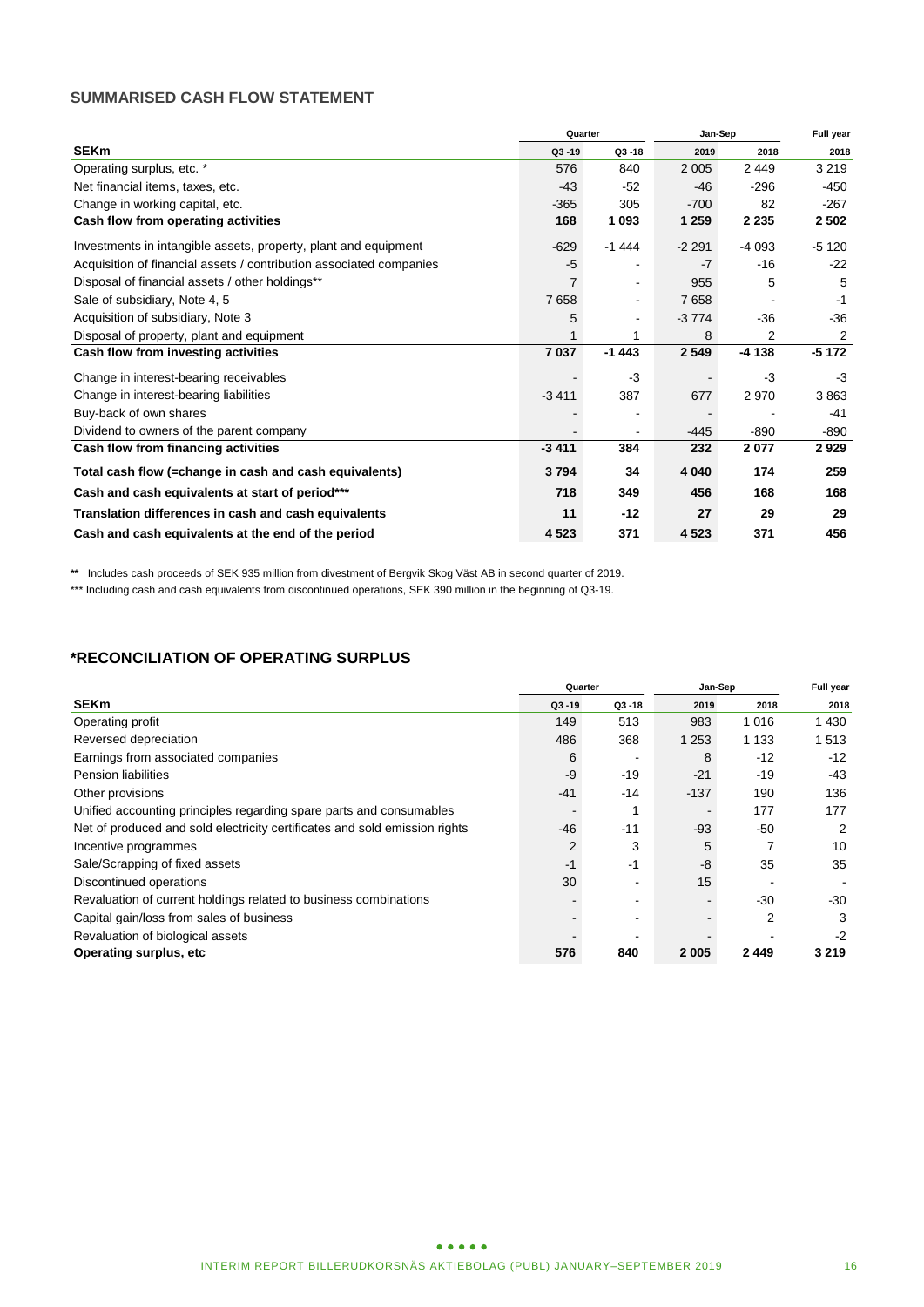## **NOTE 1 ACCOUNTING POLICIES**

The interim report for the Group is prepared in accordance with IAS 34 Interim Financial Reporting and the Swedish Annual Accounts Act. The accounting policies applied in this interim report are the same as those used in the most recent annual report for 2018, except for IFRS 16 which is described below, see pages 90-97 and page 134 for definitions of key figures. The interim report for the parent company is prepared in accordance with the Swedish Annual Accounts Act. Key figure definitions are provided on page 26 of this report.

In addition to the financial measures defined in IFRS, certain key figures, which qualify as alternative performance measures (APMs) are presented to reflect the underlying business performance and enhance comparability from period to period. These APMs should not be considered as a substitute for measures defined under IFRS.

### **IFRS 16 Leases**

BillerudKorsnäs applies IFRS 16 – Leases from January 1 2019. BillerudKorsnäs has chosen a simplified retrospective method upon transition to IFRS 16, which means that amounts for the comparative year 2018 have not been re-measured. This means that the opening balance at 1 January 2019 has recognised an increased non-current asset linked to IFRS 16 through a rightto-use asset amounting to SEK 260 million and an interest-bearing lease liability of SEK 266 million, which resulted in a negative net effect after deferred tax on equity of SEK 5 million. BillerudKorsnäs has chosen to apply exemptions relating to leases shorter than 12 months and low-value leases. Leases covered by these exemptions are not included in the recognised lease liability or right-of-use assets. BillerudKorsnäs' leases principally consist of trucks, company cars and office rents, the vehicle category accounting for around 75% of the right-of-use asset. At the transition to IFRS 16 an incremental borrowing rate of 1.6% is used to calculate the lease liability.

The differences between the lease liability at 1 January 2019 and the disclosures in Note 12, regarding future contractual lease commitments, in the 2018 annual accounts is that Note 12 also includes newly signed lease contracts for which BillerudKorsnäs is not yet able to use the asset.

The right-to-use asset, amounting to SEK 233 million, is presented in the summarised balance sheet at 30 September 2019 as Property, plant and equipment. The lease liability, amounting to SEK 239 million, is presented under Interest-bearing liabilities (current and non-current). In the summarised income statement the leasing cost is not accounted for as Other external costs which was the case according to the previous standard IAS 17. Under IAS 17 the costs would have amounted to SEK 82 million for the first nine months. Under IFRS 16 depreciation is now accounted for on right-to-use assets amounting to SEK 78 million, as Depreciation and impairment of non-current assets. The interest cost, an amount of SEK 3 million, relating to the lease liability is a part of the financial income and expenses.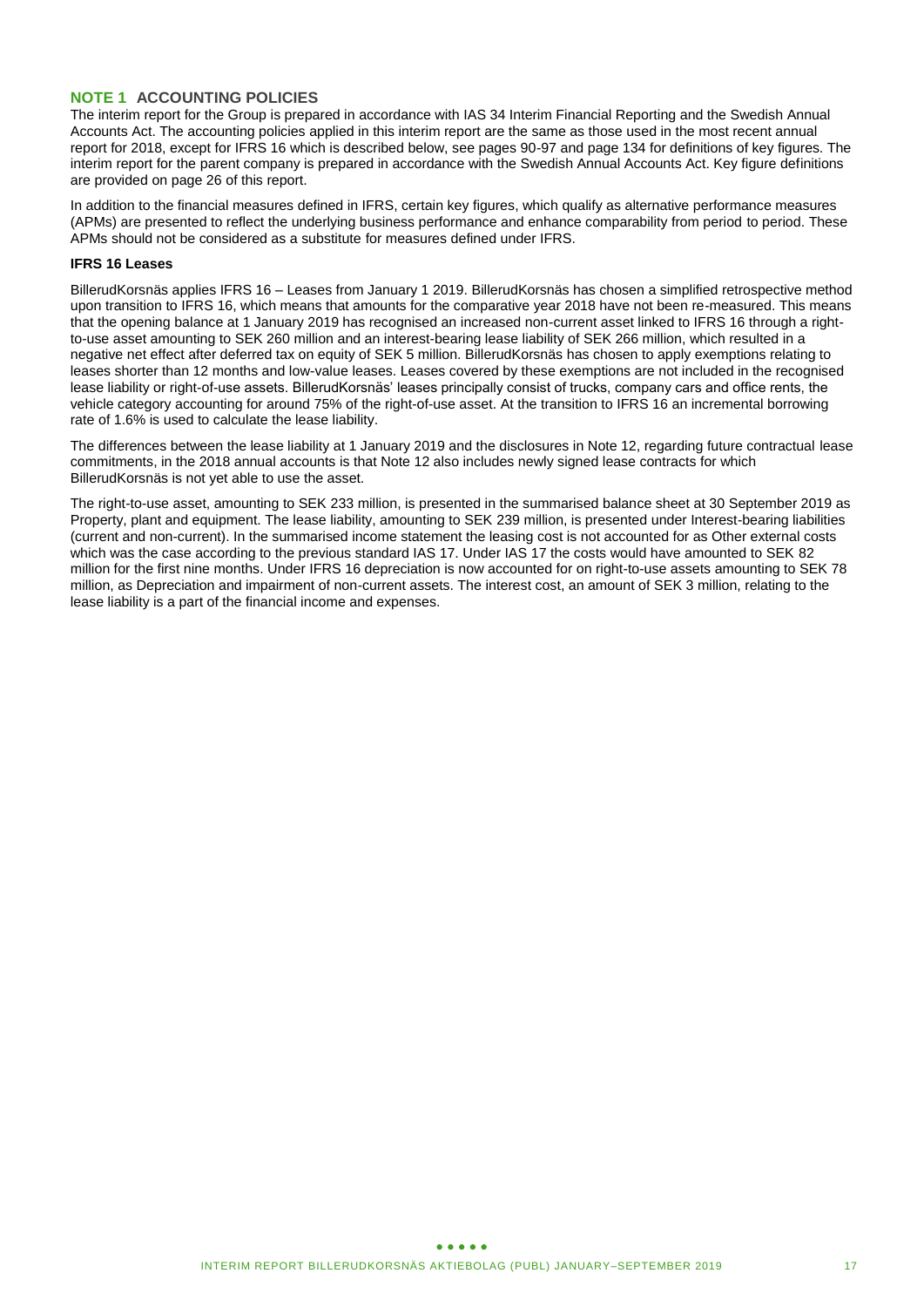### **NOTE 2 FINANCIAL ASSETS AND LIABILITIES**

|                                          | Fair value<br>through profit<br>or loss - hedge<br>accounting | <b>Amortised</b><br>cost | Fair value through<br>other compre-<br>hensive income | <b>Financial liabilities</b><br>measured at<br>amortised costs | Total<br>carrying<br>amount | Fair<br>value |
|------------------------------------------|---------------------------------------------------------------|--------------------------|-------------------------------------------------------|----------------------------------------------------------------|-----------------------------|---------------|
| Valuation classification                 | Level 2                                                       |                          | Level 3                                               |                                                                |                             |               |
| Group 30 September 2019                  |                                                               |                          |                                                       |                                                                |                             |               |
| Other shares and participations          |                                                               |                          | 1 2 6 3                                               |                                                                | 1 2 6 3                     | 1 263         |
| Long-term receivables                    | 30                                                            | 27                       |                                                       | ۰                                                              | 57                          | 57            |
| Accounts receivable                      |                                                               | 2 4 8 9                  |                                                       | ۰                                                              | 2 4 8 9                     | 2 4 8 9       |
| Other receivables                        | 118                                                           | 574                      |                                                       |                                                                | 692                         | 692           |
| Cash and cash equivalents                |                                                               | 4 5 23                   |                                                       |                                                                | 4 5 23                      | 4 5 23        |
| Total                                    | 148                                                           | 7613                     | 1 2 6 3                                               |                                                                | 9024                        | 9 0 24        |
| Non-current interest-bearing liabilities |                                                               |                          |                                                       | 8 1 4 5                                                        | 8 1 4 5                     | 8 1 8 3       |
| Current interest-bearing liabilities     |                                                               |                          |                                                       | 1 0 3 2                                                        | 1 0 3 2                     | 1 0 3 2       |
| Accounts payables                        |                                                               |                          |                                                       | 2 8 0 4                                                        | 2 8 0 4                     | 2 8 0 4       |
| Other liabilities                        | 226                                                           |                          |                                                       | 708                                                            | 934                         | 934           |
| Total                                    | 226                                                           |                          |                                                       | 12 689                                                         | 12915                       | 12 953        |

|                                          | <b>Fair value</b><br>through profit<br>or loss - hedge<br>accounting | <b>Amortised</b><br>cost | Fair value through<br>other compre-<br>hensive income | <b>Financial liabilities</b><br>measured at<br>amortised costs | Total<br>carrying<br>amount | Fair<br>value |
|------------------------------------------|----------------------------------------------------------------------|--------------------------|-------------------------------------------------------|----------------------------------------------------------------|-----------------------------|---------------|
| Valuation classification                 | Level 2                                                              |                          | Level 3                                               |                                                                |                             |               |
| Group 31 December 2018                   |                                                                      |                          |                                                       |                                                                |                             |               |
| Other shares and participations          |                                                                      |                          | 1 530                                                 |                                                                | 1 530                       | 1 5 3 0       |
| Long-term receivables                    | 177                                                                  | 26                       |                                                       |                                                                | 203                         | 203           |
| Accounts receivable                      |                                                                      | 2807                     |                                                       |                                                                | 2807                        | 2807          |
| Other receivables                        | 307                                                                  | 568                      |                                                       |                                                                | 875                         | 875           |
| Cash and cash equivalents                |                                                                      | 456                      |                                                       |                                                                | 456                         | 456           |
| Total                                    | 484                                                                  | 3857                     | 1530                                                  |                                                                | 5871                        | 5871          |
| Non-current interest-bearing liabilities |                                                                      |                          |                                                       | 7 1 3 0                                                        | 7 1 3 0                     | 7 1 4 3       |
| Current interest-bearing liabilities     |                                                                      |                          |                                                       | 1894                                                           | 1894                        | 1894          |
| Accounts payables                        |                                                                      |                          |                                                       | 3825                                                           | 3825                        | 3825          |
| Other liabilities                        | 121                                                                  |                          |                                                       | 250                                                            | 371                         | 371           |
| Total                                    | 121                                                                  |                          |                                                       | 13 099                                                         | 13 2 20                     | 13 233        |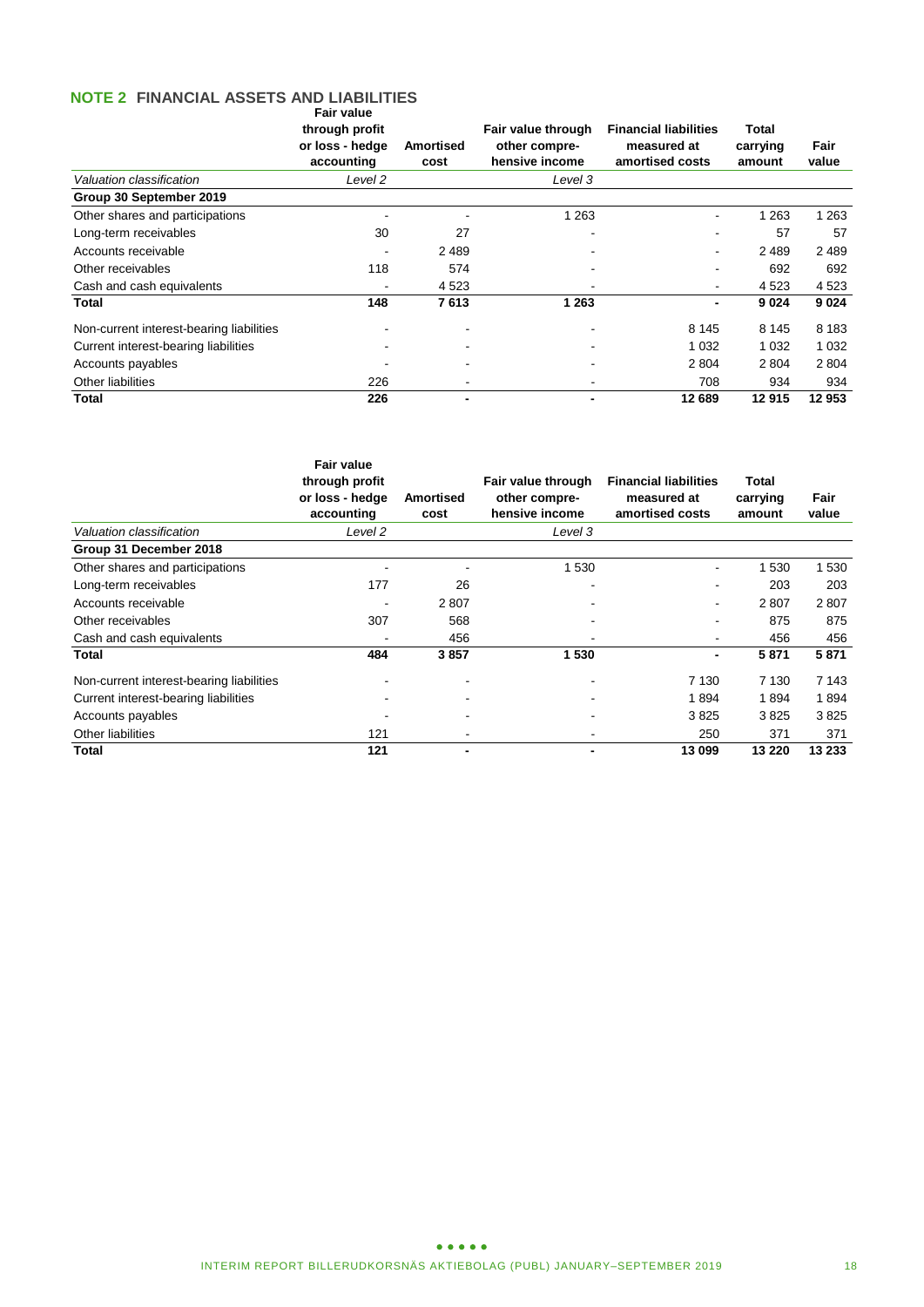# **NOTE 3 ACQUISITION ANALYSIS**

#### *EcoXpac A/S*

Together with ALPLA, which manufactures plastic packaging solutions, BillerudKorsnäs has decided to embark on the joint journey of development regarding a fully bio-based and recyclable paper bottle, and form a joint venture through ecoXpac A/S, a manufacturer of paper bottles in Denmark.

Following regulatory approvals such as merger control clearances, the transaction was completed on 9 July 2019. BillerudKorsnäs sold 44.6% of the shares in ecoXpac A/S to ALPLA for a consideration of DKK 28 million. BillerudKorsnäs' wholly owned subsidiaries BillerudKorsnäs Venture AB thereafter has a shareholding in ecoXpac A/S of 44.6%. The remaining shares are owned by the founder family. The sale of the subsidiary are disclosed in Note 5, Divestments of subsidiary.

As a part of forming this joint venture, BillerudKorsnäs acquired shares in ecoXpac A/S on 29 March 2019. Prior to the acquisition the BillerudKorsnäs Group owned 19.6% of the shares. At the end of the second quarter, BillerudKorsnäs' shareholding totalled 89.2%. Below is the purchase made on March 29, 2019 disclosed:

Revaluation of previous holdings increased other comprehensive income by SEK 13 million. Non-controlling interests as a result of the acquisition amounted to SEK 9 million. Acquisition costs have been carried as an expense and are estimated to total SEK 1 million.

| 5EKM                                    |                   |
|-----------------------------------------|-------------------|
| Group                                   | 2019              |
|                                         |                   |
| <b>Acquired balance sheet</b>           |                   |
| Goodwill                                | 45                |
| Non-current assets                      | 33                |
| <b>Current assets</b>                   | 22                |
| <b>Total Assets</b>                     | 100               |
| Non-current liabilities                 | 1                 |
| <b>Current liabilities</b>              | $12 \overline{ }$ |
| <b>Total liabilities</b>                | 13                |
| <b>Purchase consideration</b>           |                   |
| Purchase consideration                  | -59               |
| Cash and cash equivalents (acquired)    | 14                |
| Net effect on cash and cash equivalents | -45               |

### *Bergvik Skog Öst AB*

On May 31 2019, BillerudKorsnäs finalised the purchase of shares in Bergvik Skog Öst AB, which comprises approximately 350 000 hectares of forest land in Sweden. In connection to the transaction, BillerudKorsnäs also divested the shares in Bergvik Skog Väst AB to Stora Enso. The divestment did not result in any profit or loss effect.

Negative excess value of SEK 35 million has been accounted for as a revenue in Result from discontinued operations. The negative excess value occurred since the purchase price for the transaction was based on accounts for previous period, which have changed during the transaction.The transaction implied that BillerudKorsnäs Skog & Industri AB took over an internal loan from Bergvik Skog AB amounting to SEK 2 615 million, which is included in the current liabilities of SEK 2 728 million below.

| SEKm                                                                                                                                                                                                                                                                                                                          |             |
|-------------------------------------------------------------------------------------------------------------------------------------------------------------------------------------------------------------------------------------------------------------------------------------------------------------------------------|-------------|
| Group                                                                                                                                                                                                                                                                                                                         | 2019        |
|                                                                                                                                                                                                                                                                                                                               |             |
| <b>Acquired balance sheet</b>                                                                                                                                                                                                                                                                                                 |             |
| Goodwill                                                                                                                                                                                                                                                                                                                      | 45          |
| Non-current assets                                                                                                                                                                                                                                                                                                            | 33          |
| Current assets<br><b>Total Assets</b>                                                                                                                                                                                                                                                                                         | 22<br>100   |
|                                                                                                                                                                                                                                                                                                                               |             |
| Non-current liabilities                                                                                                                                                                                                                                                                                                       | 1           |
| <b>Current liabilities</b>                                                                                                                                                                                                                                                                                                    | 12          |
| <b>Total liabilities</b>                                                                                                                                                                                                                                                                                                      | 13          |
| <b>Purchase consideration</b>                                                                                                                                                                                                                                                                                                 |             |
| Purchase consideration                                                                                                                                                                                                                                                                                                        | -59         |
| Cash and cash equivalents (acquired)                                                                                                                                                                                                                                                                                          | 14          |
| Net effect on cash and cash equivalents                                                                                                                                                                                                                                                                                       | $-45$       |
|                                                                                                                                                                                                                                                                                                                               |             |
| Bergvik Skog Öst AB                                                                                                                                                                                                                                                                                                           |             |
| On May 31 2019, BillerudKorsnäs finalised the purchase of shares in Bergvik Skog Öst AB, which co<br>350 000 hectares of forest land in Sweden. In connection to the transaction, BillerudKorsnäs also div<br>Bergvik Skog Väst AB to Stora Enso. The divestment did not result in any profit or loss effect.                 |             |
| negative excess value occurred since the purchase price for the transaction was based on accounts<br>have changed during the transaction. The transaction implied that BillerudKorsnäs Skog & Industri Al<br>loan from Bergvik Skog AB amounting to SEK 2 615 million, which is included in the current liabilities<br>below. |             |
| <b>SEKm</b>                                                                                                                                                                                                                                                                                                                   |             |
| Group                                                                                                                                                                                                                                                                                                                         | 2019        |
|                                                                                                                                                                                                                                                                                                                               |             |
| <b>Acquired balance sheet</b>                                                                                                                                                                                                                                                                                                 |             |
| <b>Biological assets</b>                                                                                                                                                                                                                                                                                                      | 7718<br>381 |
| Other non-current assets                                                                                                                                                                                                                                                                                                      |             |
| Current assets<br><b>Total Assets</b>                                                                                                                                                                                                                                                                                         | 410<br>8509 |
|                                                                                                                                                                                                                                                                                                                               |             |
| Deferred tax liability                                                                                                                                                                                                                                                                                                        | 1597        |
| Non-current liabilities                                                                                                                                                                                                                                                                                                       | 69          |
| <b>Current liabilities</b>                                                                                                                                                                                                                                                                                                    | 2 728       |
| <b>Total liabilities</b>                                                                                                                                                                                                                                                                                                      | 4 3 9 4     |
| <b>Purchase consideration</b>                                                                                                                                                                                                                                                                                                 |             |
| Purchase consideration                                                                                                                                                                                                                                                                                                        | -4 079      |
| Acquisition costs*                                                                                                                                                                                                                                                                                                            | $-31$       |
| Cash and cash equivalents (acquired)                                                                                                                                                                                                                                                                                          | 381         |
| Net effect on cash and cash equivalents                                                                                                                                                                                                                                                                                       | $-3729$     |
| Acquisition costs of SEK 9 million was accounted for in 2018. Total transaction costs amount to SEK 40 million.                                                                                                                                                                                                               |             |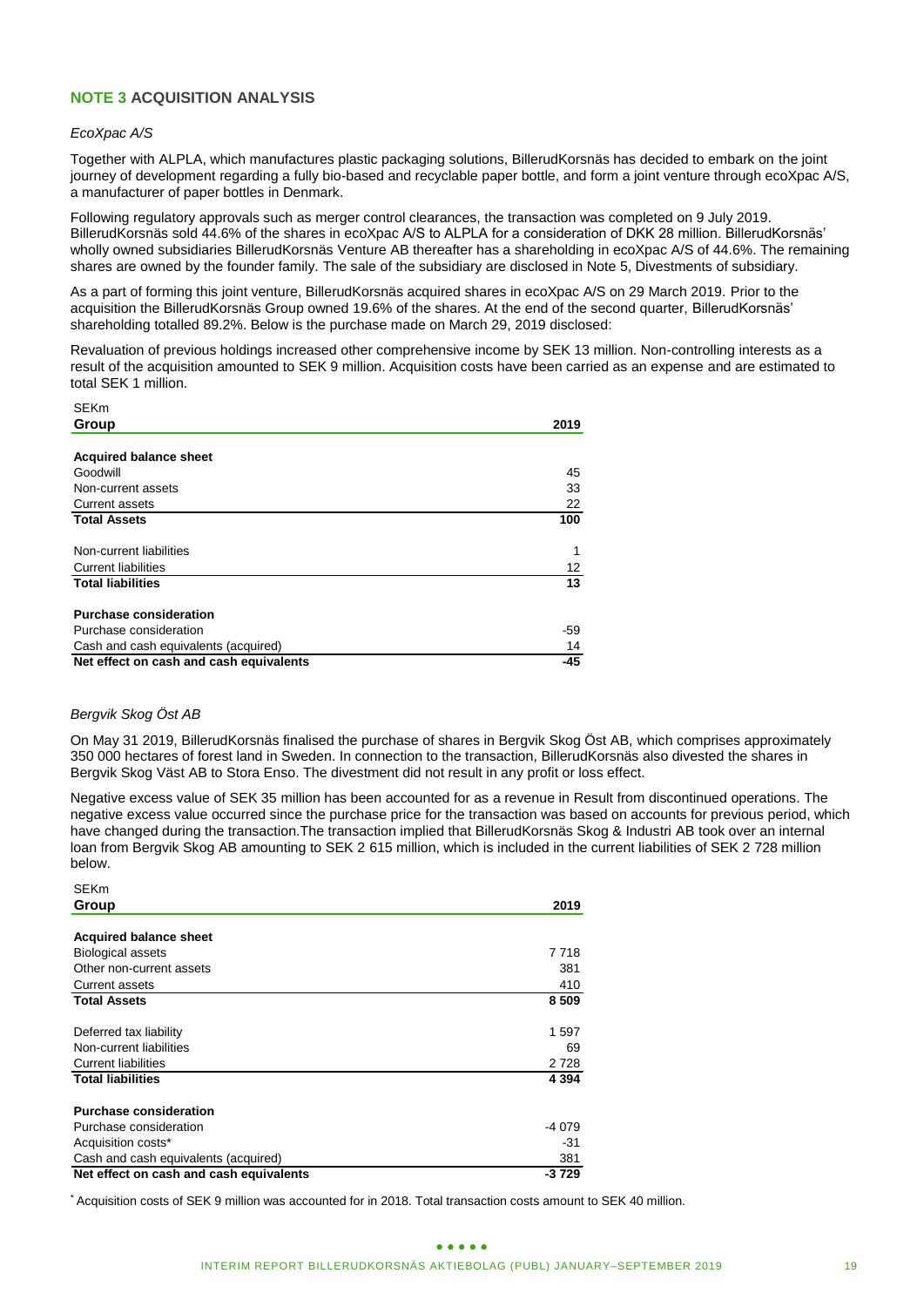### **NOTE 4 DISCONTINUED OPERATION**

On August 30, 2019 89.9% of BSÖ Holding AB (parent company for Bergvik Skog Öst AB) was sold to the pension company AMF. The price corresponded to an enterprise value of SEK 12.2 billion on a debt free basis. At completion of the sale, Bergvik Skog Öst owned approximately 317 000 hectares of forestland and had a net debt of approximately SEK 3.3 billion.

During the period May 31, 2019 to August 30, 2019, the operations in BSÖ Holding AB Group was classified and accounted for as discontinued operations in the BillerudKorsnäs Group.

The capital gain is preliminary since purchase price and valuation of assets and liabilities are subject to adjustment.

### **Results of discontinued operations**

|                                                           | 2019         |
|-----------------------------------------------------------|--------------|
| Group                                                     |              |
|                                                           |              |
| Income                                                    | 67           |
| Expenses                                                  | -56          |
| Profit/Loss before tax                                    | 11           |
| Taxes                                                     |              |
| Result after taxes, before sale of dicsontinued operation | 11           |
|                                                           |              |
| Acquisition costs                                         | -31          |
| Negative excess value from the acqusition                 | 35           |
| Capital gain from sale of the discontinued operation*     | 5 644        |
| Result from sale, after tax                               | 5648         |
|                                                           |              |
| Total result from discontinued operation                  | 5659         |
|                                                           |              |
|                                                           |              |
| Divested assets and liabilities                           |              |
| <b>Biological assets</b>                                  | 7693         |
| Other non-current assets                                  | 380          |
| <b>Current assets</b>                                     | 268          |
| <b>Total assets</b>                                       | 8 3 4 1      |
|                                                           |              |
| Deferred tax liability                                    | 1597         |
| Non-current liabilities                                   | 3545         |
| <b>Current liabilities</b>                                | 149          |
| <b>Total liabilities</b>                                  | 5 2 9 1      |
|                                                           |              |
| <b>Selling price</b>                                      | 7812         |
| Consideration received, less selling costs                |              |
| Less: Cash and cash equivalents in divested business      | -185<br>7627 |
| Effect on cash and cash equivalents                       |              |
| *Capital gain                                             |              |
| Consideration received, less selling costs                | 7812         |
| Received shares in BSO Holding AB                         | 882          |
| Assets sold                                               | $-8341$      |
| Liabilities sold                                          | 5 2 9 1      |
| Capital gain                                              | 5644         |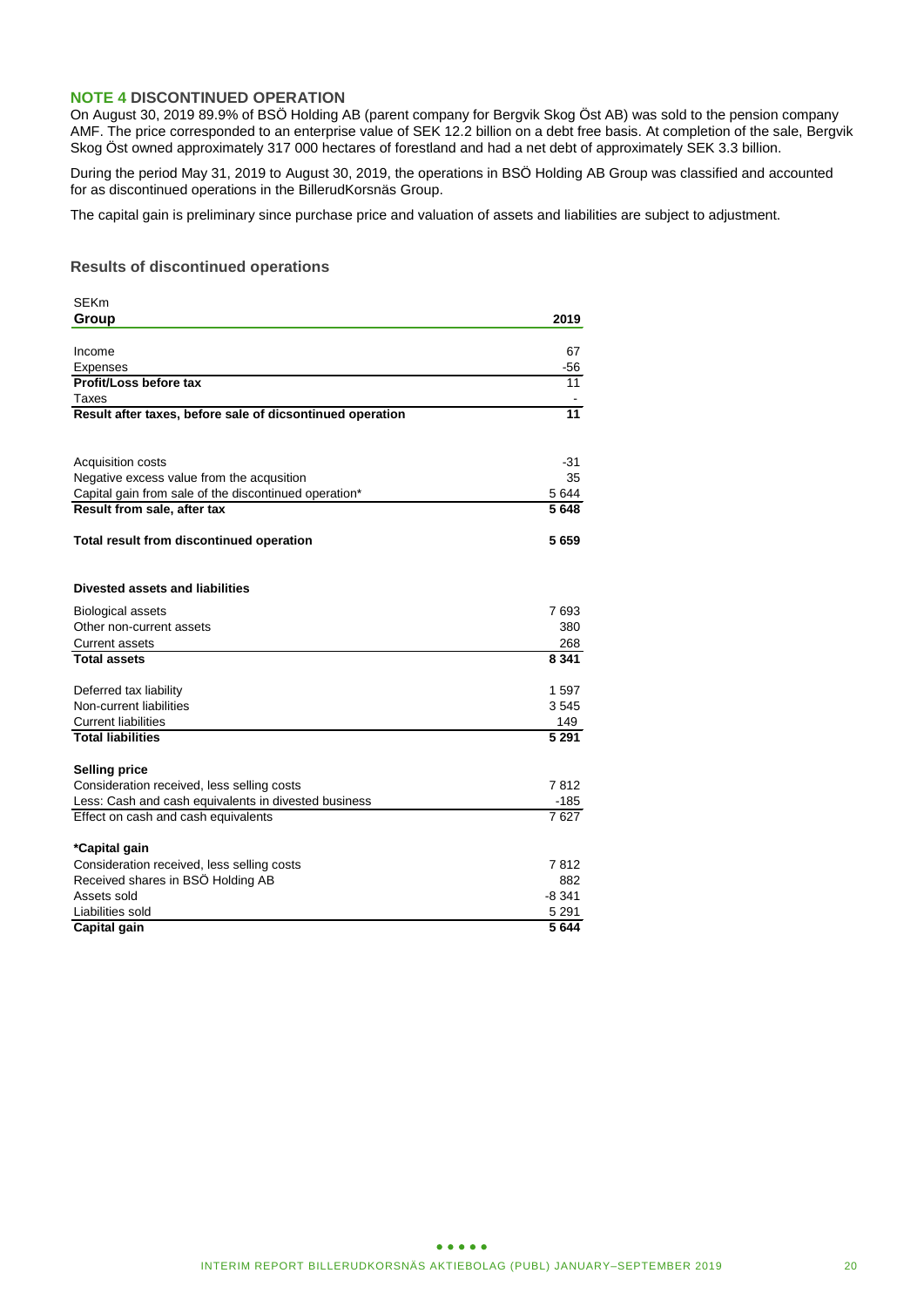# **NOTE 5 DIVESTMENT OF SUBSIDIARIES**

As a part of creating a joint venture with ALPLA BillerudKorsnäs sold 44.6% of the shares in ecoXpac A/S for a consideration of DKK 28 million. BillerudKorsnäs' wholly owned subsidiaries BillerudKorsnäs Venture AB has thereafter a shareholding in ecoXpac A/S of 44.6%. The remaining shares are owned by the founder family.

EcoXpac A/S changed name to Paper Bottle Co A/S during the third quarter.

| <b>SEKm</b>                                          |        |
|------------------------------------------------------|--------|
| Group                                                | 2019   |
|                                                      |        |
| Divested assets and liabilities                      |        |
| Goodwill                                             | 46     |
| Other non-current assets                             | 37     |
| <b>Current assets</b>                                | 18     |
| <b>Total Assets</b>                                  | 101    |
| Non-current liabilities                              | 11     |
| <b>Current liabilities</b>                           | 1      |
| <b>Total liabilities</b>                             | 12     |
|                                                      |        |
| <b>Selling price</b>                                 |        |
| Consideration received, less selling costs           | 40     |
| Less: Cash and cash equivalents in divested business | -9     |
| Effect on cash and cash equivalents                  | 31     |
| Capital gain                                         |        |
| Consideration received, less selling costs           | 40     |
| Received shares in EcoXpac A/S                       | 40     |
| Assets sold                                          | $-101$ |
| Liabilities sold                                     | 12     |
| Reduced non-controlling interests                    | 9      |
| Capital gain                                         | 0      |

### **NOTE 6 OTHER DISCLOSURES**

Other disclosures in accordance with IAS 34.16A can be found on the pages prior to the income statement and the statement of comprehensive income. Information regarding divisions/segments can be found on pages 4-6, information regarding financing on page 7-8, seasonal effects on page 25 and events after the end of the quarter on page 3.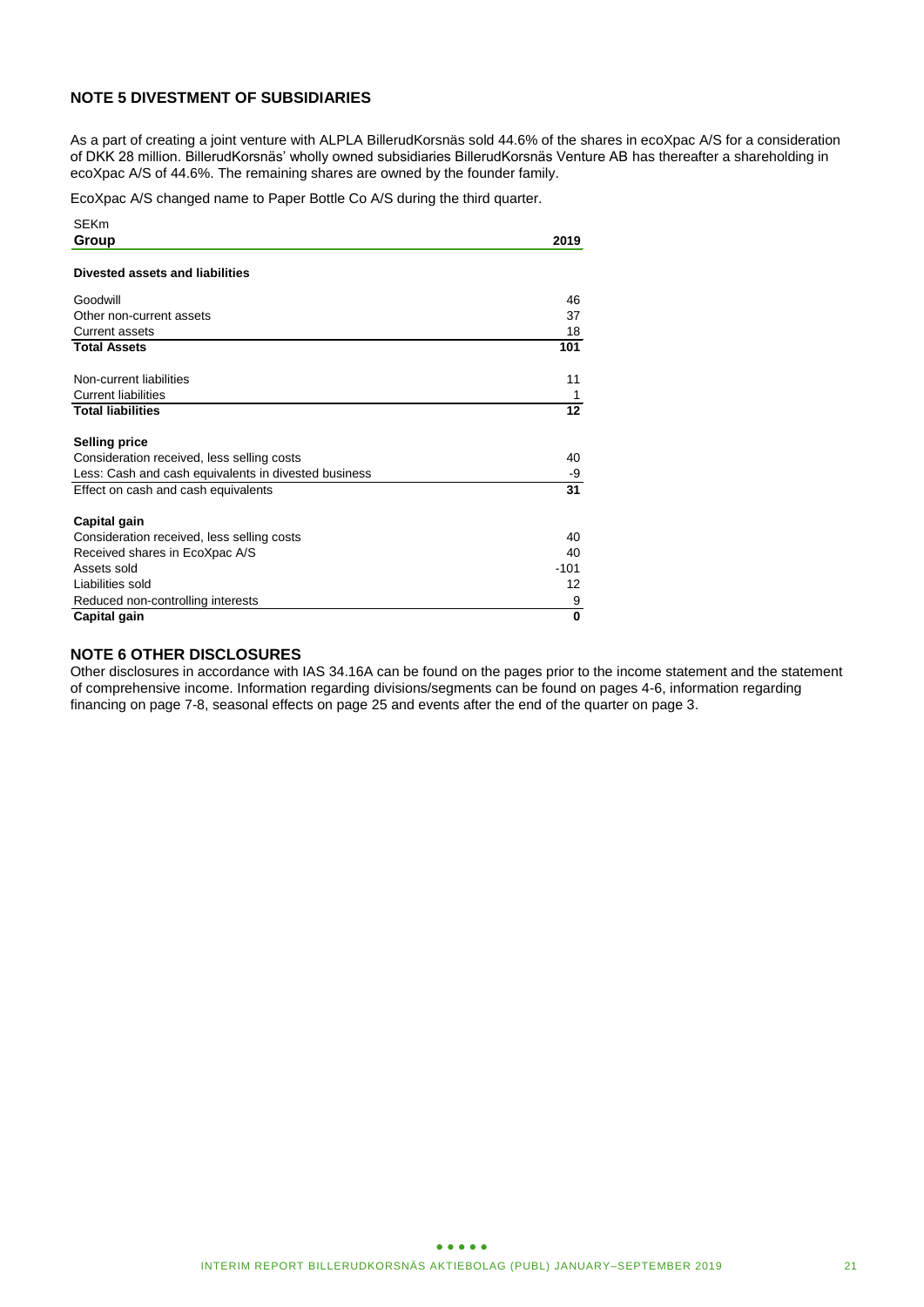# **KEY FIGURES**

|                                                           |         | Jan-Sep |                |
|-----------------------------------------------------------|---------|---------|----------------|
|                                                           | 2019    | 2018    | 2018           |
| <b>Margins</b>                                            |         |         |                |
| EBITDA, %                                                 | 12      | 12      | 12             |
| Operating margin, %                                       | 5       | 6       | 6              |
| Return (rolling 12 months)                                |         |         |                |
| Return on capital employed, %                             | 6       | 7       | 7              |
| Return on equity, %                                       | 44      | 8       | $\overline{7}$ |
| Capital structure at end of period                        |         |         |                |
| Capital employed, SEKm                                    | 24 8 20 | 22 451  | 23 687         |
| Working capital, SEKm                                     | 1669    | 1 7 7 5 | 2056           |
| Equity attributable to owners of the parent company, SEKm | 19 298  | 13 931  | 14 3 55        |
| Interest-bearing net debt, SEKm                           | 5 5 2 2 | 8520    | 9 3 3 3        |
| Net debt/equity ratio                                     | 0.29    | 0.61    | 0.65           |
| Interest-bearing net debt / EBITDA, multiple              | 1.8     | 2.8     | 3.2            |
| Key figures per share                                     |         |         |                |
| Earnings per share, SEK                                   | 30.89   | 3.52    | 5.01           |
| Dividend (for the financial year) per share, SEK          |         |         | 4.30           |
| Other key figures                                         |         |         |                |
| Working capital as percentage of net sales, %             |         | 8       | 9              |
| Gross investments, SEKm                                   | 2 2 9 8 | 4 109   | 5 1 4 2        |
| Average number of employees                               | 4 602   | 4 4 8 2 | 4 5 0 2        |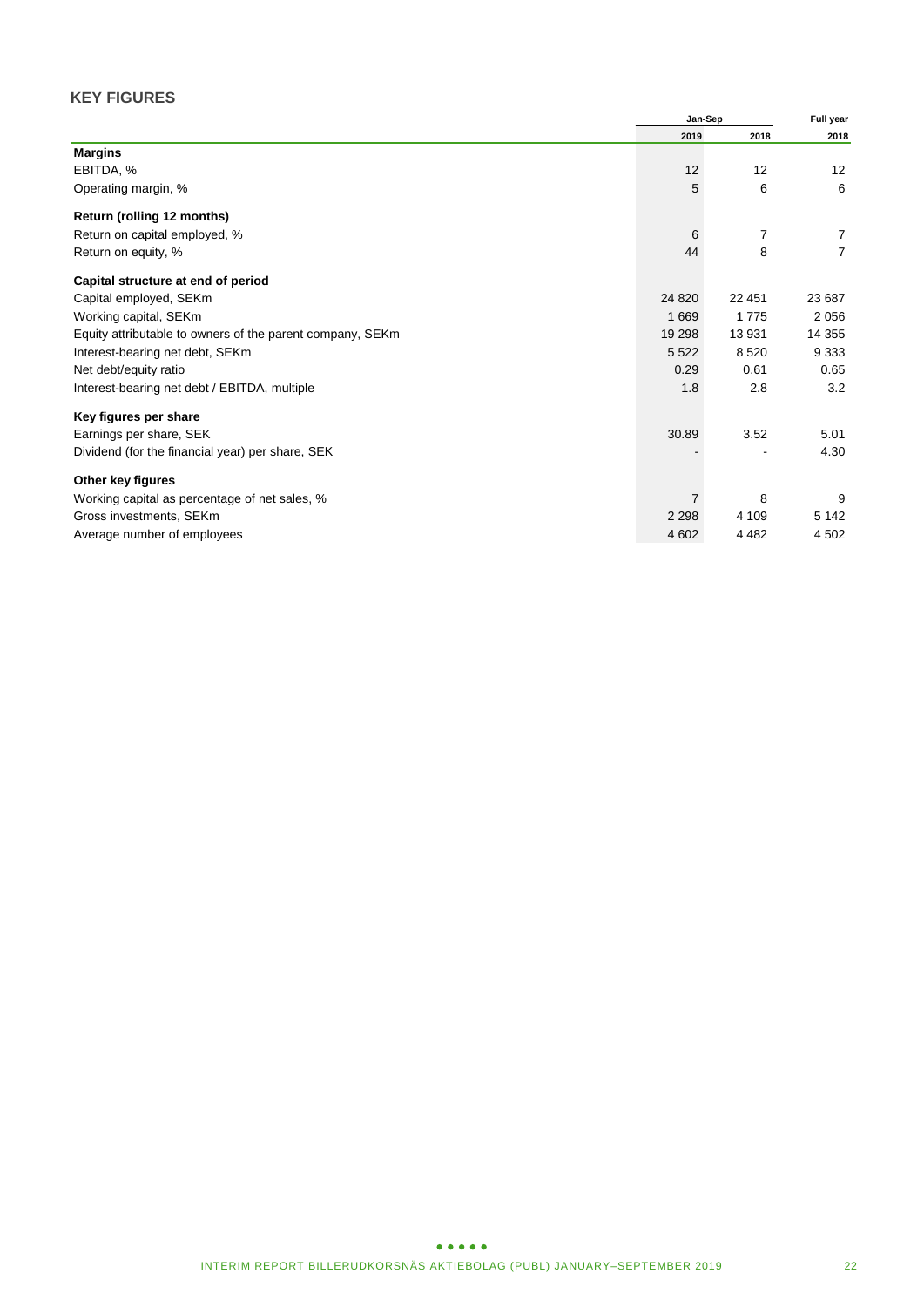# **RECONCILIATION OF ALTERNATIVE PERFORMANCE MEASURES**

| <b>Adjusted EBITDA, SEKm</b><br>$Q2 - 19$<br>$Q3 - 18$<br>$Q3 - 19$<br>2019<br>2018<br>2018<br><b>Operating profit</b><br>149<br>194<br>513<br>983<br>1016<br>1 4 3 0<br>Depreciation and impairment of non-current assets<br>486<br>368<br>1 2 5 3<br>385<br>1 1 3 3<br>1513<br>635<br>579<br>2 2 3 6<br>2 1 4 9<br>2943<br><b>EBITDA</b><br>881<br>Items affecting comparability<br>12<br>$-23$<br>517<br>$\overline{4}$<br>$-40$<br>533<br><b>Adjusted EBITDA</b><br>639<br>539<br>893<br>2 2 1 3<br>2666<br>3 4 7 6<br><b>Adjusted Operating profit, SEKm</b><br>Operating profit<br>149<br>194<br>513<br>1 0 1 6<br>1 4 3 0<br>983<br>Items affecting comparability<br>$-40$<br>$-23$<br>562<br>4<br>27<br>591<br><b>Adjusted Operating profit</b><br>153<br>154<br>540<br>960<br>1578<br>2021<br>Adjusted earnings per share, SEK<br>Profit attributed to owners of the parent company, SEKm<br>5754<br>182<br>728<br>363<br>6 3 8 7<br>1 0 3 7<br>Items affecting comparability, attributed to owners of the parent<br>company, SEKm <sup>*</sup><br>$-5655$<br>$-32$<br>21<br>$-5677$<br>438<br>461<br>Adjusted profit attributed to owners of the parent<br>company, SEKm<br>99<br>150<br>384<br>710<br>1 1 6 6<br>1498<br>206 790<br>206 763<br>207 036<br>206 751<br>207 001<br>Weighted number of outstanding shares, thousands<br>206 962<br>Adjusted earnings per share<br>0.48<br>0.73<br>1.85<br>3.43<br>7.24<br>5.63<br>Adjusted Return on capital employed (ROCE), SEKm<br>Adjusted Operating profit over 12 months **<br>1 4 0 4<br>1790<br>2 1 6 4<br>2 1 6 4<br>1 4 0 4<br>2021<br>Average capital employed over 12 months<br>23 773<br>23 1 28<br>23 7 73<br>20 48 6<br>20 486<br>21 530<br>Adjusted Return on capital employed<br>6%<br>8%<br>11%<br>6%<br>11%<br>9%<br>Interest-bearing net debt / Adjusted EBITDA, multiple<br>Interest-bearing net debt<br>5 5 2 2<br>12 667<br>8520<br>5 5 2 2<br>8520<br>9 3 3 3<br>Adjusted EBITDA over 12 months**<br>3 0 2 4<br>3 2 7 6<br>3617<br>3 0 24<br>3617<br>3476<br>Interest-bearing net debt / Adjusted EBITDA<br>1.8<br>3.9<br>2.4<br>1.8<br>2.4<br>2.7<br>Items affecting comparability, SEKm<br>MG Investment in Skärblacka (Operating expenses)<br>3<br>3<br>$\tilde{\phantom{a}}$<br>$\overline{a}$<br>$\overline{\phantom{a}}$<br>$\blacksquare$<br>New board machine in Gruvön - additional costs (Operating<br>12<br>43<br>expenses)<br>$\overline{4}$<br>14<br>35<br>61<br>New board machine in Gruvön - restructuring (Operating<br>$-30$<br>$-20$<br>$-50$<br>$-10$<br>expenses)<br>New board machine in Gruvön - depreciation and impairment of<br>existing non-current assets (Depreciation and Impairment of<br>non-current assets)<br>15<br>45<br>58<br>$\blacksquare$<br>19<br>27<br>Restructuring (Operating expenses)<br>30<br>30<br>Workplace environment (Operating expenses)<br>$-32$<br>$-32$<br>159<br>159<br>L.<br>Unification of accounting principles - Spare parts and<br>consumables (Operating expenses)<br>177<br>177<br>$\blacksquare$<br>$\sim$<br>$\blacksquare$<br>Acquisition costs Bergvik<br>$-2$<br>9<br>$\blacksquare$<br>L.<br>$\blacksquare$<br>Other (Operating expenses)<br>-6<br>116<br>107<br>$\blacksquare$<br>$\sim$<br>$\overline{4}$<br>Items affecting comparability<br>$-40$<br>27<br>$-23$<br>562<br>591 |  | Quarter | Jan-Sep | Full year |
|---------------------------------------------------------------------------------------------------------------------------------------------------------------------------------------------------------------------------------------------------------------------------------------------------------------------------------------------------------------------------------------------------------------------------------------------------------------------------------------------------------------------------------------------------------------------------------------------------------------------------------------------------------------------------------------------------------------------------------------------------------------------------------------------------------------------------------------------------------------------------------------------------------------------------------------------------------------------------------------------------------------------------------------------------------------------------------------------------------------------------------------------------------------------------------------------------------------------------------------------------------------------------------------------------------------------------------------------------------------------------------------------------------------------------------------------------------------------------------------------------------------------------------------------------------------------------------------------------------------------------------------------------------------------------------------------------------------------------------------------------------------------------------------------------------------------------------------------------------------------------------------------------------------------------------------------------------------------------------------------------------------------------------------------------------------------------------------------------------------------------------------------------------------------------------------------------------------------------------------------------------------------------------------------------------------------------------------------------------------------------------------------------------------------------------------------------------------------------------------------------------------------------------------------------------------------------------------------------------------------------------------------------------------------------------------------------------------------------------------------------------------------------------------------------------------------------------------------------------------------------------------------------------------------------------------------------------------------------------------------------------------------------------------------------------------------------------------------------------------------------------------------------------------------------------------------------------------------------------------------------------------------------------------------------------------------------------------|--|---------|---------|-----------|
|                                                                                                                                                                                                                                                                                                                                                                                                                                                                                                                                                                                                                                                                                                                                                                                                                                                                                                                                                                                                                                                                                                                                                                                                                                                                                                                                                                                                                                                                                                                                                                                                                                                                                                                                                                                                                                                                                                                                                                                                                                                                                                                                                                                                                                                                                                                                                                                                                                                                                                                                                                                                                                                                                                                                                                                                                                                                                                                                                                                                                                                                                                                                                                                                                                                                                                                                       |  |         |         |           |
|                                                                                                                                                                                                                                                                                                                                                                                                                                                                                                                                                                                                                                                                                                                                                                                                                                                                                                                                                                                                                                                                                                                                                                                                                                                                                                                                                                                                                                                                                                                                                                                                                                                                                                                                                                                                                                                                                                                                                                                                                                                                                                                                                                                                                                                                                                                                                                                                                                                                                                                                                                                                                                                                                                                                                                                                                                                                                                                                                                                                                                                                                                                                                                                                                                                                                                                                       |  |         |         |           |
|                                                                                                                                                                                                                                                                                                                                                                                                                                                                                                                                                                                                                                                                                                                                                                                                                                                                                                                                                                                                                                                                                                                                                                                                                                                                                                                                                                                                                                                                                                                                                                                                                                                                                                                                                                                                                                                                                                                                                                                                                                                                                                                                                                                                                                                                                                                                                                                                                                                                                                                                                                                                                                                                                                                                                                                                                                                                                                                                                                                                                                                                                                                                                                                                                                                                                                                                       |  |         |         |           |
|                                                                                                                                                                                                                                                                                                                                                                                                                                                                                                                                                                                                                                                                                                                                                                                                                                                                                                                                                                                                                                                                                                                                                                                                                                                                                                                                                                                                                                                                                                                                                                                                                                                                                                                                                                                                                                                                                                                                                                                                                                                                                                                                                                                                                                                                                                                                                                                                                                                                                                                                                                                                                                                                                                                                                                                                                                                                                                                                                                                                                                                                                                                                                                                                                                                                                                                                       |  |         |         |           |
|                                                                                                                                                                                                                                                                                                                                                                                                                                                                                                                                                                                                                                                                                                                                                                                                                                                                                                                                                                                                                                                                                                                                                                                                                                                                                                                                                                                                                                                                                                                                                                                                                                                                                                                                                                                                                                                                                                                                                                                                                                                                                                                                                                                                                                                                                                                                                                                                                                                                                                                                                                                                                                                                                                                                                                                                                                                                                                                                                                                                                                                                                                                                                                                                                                                                                                                                       |  |         |         |           |
|                                                                                                                                                                                                                                                                                                                                                                                                                                                                                                                                                                                                                                                                                                                                                                                                                                                                                                                                                                                                                                                                                                                                                                                                                                                                                                                                                                                                                                                                                                                                                                                                                                                                                                                                                                                                                                                                                                                                                                                                                                                                                                                                                                                                                                                                                                                                                                                                                                                                                                                                                                                                                                                                                                                                                                                                                                                                                                                                                                                                                                                                                                                                                                                                                                                                                                                                       |  |         |         |           |
|                                                                                                                                                                                                                                                                                                                                                                                                                                                                                                                                                                                                                                                                                                                                                                                                                                                                                                                                                                                                                                                                                                                                                                                                                                                                                                                                                                                                                                                                                                                                                                                                                                                                                                                                                                                                                                                                                                                                                                                                                                                                                                                                                                                                                                                                                                                                                                                                                                                                                                                                                                                                                                                                                                                                                                                                                                                                                                                                                                                                                                                                                                                                                                                                                                                                                                                                       |  |         |         |           |
|                                                                                                                                                                                                                                                                                                                                                                                                                                                                                                                                                                                                                                                                                                                                                                                                                                                                                                                                                                                                                                                                                                                                                                                                                                                                                                                                                                                                                                                                                                                                                                                                                                                                                                                                                                                                                                                                                                                                                                                                                                                                                                                                                                                                                                                                                                                                                                                                                                                                                                                                                                                                                                                                                                                                                                                                                                                                                                                                                                                                                                                                                                                                                                                                                                                                                                                                       |  |         |         |           |
|                                                                                                                                                                                                                                                                                                                                                                                                                                                                                                                                                                                                                                                                                                                                                                                                                                                                                                                                                                                                                                                                                                                                                                                                                                                                                                                                                                                                                                                                                                                                                                                                                                                                                                                                                                                                                                                                                                                                                                                                                                                                                                                                                                                                                                                                                                                                                                                                                                                                                                                                                                                                                                                                                                                                                                                                                                                                                                                                                                                                                                                                                                                                                                                                                                                                                                                                       |  |         |         |           |
|                                                                                                                                                                                                                                                                                                                                                                                                                                                                                                                                                                                                                                                                                                                                                                                                                                                                                                                                                                                                                                                                                                                                                                                                                                                                                                                                                                                                                                                                                                                                                                                                                                                                                                                                                                                                                                                                                                                                                                                                                                                                                                                                                                                                                                                                                                                                                                                                                                                                                                                                                                                                                                                                                                                                                                                                                                                                                                                                                                                                                                                                                                                                                                                                                                                                                                                                       |  |         |         |           |
|                                                                                                                                                                                                                                                                                                                                                                                                                                                                                                                                                                                                                                                                                                                                                                                                                                                                                                                                                                                                                                                                                                                                                                                                                                                                                                                                                                                                                                                                                                                                                                                                                                                                                                                                                                                                                                                                                                                                                                                                                                                                                                                                                                                                                                                                                                                                                                                                                                                                                                                                                                                                                                                                                                                                                                                                                                                                                                                                                                                                                                                                                                                                                                                                                                                                                                                                       |  |         |         |           |
|                                                                                                                                                                                                                                                                                                                                                                                                                                                                                                                                                                                                                                                                                                                                                                                                                                                                                                                                                                                                                                                                                                                                                                                                                                                                                                                                                                                                                                                                                                                                                                                                                                                                                                                                                                                                                                                                                                                                                                                                                                                                                                                                                                                                                                                                                                                                                                                                                                                                                                                                                                                                                                                                                                                                                                                                                                                                                                                                                                                                                                                                                                                                                                                                                                                                                                                                       |  |         |         |           |
|                                                                                                                                                                                                                                                                                                                                                                                                                                                                                                                                                                                                                                                                                                                                                                                                                                                                                                                                                                                                                                                                                                                                                                                                                                                                                                                                                                                                                                                                                                                                                                                                                                                                                                                                                                                                                                                                                                                                                                                                                                                                                                                                                                                                                                                                                                                                                                                                                                                                                                                                                                                                                                                                                                                                                                                                                                                                                                                                                                                                                                                                                                                                                                                                                                                                                                                                       |  |         |         |           |
|                                                                                                                                                                                                                                                                                                                                                                                                                                                                                                                                                                                                                                                                                                                                                                                                                                                                                                                                                                                                                                                                                                                                                                                                                                                                                                                                                                                                                                                                                                                                                                                                                                                                                                                                                                                                                                                                                                                                                                                                                                                                                                                                                                                                                                                                                                                                                                                                                                                                                                                                                                                                                                                                                                                                                                                                                                                                                                                                                                                                                                                                                                                                                                                                                                                                                                                                       |  |         |         |           |
|                                                                                                                                                                                                                                                                                                                                                                                                                                                                                                                                                                                                                                                                                                                                                                                                                                                                                                                                                                                                                                                                                                                                                                                                                                                                                                                                                                                                                                                                                                                                                                                                                                                                                                                                                                                                                                                                                                                                                                                                                                                                                                                                                                                                                                                                                                                                                                                                                                                                                                                                                                                                                                                                                                                                                                                                                                                                                                                                                                                                                                                                                                                                                                                                                                                                                                                                       |  |         |         |           |
|                                                                                                                                                                                                                                                                                                                                                                                                                                                                                                                                                                                                                                                                                                                                                                                                                                                                                                                                                                                                                                                                                                                                                                                                                                                                                                                                                                                                                                                                                                                                                                                                                                                                                                                                                                                                                                                                                                                                                                                                                                                                                                                                                                                                                                                                                                                                                                                                                                                                                                                                                                                                                                                                                                                                                                                                                                                                                                                                                                                                                                                                                                                                                                                                                                                                                                                                       |  |         |         |           |
|                                                                                                                                                                                                                                                                                                                                                                                                                                                                                                                                                                                                                                                                                                                                                                                                                                                                                                                                                                                                                                                                                                                                                                                                                                                                                                                                                                                                                                                                                                                                                                                                                                                                                                                                                                                                                                                                                                                                                                                                                                                                                                                                                                                                                                                                                                                                                                                                                                                                                                                                                                                                                                                                                                                                                                                                                                                                                                                                                                                                                                                                                                                                                                                                                                                                                                                                       |  |         |         |           |
|                                                                                                                                                                                                                                                                                                                                                                                                                                                                                                                                                                                                                                                                                                                                                                                                                                                                                                                                                                                                                                                                                                                                                                                                                                                                                                                                                                                                                                                                                                                                                                                                                                                                                                                                                                                                                                                                                                                                                                                                                                                                                                                                                                                                                                                                                                                                                                                                                                                                                                                                                                                                                                                                                                                                                                                                                                                                                                                                                                                                                                                                                                                                                                                                                                                                                                                                       |  |         |         |           |
|                                                                                                                                                                                                                                                                                                                                                                                                                                                                                                                                                                                                                                                                                                                                                                                                                                                                                                                                                                                                                                                                                                                                                                                                                                                                                                                                                                                                                                                                                                                                                                                                                                                                                                                                                                                                                                                                                                                                                                                                                                                                                                                                                                                                                                                                                                                                                                                                                                                                                                                                                                                                                                                                                                                                                                                                                                                                                                                                                                                                                                                                                                                                                                                                                                                                                                                                       |  |         |         |           |
|                                                                                                                                                                                                                                                                                                                                                                                                                                                                                                                                                                                                                                                                                                                                                                                                                                                                                                                                                                                                                                                                                                                                                                                                                                                                                                                                                                                                                                                                                                                                                                                                                                                                                                                                                                                                                                                                                                                                                                                                                                                                                                                                                                                                                                                                                                                                                                                                                                                                                                                                                                                                                                                                                                                                                                                                                                                                                                                                                                                                                                                                                                                                                                                                                                                                                                                                       |  |         |         |           |
|                                                                                                                                                                                                                                                                                                                                                                                                                                                                                                                                                                                                                                                                                                                                                                                                                                                                                                                                                                                                                                                                                                                                                                                                                                                                                                                                                                                                                                                                                                                                                                                                                                                                                                                                                                                                                                                                                                                                                                                                                                                                                                                                                                                                                                                                                                                                                                                                                                                                                                                                                                                                                                                                                                                                                                                                                                                                                                                                                                                                                                                                                                                                                                                                                                                                                                                                       |  |         |         |           |
|                                                                                                                                                                                                                                                                                                                                                                                                                                                                                                                                                                                                                                                                                                                                                                                                                                                                                                                                                                                                                                                                                                                                                                                                                                                                                                                                                                                                                                                                                                                                                                                                                                                                                                                                                                                                                                                                                                                                                                                                                                                                                                                                                                                                                                                                                                                                                                                                                                                                                                                                                                                                                                                                                                                                                                                                                                                                                                                                                                                                                                                                                                                                                                                                                                                                                                                                       |  |         |         |           |
|                                                                                                                                                                                                                                                                                                                                                                                                                                                                                                                                                                                                                                                                                                                                                                                                                                                                                                                                                                                                                                                                                                                                                                                                                                                                                                                                                                                                                                                                                                                                                                                                                                                                                                                                                                                                                                                                                                                                                                                                                                                                                                                                                                                                                                                                                                                                                                                                                                                                                                                                                                                                                                                                                                                                                                                                                                                                                                                                                                                                                                                                                                                                                                                                                                                                                                                                       |  |         |         |           |
|                                                                                                                                                                                                                                                                                                                                                                                                                                                                                                                                                                                                                                                                                                                                                                                                                                                                                                                                                                                                                                                                                                                                                                                                                                                                                                                                                                                                                                                                                                                                                                                                                                                                                                                                                                                                                                                                                                                                                                                                                                                                                                                                                                                                                                                                                                                                                                                                                                                                                                                                                                                                                                                                                                                                                                                                                                                                                                                                                                                                                                                                                                                                                                                                                                                                                                                                       |  |         |         |           |
|                                                                                                                                                                                                                                                                                                                                                                                                                                                                                                                                                                                                                                                                                                                                                                                                                                                                                                                                                                                                                                                                                                                                                                                                                                                                                                                                                                                                                                                                                                                                                                                                                                                                                                                                                                                                                                                                                                                                                                                                                                                                                                                                                                                                                                                                                                                                                                                                                                                                                                                                                                                                                                                                                                                                                                                                                                                                                                                                                                                                                                                                                                                                                                                                                                                                                                                                       |  |         |         |           |
|                                                                                                                                                                                                                                                                                                                                                                                                                                                                                                                                                                                                                                                                                                                                                                                                                                                                                                                                                                                                                                                                                                                                                                                                                                                                                                                                                                                                                                                                                                                                                                                                                                                                                                                                                                                                                                                                                                                                                                                                                                                                                                                                                                                                                                                                                                                                                                                                                                                                                                                                                                                                                                                                                                                                                                                                                                                                                                                                                                                                                                                                                                                                                                                                                                                                                                                                       |  |         |         |           |
|                                                                                                                                                                                                                                                                                                                                                                                                                                                                                                                                                                                                                                                                                                                                                                                                                                                                                                                                                                                                                                                                                                                                                                                                                                                                                                                                                                                                                                                                                                                                                                                                                                                                                                                                                                                                                                                                                                                                                                                                                                                                                                                                                                                                                                                                                                                                                                                                                                                                                                                                                                                                                                                                                                                                                                                                                                                                                                                                                                                                                                                                                                                                                                                                                                                                                                                                       |  |         |         |           |
|                                                                                                                                                                                                                                                                                                                                                                                                                                                                                                                                                                                                                                                                                                                                                                                                                                                                                                                                                                                                                                                                                                                                                                                                                                                                                                                                                                                                                                                                                                                                                                                                                                                                                                                                                                                                                                                                                                                                                                                                                                                                                                                                                                                                                                                                                                                                                                                                                                                                                                                                                                                                                                                                                                                                                                                                                                                                                                                                                                                                                                                                                                                                                                                                                                                                                                                                       |  |         |         |           |
|                                                                                                                                                                                                                                                                                                                                                                                                                                                                                                                                                                                                                                                                                                                                                                                                                                                                                                                                                                                                                                                                                                                                                                                                                                                                                                                                                                                                                                                                                                                                                                                                                                                                                                                                                                                                                                                                                                                                                                                                                                                                                                                                                                                                                                                                                                                                                                                                                                                                                                                                                                                                                                                                                                                                                                                                                                                                                                                                                                                                                                                                                                                                                                                                                                                                                                                                       |  |         |         |           |
|                                                                                                                                                                                                                                                                                                                                                                                                                                                                                                                                                                                                                                                                                                                                                                                                                                                                                                                                                                                                                                                                                                                                                                                                                                                                                                                                                                                                                                                                                                                                                                                                                                                                                                                                                                                                                                                                                                                                                                                                                                                                                                                                                                                                                                                                                                                                                                                                                                                                                                                                                                                                                                                                                                                                                                                                                                                                                                                                                                                                                                                                                                                                                                                                                                                                                                                                       |  |         |         |           |
|                                                                                                                                                                                                                                                                                                                                                                                                                                                                                                                                                                                                                                                                                                                                                                                                                                                                                                                                                                                                                                                                                                                                                                                                                                                                                                                                                                                                                                                                                                                                                                                                                                                                                                                                                                                                                                                                                                                                                                                                                                                                                                                                                                                                                                                                                                                                                                                                                                                                                                                                                                                                                                                                                                                                                                                                                                                                                                                                                                                                                                                                                                                                                                                                                                                                                                                                       |  |         |         |           |
|                                                                                                                                                                                                                                                                                                                                                                                                                                                                                                                                                                                                                                                                                                                                                                                                                                                                                                                                                                                                                                                                                                                                                                                                                                                                                                                                                                                                                                                                                                                                                                                                                                                                                                                                                                                                                                                                                                                                                                                                                                                                                                                                                                                                                                                                                                                                                                                                                                                                                                                                                                                                                                                                                                                                                                                                                                                                                                                                                                                                                                                                                                                                                                                                                                                                                                                                       |  |         |         |           |
|                                                                                                                                                                                                                                                                                                                                                                                                                                                                                                                                                                                                                                                                                                                                                                                                                                                                                                                                                                                                                                                                                                                                                                                                                                                                                                                                                                                                                                                                                                                                                                                                                                                                                                                                                                                                                                                                                                                                                                                                                                                                                                                                                                                                                                                                                                                                                                                                                                                                                                                                                                                                                                                                                                                                                                                                                                                                                                                                                                                                                                                                                                                                                                                                                                                                                                                                       |  |         |         |           |
|                                                                                                                                                                                                                                                                                                                                                                                                                                                                                                                                                                                                                                                                                                                                                                                                                                                                                                                                                                                                                                                                                                                                                                                                                                                                                                                                                                                                                                                                                                                                                                                                                                                                                                                                                                                                                                                                                                                                                                                                                                                                                                                                                                                                                                                                                                                                                                                                                                                                                                                                                                                                                                                                                                                                                                                                                                                                                                                                                                                                                                                                                                                                                                                                                                                                                                                                       |  |         |         |           |
|                                                                                                                                                                                                                                                                                                                                                                                                                                                                                                                                                                                                                                                                                                                                                                                                                                                                                                                                                                                                                                                                                                                                                                                                                                                                                                                                                                                                                                                                                                                                                                                                                                                                                                                                                                                                                                                                                                                                                                                                                                                                                                                                                                                                                                                                                                                                                                                                                                                                                                                                                                                                                                                                                                                                                                                                                                                                                                                                                                                                                                                                                                                                                                                                                                                                                                                                       |  |         |         |           |
|                                                                                                                                                                                                                                                                                                                                                                                                                                                                                                                                                                                                                                                                                                                                                                                                                                                                                                                                                                                                                                                                                                                                                                                                                                                                                                                                                                                                                                                                                                                                                                                                                                                                                                                                                                                                                                                                                                                                                                                                                                                                                                                                                                                                                                                                                                                                                                                                                                                                                                                                                                                                                                                                                                                                                                                                                                                                                                                                                                                                                                                                                                                                                                                                                                                                                                                                       |  |         |         |           |
|                                                                                                                                                                                                                                                                                                                                                                                                                                                                                                                                                                                                                                                                                                                                                                                                                                                                                                                                                                                                                                                                                                                                                                                                                                                                                                                                                                                                                                                                                                                                                                                                                                                                                                                                                                                                                                                                                                                                                                                                                                                                                                                                                                                                                                                                                                                                                                                                                                                                                                                                                                                                                                                                                                                                                                                                                                                                                                                                                                                                                                                                                                                                                                                                                                                                                                                                       |  |         |         |           |
|                                                                                                                                                                                                                                                                                                                                                                                                                                                                                                                                                                                                                                                                                                                                                                                                                                                                                                                                                                                                                                                                                                                                                                                                                                                                                                                                                                                                                                                                                                                                                                                                                                                                                                                                                                                                                                                                                                                                                                                                                                                                                                                                                                                                                                                                                                                                                                                                                                                                                                                                                                                                                                                                                                                                                                                                                                                                                                                                                                                                                                                                                                                                                                                                                                                                                                                                       |  |         |         |           |
|                                                                                                                                                                                                                                                                                                                                                                                                                                                                                                                                                                                                                                                                                                                                                                                                                                                                                                                                                                                                                                                                                                                                                                                                                                                                                                                                                                                                                                                                                                                                                                                                                                                                                                                                                                                                                                                                                                                                                                                                                                                                                                                                                                                                                                                                                                                                                                                                                                                                                                                                                                                                                                                                                                                                                                                                                                                                                                                                                                                                                                                                                                                                                                                                                                                                                                                                       |  |         |         |           |
|                                                                                                                                                                                                                                                                                                                                                                                                                                                                                                                                                                                                                                                                                                                                                                                                                                                                                                                                                                                                                                                                                                                                                                                                                                                                                                                                                                                                                                                                                                                                                                                                                                                                                                                                                                                                                                                                                                                                                                                                                                                                                                                                                                                                                                                                                                                                                                                                                                                                                                                                                                                                                                                                                                                                                                                                                                                                                                                                                                                                                                                                                                                                                                                                                                                                                                                                       |  |         |         |           |
|                                                                                                                                                                                                                                                                                                                                                                                                                                                                                                                                                                                                                                                                                                                                                                                                                                                                                                                                                                                                                                                                                                                                                                                                                                                                                                                                                                                                                                                                                                                                                                                                                                                                                                                                                                                                                                                                                                                                                                                                                                                                                                                                                                                                                                                                                                                                                                                                                                                                                                                                                                                                                                                                                                                                                                                                                                                                                                                                                                                                                                                                                                                                                                                                                                                                                                                                       |  |         |         |           |
|                                                                                                                                                                                                                                                                                                                                                                                                                                                                                                                                                                                                                                                                                                                                                                                                                                                                                                                                                                                                                                                                                                                                                                                                                                                                                                                                                                                                                                                                                                                                                                                                                                                                                                                                                                                                                                                                                                                                                                                                                                                                                                                                                                                                                                                                                                                                                                                                                                                                                                                                                                                                                                                                                                                                                                                                                                                                                                                                                                                                                                                                                                                                                                                                                                                                                                                                       |  |         |         |           |
|                                                                                                                                                                                                                                                                                                                                                                                                                                                                                                                                                                                                                                                                                                                                                                                                                                                                                                                                                                                                                                                                                                                                                                                                                                                                                                                                                                                                                                                                                                                                                                                                                                                                                                                                                                                                                                                                                                                                                                                                                                                                                                                                                                                                                                                                                                                                                                                                                                                                                                                                                                                                                                                                                                                                                                                                                                                                                                                                                                                                                                                                                                                                                                                                                                                                                                                                       |  |         |         |           |
|                                                                                                                                                                                                                                                                                                                                                                                                                                                                                                                                                                                                                                                                                                                                                                                                                                                                                                                                                                                                                                                                                                                                                                                                                                                                                                                                                                                                                                                                                                                                                                                                                                                                                                                                                                                                                                                                                                                                                                                                                                                                                                                                                                                                                                                                                                                                                                                                                                                                                                                                                                                                                                                                                                                                                                                                                                                                                                                                                                                                                                                                                                                                                                                                                                                                                                                                       |  |         |         |           |
|                                                                                                                                                                                                                                                                                                                                                                                                                                                                                                                                                                                                                                                                                                                                                                                                                                                                                                                                                                                                                                                                                                                                                                                                                                                                                                                                                                                                                                                                                                                                                                                                                                                                                                                                                                                                                                                                                                                                                                                                                                                                                                                                                                                                                                                                                                                                                                                                                                                                                                                                                                                                                                                                                                                                                                                                                                                                                                                                                                                                                                                                                                                                                                                                                                                                                                                                       |  |         |         |           |
|                                                                                                                                                                                                                                                                                                                                                                                                                                                                                                                                                                                                                                                                                                                                                                                                                                                                                                                                                                                                                                                                                                                                                                                                                                                                                                                                                                                                                                                                                                                                                                                                                                                                                                                                                                                                                                                                                                                                                                                                                                                                                                                                                                                                                                                                                                                                                                                                                                                                                                                                                                                                                                                                                                                                                                                                                                                                                                                                                                                                                                                                                                                                                                                                                                                                                                                                       |  |         |         |           |
|                                                                                                                                                                                                                                                                                                                                                                                                                                                                                                                                                                                                                                                                                                                                                                                                                                                                                                                                                                                                                                                                                                                                                                                                                                                                                                                                                                                                                                                                                                                                                                                                                                                                                                                                                                                                                                                                                                                                                                                                                                                                                                                                                                                                                                                                                                                                                                                                                                                                                                                                                                                                                                                                                                                                                                                                                                                                                                                                                                                                                                                                                                                                                                                                                                                                                                                                       |  |         |         |           |

\*Includes Profit from discountinued operations in Q3 2019 amounting to SEK 5 659 million.

\*\*12 months is calculated by adding accumulated amounts for the current year plus full previous year, minus prior year's accumulated amounts for periods exceeding 12 months from the balance sheet date.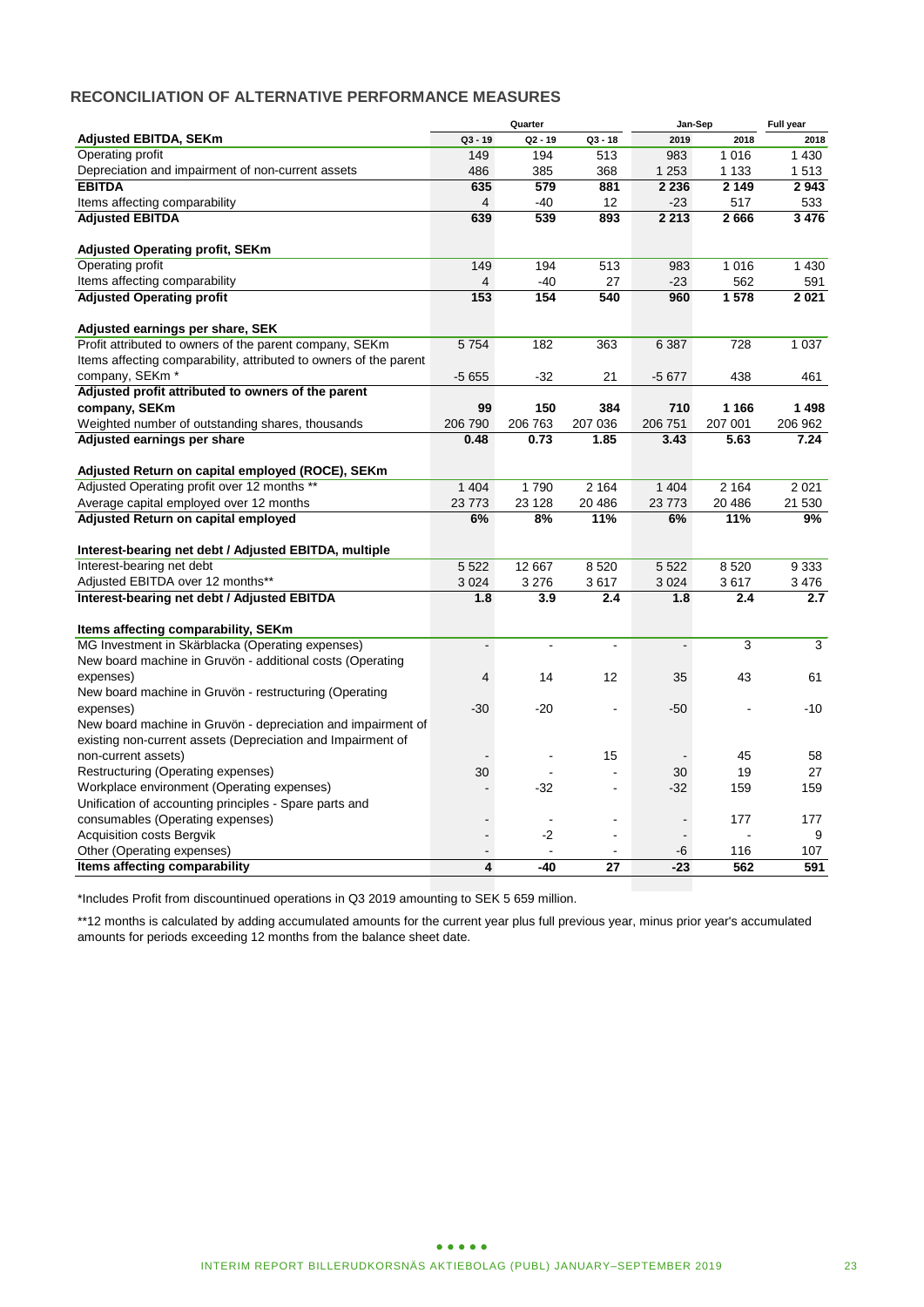# **RECONCILIATION OF ALTERNATIVE PERFORMANCE MEASURES (CONT.)**

|                                               | 30 Sep  | 30 Sep  | 31 Dec  |
|-----------------------------------------------|---------|---------|---------|
| Capital employed, SEKm                        | 2019    | 2018    | 2018    |
| Total assets                                  | 38 586  | 32 447  | 33 714  |
| Accounts payables                             | $-2804$ | $-3964$ | $-3825$ |
| Other liabilities and provisions              | $-2873$ | $-2244$ | $-2094$ |
| Deferred tax liabilities                      | $-3546$ | $-3397$ | $-3633$ |
| Interest-bearing non-current assets           | $-20$   | $-20$   | $-19$   |
| Cash and Cash equivalents                     | $-4523$ | $-371$  | -456    |
| <b>Capital employed</b>                       | 24 8 20 | 22 451  | 23 687  |
|                                               |         |         |         |
|                                               | 30 Sep  | 30 Sep  | 31 Dec  |
| <b>Working capital, SEKm</b>                  | 2019    | 2018    | 2018    |
| Inventories                                   | 3519    | 3 1 3 2 | 3633    |
| Accounts receivables                          | 2 4 8 9 | 2918    | 2807    |
| Other operating receivables                   | 1 1 1 5 | 1459    | 1 3 3 7 |
| Accounts payables                             | $-2804$ | $-3964$ | $-3825$ |
| Other operating liabilities (excl provisions) | $-2595$ | $-1802$ | $-1683$ |
| <b>Tax liabilities</b>                        | $-55$   | 32      | $-213$  |
| <b>Working capital</b>                        | 1669    | 1 7 7 5 | 2056    |
|                                               |         |         |         |
|                                               | 30 Sep  | 30 Sep  | 31 Dec  |
| Interest-bearing net debt, SEKm               | 2019    | 2018    | 2018    |
| Interest bearing provisions                   | 888     | 780     | 784     |
| Interest bearing non-current liabilities      | 8 1 4 5 | 6856    | 7 1 3 0 |
| Interest bearing current liabilities          | 1 0 3 2 | 1 2 7 5 | 1894    |
| Interest-bearing non-current assets           | $-20$   | $-20$   | $-19$   |
| Cash and Cash equivalents                     | $-4523$ | $-371$  | -456    |
| Interest-bearing net debt                     | 5 5 2 2 | 8520    | 9 3 3 3 |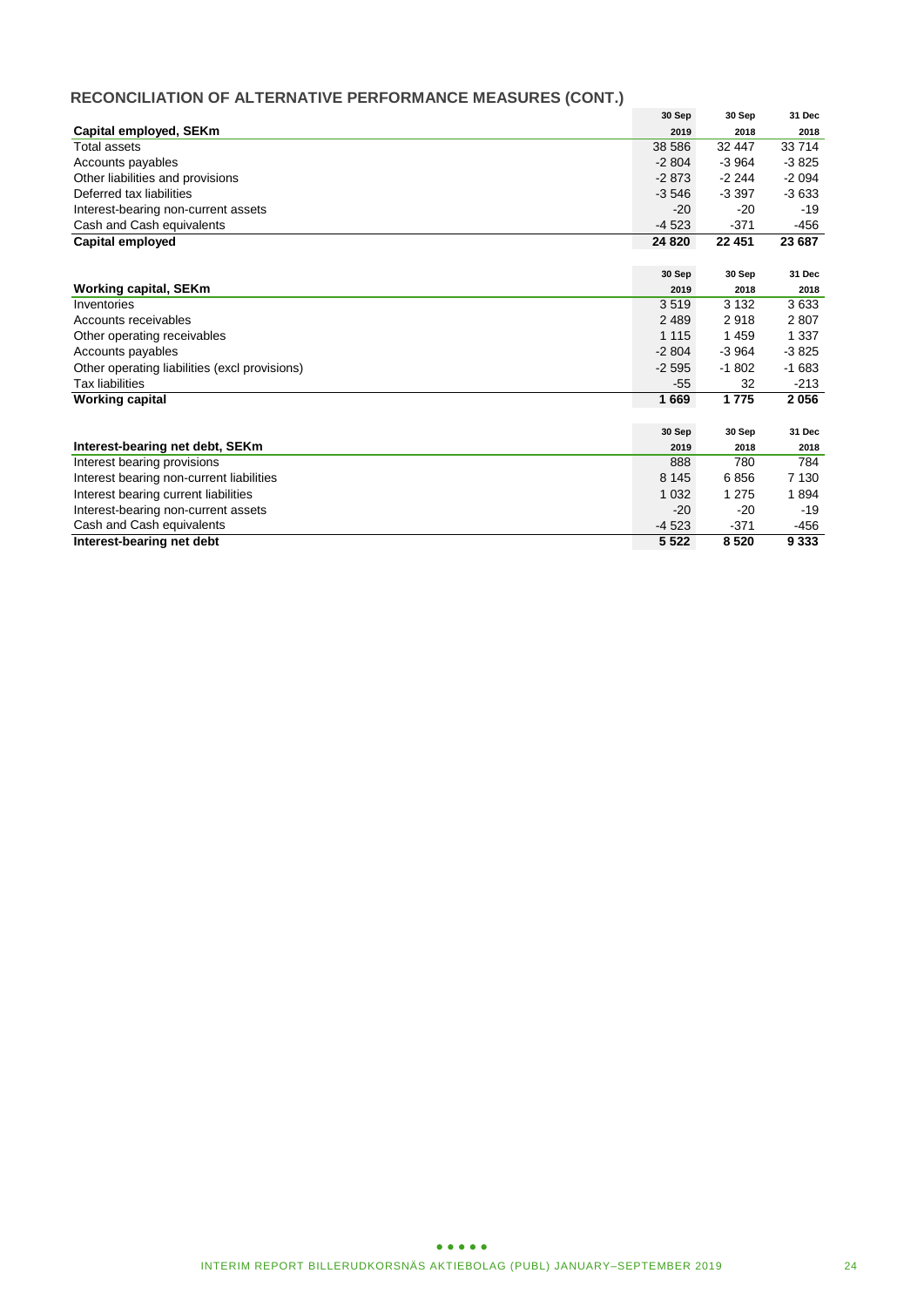# Seasonal effects

BillerudKorsnäs' business is subject to seasonal fluctuations to a relatively limited extent. Periodical maintenance shutdowns have the largest impact, as they involve each unit stopping production for around one week. The loss of production results in somewhat lower deliveries over an extended period before, during and after the shutdown. It should also be noted that the Group usually has a somewhat higher cost level in the fourth quarter than in previous quarters.

### **PLANNED MAINTENANCE SHUTDOWNS**

In addition to ongoing maintenance during production, BillerudKorsnäs' production units normally also require more extensive maintenance at some time during the year. Maintenance requires the production of pulp, paper and board to stop. The principal cost items in a maintenance shutdown are loss of volumes arising from the shutdown and fixed costs, mainly maintenance and overtime costs, as well as a certain portion of variable costs including higher consumption of electricity and wood when production is restarted. The effects of shutdowns on earnings vary depending on the extent of the measures carried out, their nature and the actual length of the shutdown. The estimated cost of shutdown involves an assessment of the impact on earnings of a normal shutdown compared with a quarter during which no periodic maintenance shutdown takes place.

In the third quarter of 2019 planned maintenance shutdowns were carried out at Gruvön and Karlsborg. The total cost amounted to approximately SEK 194 million, which was SEK 16 million less than estimated.

### **ESTIMATED MAINTENANCE SHUTDOWN COST**

| <b>Production units</b> | <b>Estimated shutdown</b><br>cost <sup>1</sup> | Estimated breakdown of shutdown cost by | division                 |                                    | <b>Planned dates of maintenance</b><br>shutdown |                |                |  |
|-------------------------|------------------------------------------------|-----------------------------------------|--------------------------|------------------------------------|-------------------------------------------------|----------------|----------------|--|
|                         | <b>SEKm</b>                                    | <b>Division</b><br><b>Board</b>         | <b>Division</b><br>Paper | <b>Division</b><br><b>Solution</b> | 2019                                            | 2018           | 2017           |  |
| Gävle                   | ~150                                           | 100%                                    |                          |                                    | Q <sub>2</sub>                                  | Q3             | Q3             |  |
| Gruvön                  | ~155                                           | ~105%                                   | $~2\%$                   | $-3%$                              | Q3                                              | Q <sub>2</sub> | Q <sub>2</sub> |  |
| Frövi                   | ~110                                           | 100%                                    |                          |                                    | Q <sub>4</sub>                                  | Q <sub>4</sub> | Q4             |  |
| Skärblacka              | ~150                                           | ~15%                                    | ~1.85%                   |                                    | Q <sub>2</sub>                                  | Q <sub>2</sub> | Q <sub>2</sub> |  |
| Karlsborg               | $~1$ - 55                                      |                                         | $~108\%$                 | $~2\%$                             | Q3                                              | Q3             | Q3             |  |
| Pietarsaari             | ~15                                            |                                         | 100%                     |                                    | ۰                                               | Q <sub>4</sub> | Q <sub>2</sub> |  |
| Rockhammar              | ~15                                            | 100%                                    |                          |                                    | Q4                                              | Q4             | Q4             |  |

1Maintenance shutdowns at Beetham have an insignificant effect on BillerudKorsnäs' total earnings.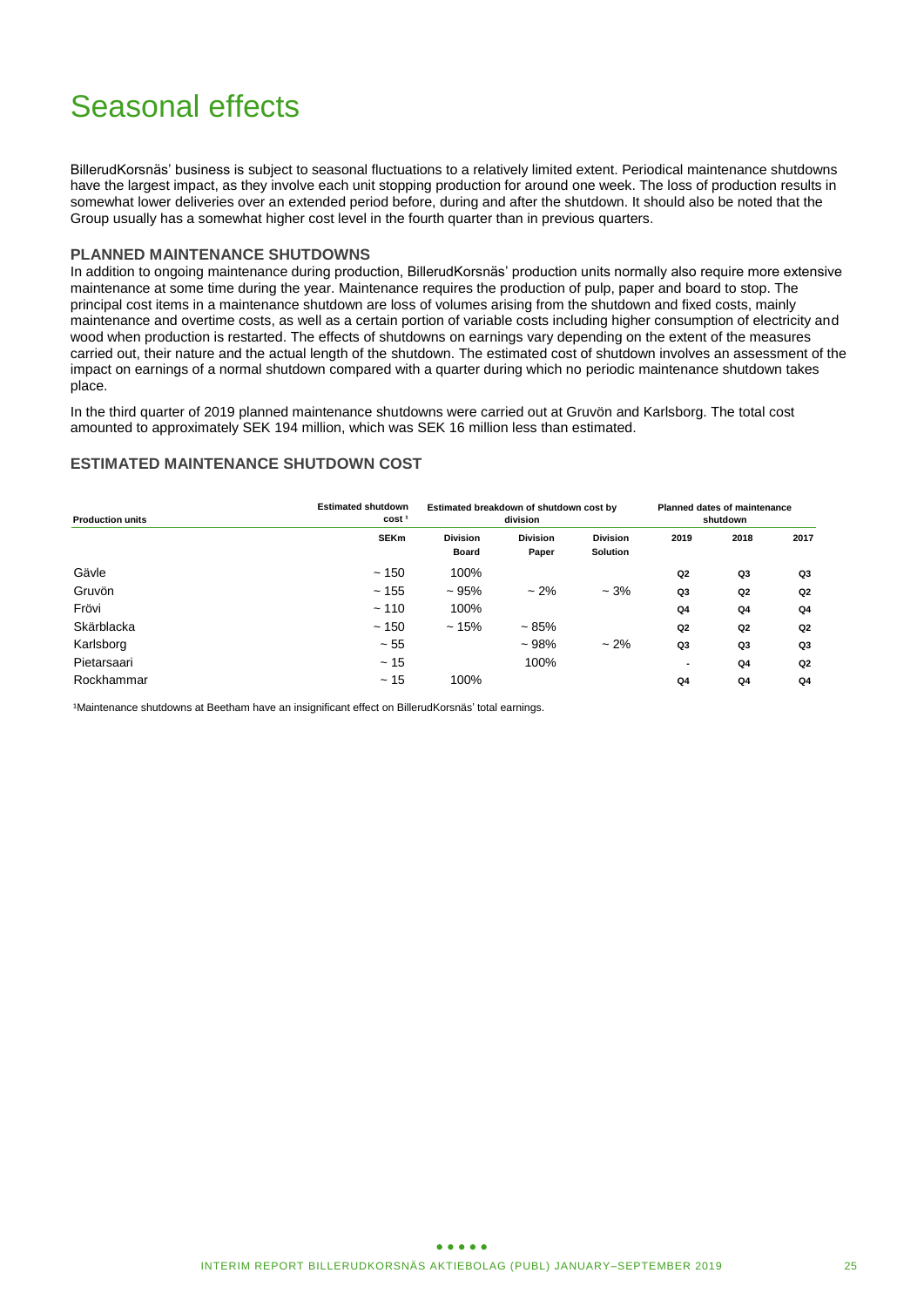# **Definitions**

**ADJUSTED KEY FIGURES**

Adjusted key figures on EBITDA, Operating profit, Return on capital employed and Earnings per share provide a better understanding of the underlying business performance and enhance comparability from period to period, when the effect of items affecting comparability are adjusted for. Items affecting comparability can include additional project costs for major projects, major restructuring/write-downs, litigations, specific impact due to strategic decisions, and significant earnings effects from acquisition and disposals.

#### **ADJUSTED EBITDA**

Operating profit before depreciation and amortisation adjusted for items affecting comparability.

**ADJUSTED EARNINGS PER SHARE** Earnings per share adjusted for items affecting comparability after tax attributable to owners of the parent company.

**ADJUSTED OPERATING PROFIT** Operating profit adjusted for items affecting comparability.

#### **CAPITAL EMPLOYED**

Total assets less non-interest bearing liabilities, non-interest bearing provisions and interest-bearing assets. The measure is used to quantify the net total assets used in the operating business, and is used as a component in measuring operating profitability.

#### **EARNINGS PER SHARE**

Profit for the period, attributable to owners of the parent, divided by the average number of shares in the market.

#### **EQUITY**

Equity at the end of the period.

#### **EBITDA**

Operating profit before depreciation and amortisation (EBITDA = Earnings before Interest, Taxes, Depreciation and Amortisation). EBITDA is a measure of operating performance. It is a profit measure that is close to the cash flow from operating activities.

#### **EBITDA, %**

Operating profit before depreciation (EBITDA = Earnings before Interest, Taxes, Depreciation and Amortisation) as a percentage of net sales. The measure is used in business review as well as for benchmarking with peer companies.

**INTEREST-BEARING NET DEBT** Interest-bearing provisions and liabilities less interest-bearing assets. The measure is used to quantify the debt financing, taken the amount of financial assets into account. The measure is used as a component in measuring financial risk.

#### **INTEREST-BEARING NET DEBT/ EBITDA**

Interest bearing net debt at the end of the period divided by EBITDA for the last twelve months. The measure shows the size of the interest-bearing net debt compared to the repayment capacity. A higher (lower) ratio indicates a higher (lower) risk.

**INTEREST-BEARING NET DEBT/ADJUSTED EBITDA** Interest bearing net debt at the end of the period divided by EBITDA for the last twelve months adjusted for items affecting comparability.

**NET DEBT/EQUITY RATIO** Interest-bearing net debt divided by equity. The ratio shows the mix between interest-bearing net debt and equity financing. A higher ratio means higher financial leverage and may have positive effects on return on equity, but imply a higher financial risk.

#### **OPERATING CASH FLOW BEFORE STRATEGIC INVESTMENTS**

Cash flow from the operating and investing activities, excluding strategic investments, acquisition and sale of subsidiaries. The measure shows cash flow generated in the operating business, which provides the amount of cash flows available to repay debt, make strategic investments and pay dividends to the shareholders.

#### **OPERATING MARGIN**

Operating profit as a percentage of net sales. Operating margin shows the percentage of revenue remaining as operating profit after deducting all operating expenses. The measure is used in business review as well as for benchmarking with peer companies.

#### **RETURN ON CAPITAL EMPLOYED (ROCE)**

Operating profit calculated over 12 months as a percentage of average capital employed calculated per quarter. The return on capital employed is a measure that shows how effectively total net operating assets are used in order to generate return in the operating business. The measure takes capital invested in the operating activities into account and is used in business review and benchmarking with peer companies.

#### **RETURN ON EQUITY**

Profit calculated over 12 months, attributable to owners of the parent company, as a percentage of average shareholders' equity calculated per quarter, attributable to owners of the parent company. The measure represents total profitability compared to the equity invested by the parent company's shareholders.

#### **WORKING CAPITAL**

Inventories, accounts receivables and other operating receivables less accounts payables and other operating liabilities. The measure shows the amount of current net assets that is tied up in the business. Together with non-current assets, working capital constitutes the operating capital employed to generate operating returns.

#### **WORKING CAPITAL AS PERCENTAGE OF NET SALES**

Average working capital for the last three months, divided by annual net sales at year end or annualised net sales during interim-quarter (net sales for the quarter multiplied by four). Working capital in relation to net sales shows how effectively the working capital is used. A lower percentage means less capital is tied up to generate a given amount of revenue, and an increased ability to internally finance growth and return to shareholders.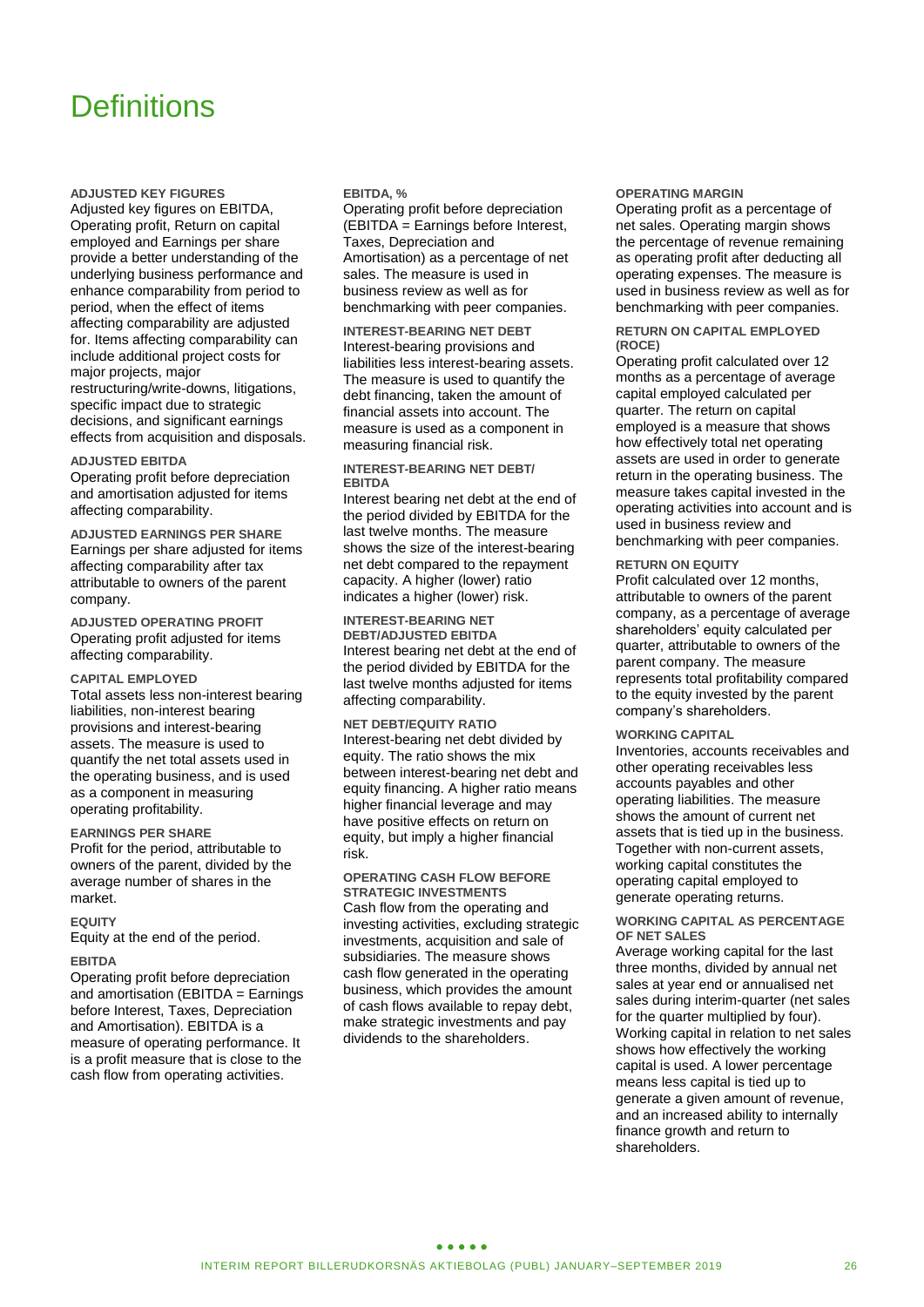# Parent company

# **SUMMARISED INCOME STATEMENT**

|                                                 | Quarter   |           | Jan-Sep | <b>Full Year</b>         |        |
|-------------------------------------------------|-----------|-----------|---------|--------------------------|--------|
| <b>SEKm</b>                                     | $Q3 - 19$ | $Q3 - 18$ | 2019    | 2018                     | 2018   |
| Operating income*                               | 80        | -8        | 204     | 165                      | 150    |
| Operating expenses                              | $-96$     | $-154$    | $-356$  | $-449$                   | -608   |
| <b>Operating profit/loss</b>                    | -16       | $-162$    | $-152$  | $-284$                   | -458   |
| Financial income and expenses                   | $-40$     | -13       | $-134$  | $-162$                   | $-340$ |
| Profit/Loss after financial income and expenses | -56       | $-175$    | $-286$  | -446                     | -798   |
| Appropriations                                  |           | $\,$      |         | $\overline{\phantom{a}}$ | 756    |
| Profit/loss before tax                          | -56       | $-175$    | $-286$  | $-446$                   | $-42$  |
| Taxes                                           | 11        | 41        | 60      | 89                       | -31    |
| Net profit/loss for the period                  | -45       | $-134$    | $-226$  | $-357$                   | -73    |

# **SUMMARISED BALANCE SHEET**

|                                     | 30 Sep  | 30 Sep  | 31 Dec  |
|-------------------------------------|---------|---------|---------|
| <b>SEKm</b>                         | 2019    | 2018    | 2018    |
| Non-current assets                  | 10 666  | 10 743  | 10 678  |
| Current assets                      | 18 460  | 10 105  | 12 575  |
| <b>Total assets</b>                 | 29 1 26 | 20 848  | 23 253  |
| Shareholders' equity                | 6 1 4 7 | 7 0 1 1 | 7 2 5 6 |
| Untaxed reserves                    | 1 5 2 6 | 1586    | 1526    |
| Provisions                          | 216     | 259     | 235     |
| Liabilities                         | 21 237  | 11 992  | 14 236  |
| <b>Total equity and liabilities</b> | 29 1 26 | 20 848  | 23 253  |

\*Includes Currency hedging, etc.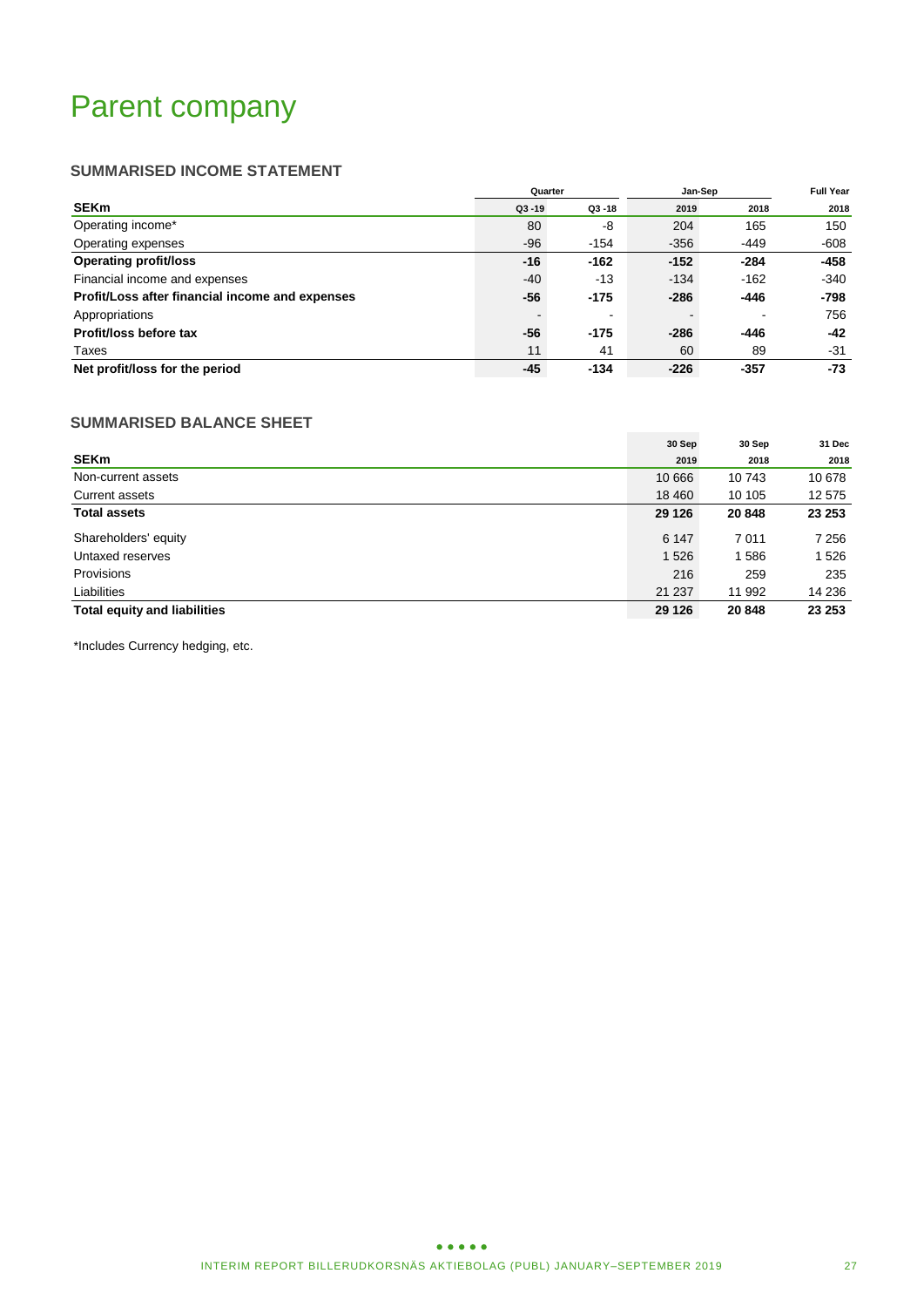### **QUARTERLY DATA**

The Group's business is managed and reported according to BillerudKorsnäs' three divisions. Other includes results from wood supply, Nine AB (until Q4-17), Scandfibre Logistics AB, rental operations, tech centres, logistics, parts of strategic and project purchasing, dormant logistics companies, income from the sale of businesses, items affecting comparability and costs due to increased investments in the production structure. Other also includes Group-wide functions, Group eliminations (including IFRS 16) and profit/loss from participation in associated companies. Currency hedging etc. includes results from hedging of the Group's net currency flows and revaluation of trade receivables and payments from customers. The portion of the currency exposure that relates to changes in exchange rates for invoicing is included in the Division's profit/loss.

# **Quarterly net sales per division and for the Group**

|                           | 2019<br>2018 |           |         |           |           |           | 2017    | 2019  | 2018    |         |
|---------------------------|--------------|-----------|---------|-----------|-----------|-----------|---------|-------|---------|---------|
| <b>SEKm</b>               | $Q3 - 19$    | $Q2 - 19$ | Q1-19   | $Q4 - 18$ | $Q3 - 18$ | $Q2 - 18$ | Q1 -18  | Q4-17 | Jan-Sep | Jan-Sep |
| Division Board            | 3 2 7 9      | 3 4 6 3   | 3536    | 3 1 7 8   | 3 2 6 8   | 3079      | 3 1 5 4 | 2950  | 10 278  | 9501    |
| <b>Division Paper</b>     | 1 9 3 2      | 2 1 2 9   | 2 3 0 5 | 2 0 4 8   | 2 2 4 4   | 2 1 2 7   | 2 104   | 980   | 6 3 6 6 | 6475    |
| <b>Division Solutions</b> | 266          | 268       | 206     | 257       | 256       | 279       | 188     | 225   | 740     | 723     |
| Other                     | 376          | 471       | 485     | 436       | 383       | 451       | 449     | 383   | 332     | 1 283   |
| Currency hedging, etc.    | $-20$        | $-38$     | $-28$   | -76       | $-97$     | $-38$     |         | 27    | -86     | $-133$  |
| <b>Total Group</b>        | 5833         | 6 2 9 3   | 6 5 0 4 | 5843      | 6 0 5 4   | 5898      | 5897    | 5565  | 18 630  | 17849   |

### **Quarterly EBITDA per division and for the Group**

|                           |           | 2019      |           |           | 2018      |           |           | 2017  | 2019    | 2018    |
|---------------------------|-----------|-----------|-----------|-----------|-----------|-----------|-----------|-------|---------|---------|
| <b>SEKm</b>               | $Q3 - 19$ | $Q2 - 19$ | $Q1 - 19$ | $Q4 - 18$ | $Q3 - 18$ | $Q2 - 18$ | $Q1 - 18$ | Q4-17 | Jan-Sep | Jan-Sep |
| Division Board            | 384       | 399       | 683       | 629       | 608       | 474       | 745       | 662   | 466     | 1827    |
| <b>Division Paper</b>     | 268       | 242       | 466       | 359       | 431       | 298       | 428       | 360   | 976     | 1 157   |
| <b>Division Solutions</b> | 17        | 15        | 13        | 14        | -7        | 10        | -3        | $-27$ | 45      | -       |
| Other                     | -14       | $-39$     | $-112$    | $-133$    | -53       | $-540$    | $-107$    | $-97$ | $-165$  | -700    |
| Currency hedging, etc.    | $-20$     | $-38$     | -28       | -75       | -98       | -39       |           | 25    | -86     | -135    |
| <b>Total Group</b>        | 635       | 579       | 1022      | 794       | 881       | 203       | 065       | 923   | 2 2 3 6 | 2 1 4 9 |

### **Quarterly EBITDA margin per division and for the Group**

| 2019                      |           |           |           |           | 2018      |           |       | 2017  | 2019    | 2018    |
|---------------------------|-----------|-----------|-----------|-----------|-----------|-----------|-------|-------|---------|---------|
| %                         | $Q3 - 19$ | $Q2 - 19$ | $Q1 - 19$ | $Q4 - 18$ | $Q3 - 18$ | $Q2 - 18$ | Q1-18 | Q4-17 | Jan-Sep | Jan-Sep |
| Division Board            | 12        | 12        | 19        | 20        | 19        | 15        | 24    | 22    | 14      | 19      |
| <b>Division Paper</b>     | 14        | 11        | 20        | 18        | 19        | 14        | 20    | 18    | 15      | 18      |
| <b>Division Solutions</b> |           | 6         | 6         | 5         | -3        | 4         | $-2$  | $-12$ | 6       | ۰       |
| Group                     |           |           | 16        | 14        | 15        |           | 18    |       | 12      | 12      |

### **Adjusted quarterly EBITDA, including maintenance shutdowns, per division and for the Group**

|                               |           | 2019      |           |           | 2018      |           |           | 2017   | 2019    | 2018    |
|-------------------------------|-----------|-----------|-----------|-----------|-----------|-----------|-----------|--------|---------|---------|
| <b>SEKm</b>                   | $Q3 - 19$ | $Q2 - 19$ | $Q1 - 19$ | $Q4 - 18$ | $Q3 - 18$ | $Q2 - 18$ | $Q1 - 18$ | Q4-17  | Jan-Sep | Jan-Sep |
| Division Board                | 521       | 567       | 683       | 763       | 757       | 658       | 745       | 777    | 1 7 7 1 | 2 1 6 0 |
| <b>Division Paper</b>         | 324       | 382       | 466       | 373       | 490       | 515       | 428       | 387    | 1 1 7 2 | 433     |
| <b>Division Solutions</b>     | 18        | 15        | 13        | 14        | $-7$      | 10        | -3        | $-27$  | 46      |         |
| Other                         | $-10$     | $-79$     | -99       | $-117$    | -41       | $-72$     | $-70$     | $-72$  | $-188$  | $-183$  |
| Currency hedging, etc.        | $-20$     | $-38$     | $-28$     | -75       | -98       | $-39$     | 2         | 25     | -86     | $-135$  |
| <b>Total Group</b>            | 833       | 847       | 1035      | 958       | 1 101     | 1072      | 1 102     | 1090   | 2715    | 3 2 7 5 |
| Costs for maint, shutdowns    | $-194$    | $-308$    | ۰         | $-148$    | $-208$    | $-401$    | $\,$      | $-140$ | $-502$  | $-609$  |
| Items affecting comparability | $-4$      | 40        | $-13$     | $-16$     | $-12$     | $-468$    | $-37$     | $-27$  | 23      | $-517$  |
| <b>EBITDA</b>                 | 635       | 579       | 1022      | 794       | 881       | 203       | 065       | 923    | 2 2 3 6 | 2 1 4 9 |

### **Adjusted quarterly EBITDA margin, including maintenance shutdowns, per division and for the Group**

|                           |           | 2019      |       |           | 2018      |           |       | 2017  | 2019    | 2018    |
|---------------------------|-----------|-----------|-------|-----------|-----------|-----------|-------|-------|---------|---------|
| %                         | $Q3 - 19$ | $Q2 - 19$ | Q1-19 | $Q4 - 18$ | $Q3 - 18$ | $Q2 - 18$ | Q1-18 | Q4-17 | Jan-Sep | Jan-Sep |
| Division Board            | 16        | 16        | 19    | 24        | 23        | 21        | 24    | 26    | 17      | 23      |
| <b>Division Paper</b>     |           | 18        | 20    | 18        | 22        | 24        | 20    | 20    | 18      | 22      |
| <b>Division Solutions</b> |           | 6         |       | 5         | -3        | д         | $-2$  | $-12$ | 6       |         |
| <b>Total Group</b>        | 14        | 13        | 16    | 16        | 18        | 18        | 19    | 20    | 15      | 18      |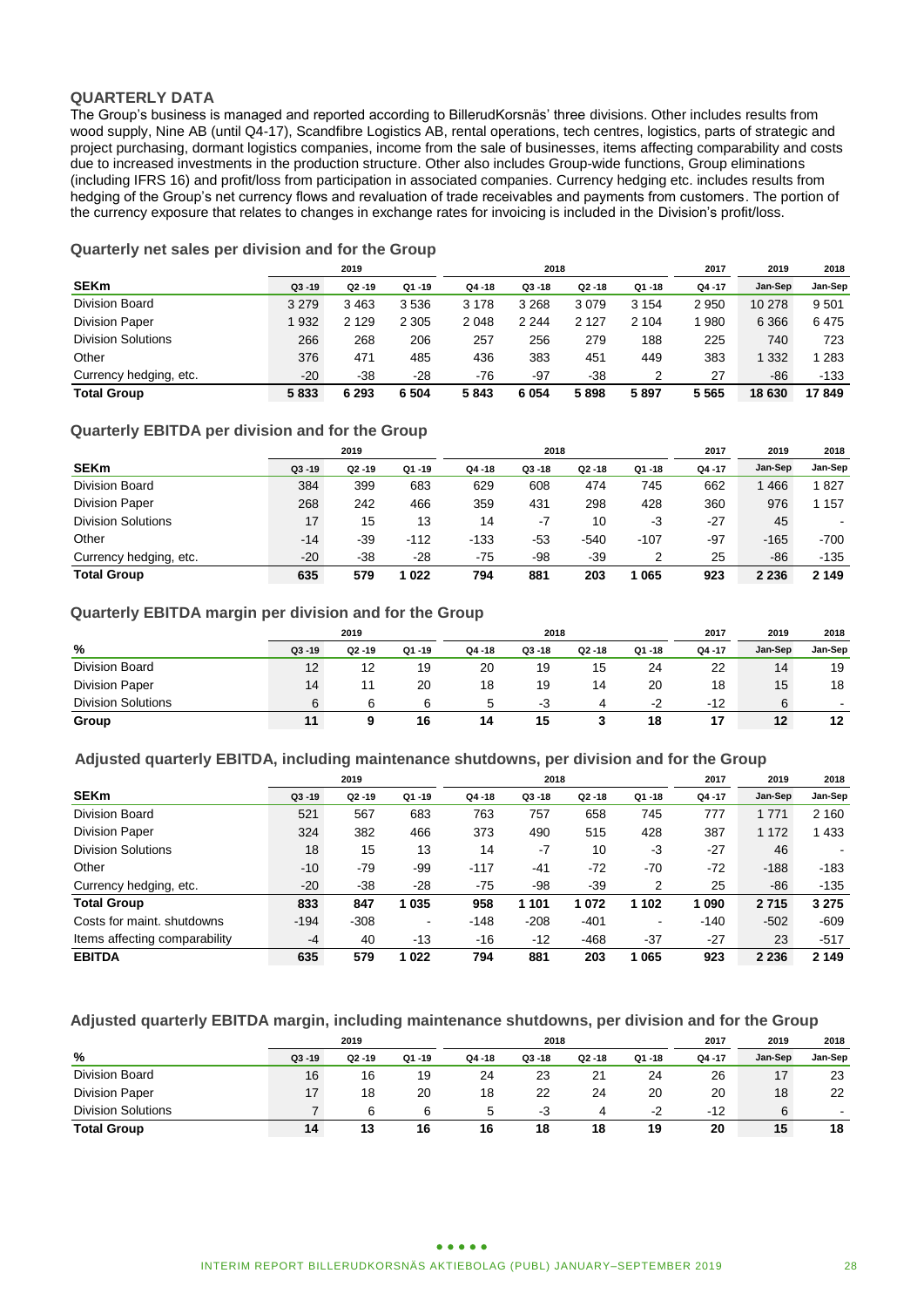# **Quarterly operating profit/loss, per division and for the group**

|                           |           | 2019      |           |           | 2018      |           |           | 2017   | 2019    | 2018    |
|---------------------------|-----------|-----------|-----------|-----------|-----------|-----------|-----------|--------|---------|---------|
| <b>SEKm</b>               | $Q3 - 19$ | $Q2 - 19$ | $Q1 - 19$ | $Q4 - 18$ | $Q3 - 18$ | $Q2 - 18$ | $Q1 - 18$ | Q4 -17 | Jan-Sep | Jan-Sep |
| <b>Division Board</b>     | 41        | 155       | 441       | 383       | 367       | 225       | 494       | 413    | 637     | 086     |
| <b>Division Paper</b>     | 157       | 132       | 356       | 248       | 320       | 191       | 331       | 258    | 645     | 842     |
| <b>Division Solutions</b> | 13        | 14        | 11        | 11        | -10       |           | $-7$      | $-32$  | 38      | $-10$   |
| Other                     | $-42$     | $-69$     | $-140$    | $-152$    | $-67$     | $-558$    | $-143$    | $-143$ | $-251$  | $-768$  |
| Currency hedging, etc.    | $-20$     | $-38$     | $-28$     | $-76$     | $-97$     | $-39$     |           | 25     | -86     | $-134$  |
| <b>Total Group</b>        | 149       | 194       | 640       | 414       | 513       | $-174$    | 677       | 521    | 983     | 1016    |

# **Quarterly operating margin per division and for the group**

|                           |           | 2019      |           |        | 2018      |           |       | 2017  | 2018    |                                                                                                                                                                                                                                |
|---------------------------|-----------|-----------|-----------|--------|-----------|-----------|-------|-------|---------|--------------------------------------------------------------------------------------------------------------------------------------------------------------------------------------------------------------------------------|
| %                         | $Q3 - 19$ | $Q2 - 19$ | $Q1 - 19$ | Q4 -18 | $Q3 - 18$ | $Q2 - 18$ | Q1-18 | Q4-17 | Jan-Sep | Jan-Sep                                                                                                                                                                                                                        |
| Division Board            |           |           | 12        | 12     |           |           | 16    | 14    | 6       | 11                                                                                                                                                                                                                             |
| <b>Division Paper</b>     |           |           | 15        | 12     | 14        |           | 16    | 13    | 10      | 13                                                                                                                                                                                                                             |
| <b>Division Solutions</b> |           |           | 5         | 4      | -4        |           | -4    | -14   | 5       | . The contract of the contract of the contract of the contract of the contract of the contract of the contract of the contract of the contract of the contract of the contract of the contract of the contract of the contract |
| <b>Total Group</b>        |           |           | 10        |        |           | - 3       |       | 9     | C       | 6                                                                                                                                                                                                                              |

# **Quarterly sales volumes per division**

|                       |           | 2019      |       |           | 2018      |           |       | 2017  | 2019    | 2018    |
|-----------------------|-----------|-----------|-------|-----------|-----------|-----------|-------|-------|---------|---------|
| ktonnes               | $Q3 - 19$ | $Q2 - 19$ | Q1-19 | $Q4 - 18$ | $Q3 - 18$ | $Q2 - 18$ | Q1-18 | Q4-17 | Jan-Sep | Jan-Sep |
| Division Board        | 448       | 457       | 454   | 426       | 437       | 417       | 440   | 420   | 359     | 294     |
| <b>Division Paper</b> | 221       | 223       | 233   | 214       | 243       | 233       | 251   | 253   | 677     | 727     |
| Other                 | $-10$     | -4        | -6    | -4        | -5        | -6        | -5    | -7    | $-20$   | $-16$   |
| <b>Total Group</b>    | 659       | 676       | 681   | 636       | 675       | 644       | 686   | 666   | 2016    | 2005    |